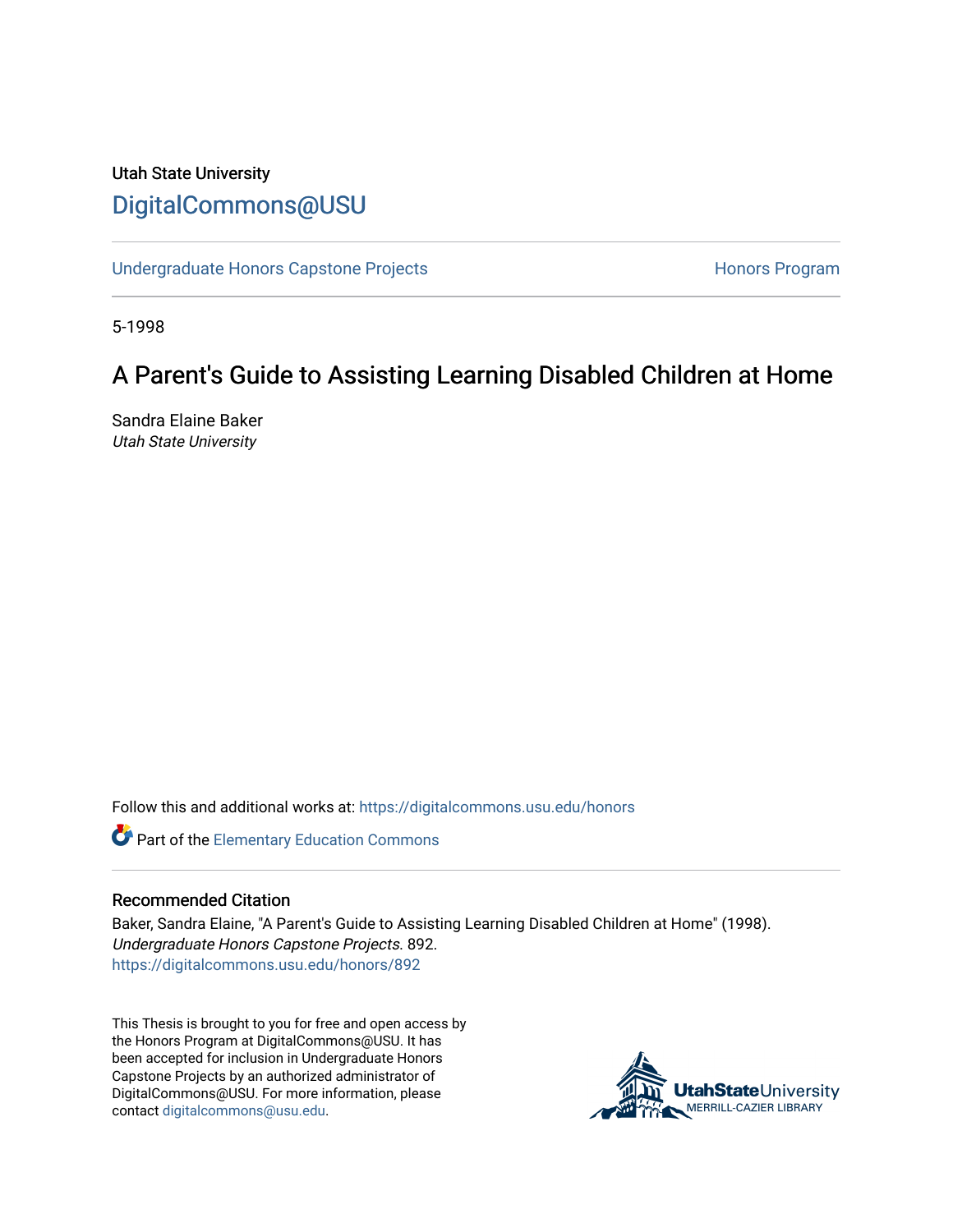# A PARENT'S GUIDE TO ASSISTING LEARNING DISABLED CHILDREN AT HOME

by

Sandra Elaine Baker

# Thesis submitted in partial fulfillment of the requirement for the degree

of

# **DEPARTMENT HONORS**

in

Elementary Education

Approved:

Thesis/Project Advisor<br>
Department Honors Advisor

Director of Honors Program

UTAH STATE UNIVERSITY Logan, UT

1998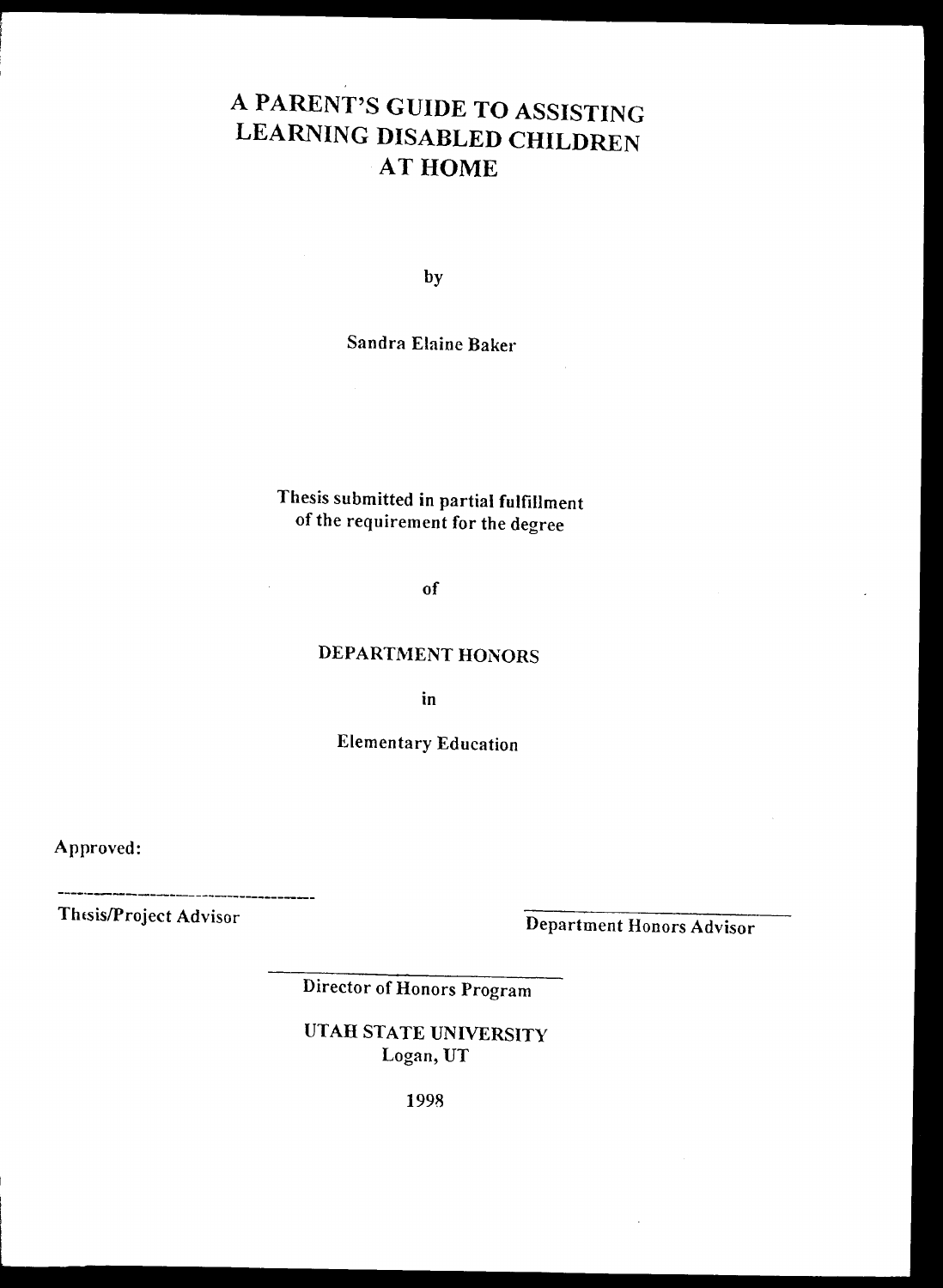#### Introduction and Purpose

Our schools are overcrowded, teachers are spread too thin, and often children with learning disabilities are left alone to get by in school (Rosner, 1993). Many of them end up falling through the cracks in the floor by middle school. Leaming disabilities are not manifest in physical ways necessarily and many times go unnoticed and/or untreated (Bloom, 1996). This can be very damaging to a child both in an academic sense and in an affective sense. Self-esteem is lowered and sometimes continued failure in one scholastic area can mean failure in other areas such as reading which in tum affects how a student performs in social studies or even math (Bartoli, 1998). Sometimes a child has a learning disability in more than one academic subject. Constant failure or falling behind can result in a "no care" attitude as well (Finlan, 1994).

With this in mind, I began to observe behaviors and abilities in my youngest son that reminded me of experiences in my own childhood. He was manifesting the same symptoms that I did at an early age and that I suffered from my whole life. Until I came to college and got into Student Support Services, I had no idea what the problem was. I was referred to the Disability Resource Center and was tested by the Psychology Department at Utah State University. It was found that I was learning disabled in reading. I also had problems with short-term and long-term memory. Because of what I had observed in my son and the diagnosis I had received, I became increasingly curious about learning disabilities.

My son was referred to resource for reading and yet was still having a very hard time reading even in the fourth grade. When I went to a parent-teacher conference, I found a teacher who was still using phonics drills very heavily. Wesli could do the phonics word skills just fine but could not transfer this knowledge to his reading. He was reading words, but not able to read

1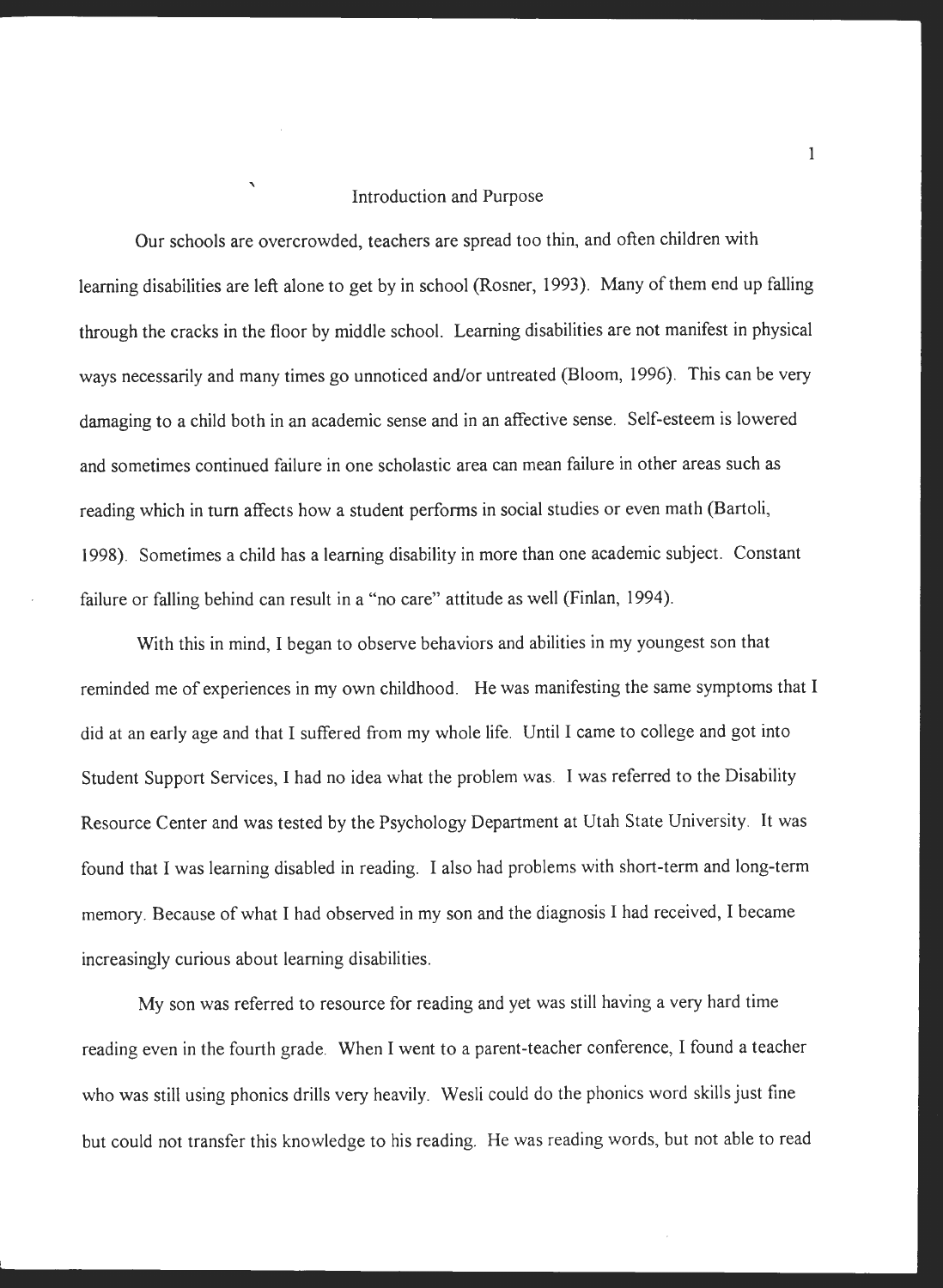sentences; and his comprehension was very low. He could not remember very well what he had read. The teacher did not have the time or the inclination to give him the help he needed. She did not have a child-centered classroom at all. I decided to focus my research on learning disabilities in reading and what strategies I could implement to assist his reading at home.

This research project became a four part effort. I asked myself the following questions: 1.) What were the understandings of local school personnel of the area on learning disabilities and how were classrooms structured to meet the needs of all students?

2.) What does the current research on learning disabilities say about the learner and especially successful instructional strategies?

3.) How might the review of literature help me develop an at home reading program to assist my son, Wesli?

4.) What would this at-home program look like?

5.) What effects might there be?

### Procedures

#### **Interviews**

My first step was to interview thirty-six people in Cache Valley (Baker, 1996). I interviewed twenty-two teachers, four school administrators, and eight parents of learning disabled children. I wanted to get an idea of the attitude of the public school community on the subject of learning disabilities; and if they were teachers, I wanted to know how they structured their classrooms to meet the needs of the diverse learners. My research questions came from my need to understand my son's abilities better in order to support his learning. In these structured interviews I asked the following four questions of each individual: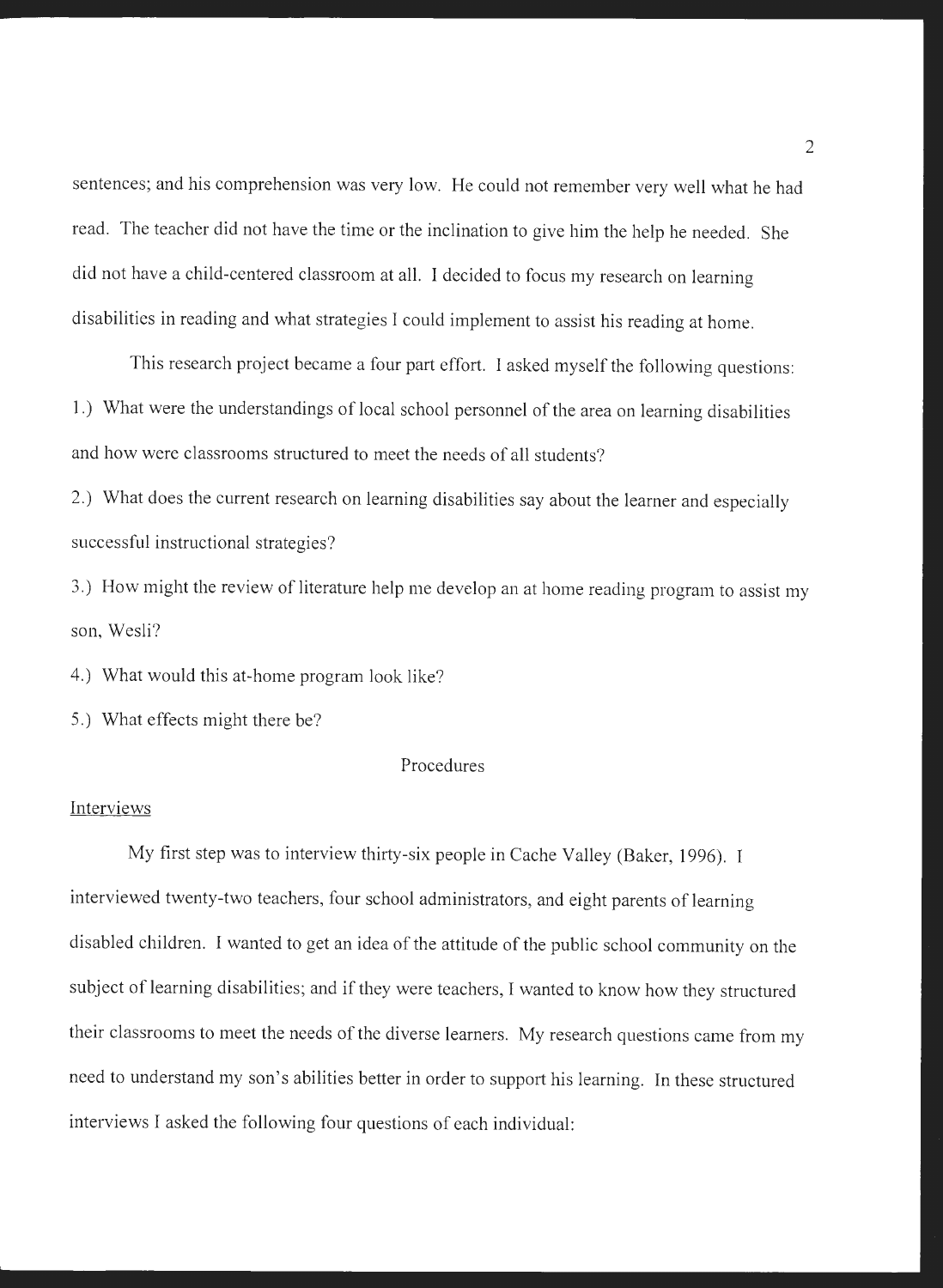1.) What was their involvement with learning disabled children?

- 2.) What was their philosophy about learning disabilities in general?
- 3.) Should these children be included in a regular classroom setting?

4.) What do you do to help these children, be they at home or at school?

Findings for question #1: What was their involvement with learning disabled children?

The four administrators were mainly involved in supporting the teaching staff and the families. They saw their role as being more affective. They each dealt with these students in helping them have better self-esteem and encouraging them in their class work.

The teachers I interviewed had learning disabled children in their classrooms. In fact, when I interviewed Dr. Julie Landeen, the Special Education Director for Cache County School District, she told me we had 477 children in 1996 who were considered to have special needs. The majority were learning disabled. She works with teachers in the county to help them in integrating these children in the regular classroom as well as pull out programs for part of the day.

Of course, the parents had a child who was learning disabled. One mother in particular told me she would sit for hours reading assignments to her son. She sees herself as a lifeline for him in a world he cannot function in the same way other people do. Another mother is overwhelmed by all of her responsibilities. She sits with her child after school and helps him review the days assignments.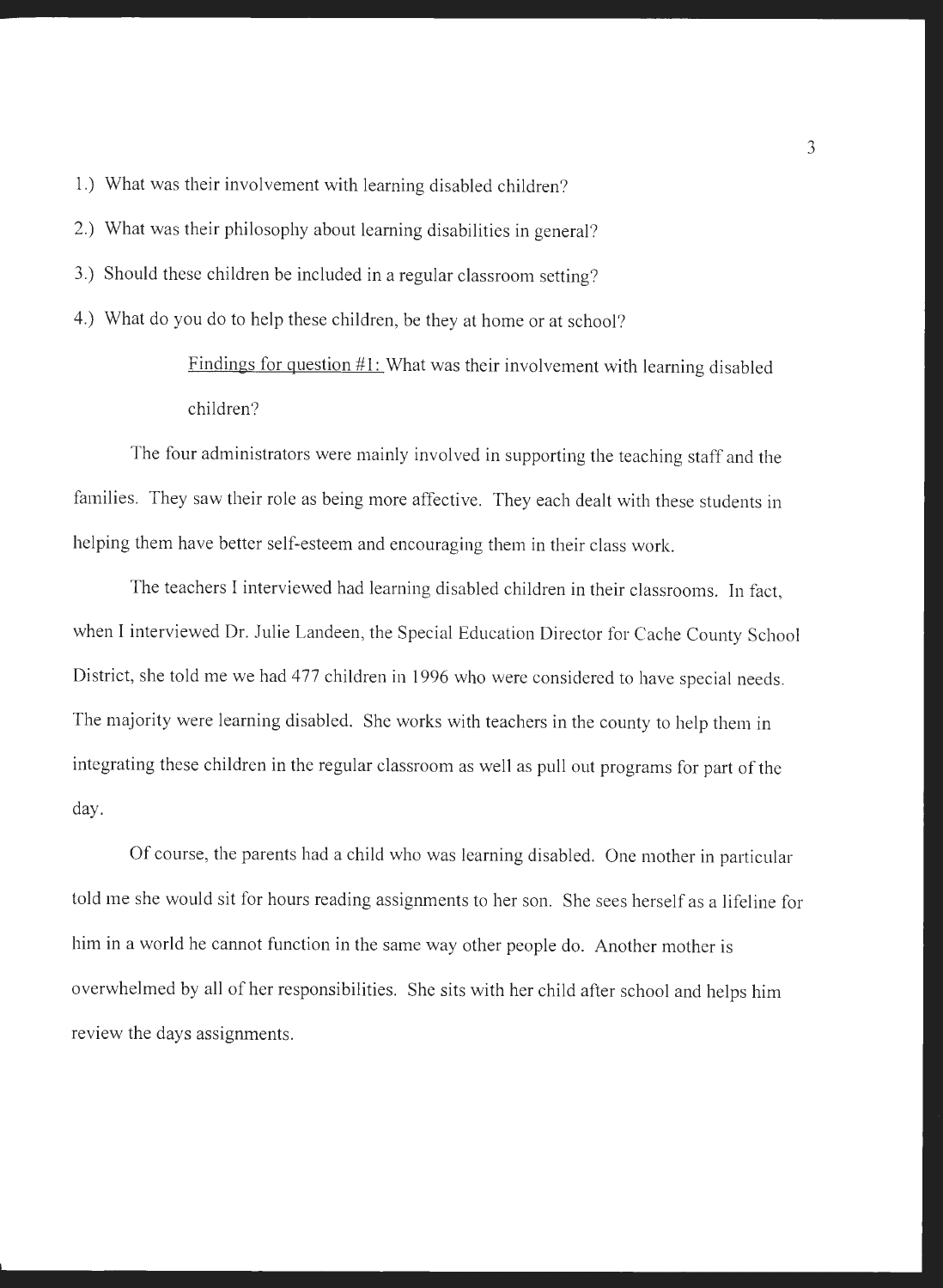1.) What was their involvement with learning disabled children?

2.) What was their philosophy about learning disabilities in general?

3.) Should these children be included in a regular classroom setting?

4.) What do you do to help these children, be they at home or at school?

# Findings for question  $#1$ : What was their involvement with learning disabled

#### children?

The four administrators were mainly involved in supporting the teaching staff and the families. They saw their role as being more affective. They each dealt with these students in helping them have better self-esteem and encouraging them in their class work.

The teachers I interviewed had learning disabled children in their classrooms. In fact, when I interviewed Dr. Julie Landeen, the Special Education Director for Cache County School District, she told me we had 477 children in 1996 who were considered to have special needs. The majority were learning disabled. She works with teachers in the county to help them in integrating these children in the regular classroom as well as pull out programs for part of the day.

Of course, the parents had a child who was learning disabled. One mother in particular told me she would sit for hours reading assignments to her son. She sees herself as a lifeline for him in a world he cannot function in the same way other people do. Another mother is overwhelmed by all of her responsibilities. She sits with her child after school and helps him review the days assignments.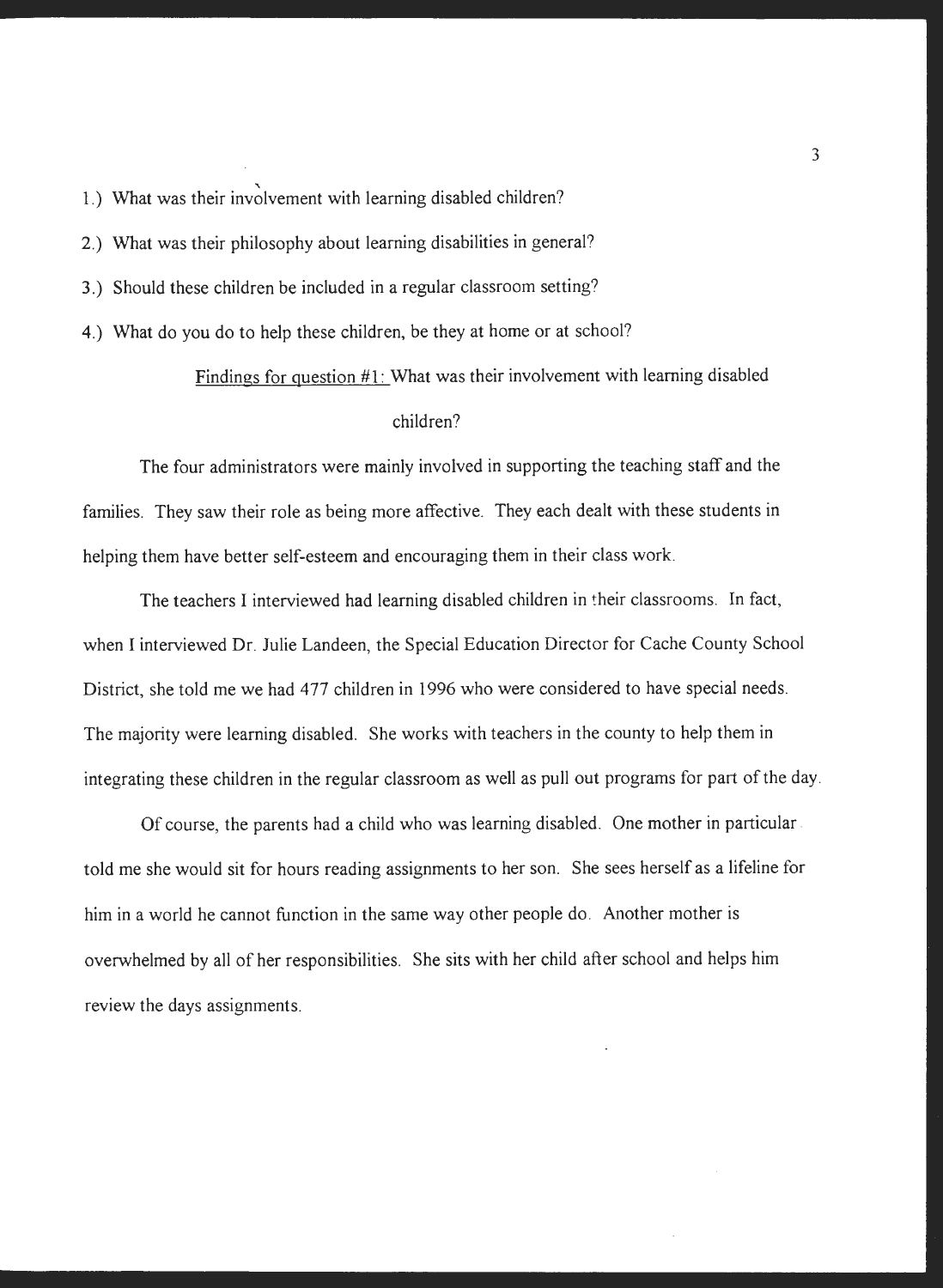Findings for question #2: What was their philosophy about learning disabilities in general?

Administrators saw learning disabilities as a legitimate concern. Each felt these children deserved all the help and encouragement they could get. They did not see them as special education children.

Teachers recognized that some children were learning disabled. They also knew these children needed special help. They were not all convinced that the term "learning disabilities" was a legitimate one. One teacher felt it was a catch-all phrase that categorized any student that struggled in a particular academic discipline to be learning disabled. Another wondered if the label gave an excuse to students who were lazy and did not want to do the assignments. Eight of the twenty-two teachers I interviewed felt that learning disabilities was legitimate without reservation.

Parents did not have a very definitive answer. They knew a problem existed but could not pinpoint what it was specifically. Only one parent actually knew about learning disabilities because of the research she had done on her own.

> Findings for question #3: Should these children be included in a regular classroom setting?

Administrators felt learning disabled children should be in the regular classroom as much as possible. One stated that he felt the interaction with other students was a positive thing and would help the learning disabled child through mentoring and the example of other students. Another would like to see more in classroom help for these students such as an aide who could help one on one during math or reading time. They also saw the need for inservice for teachers,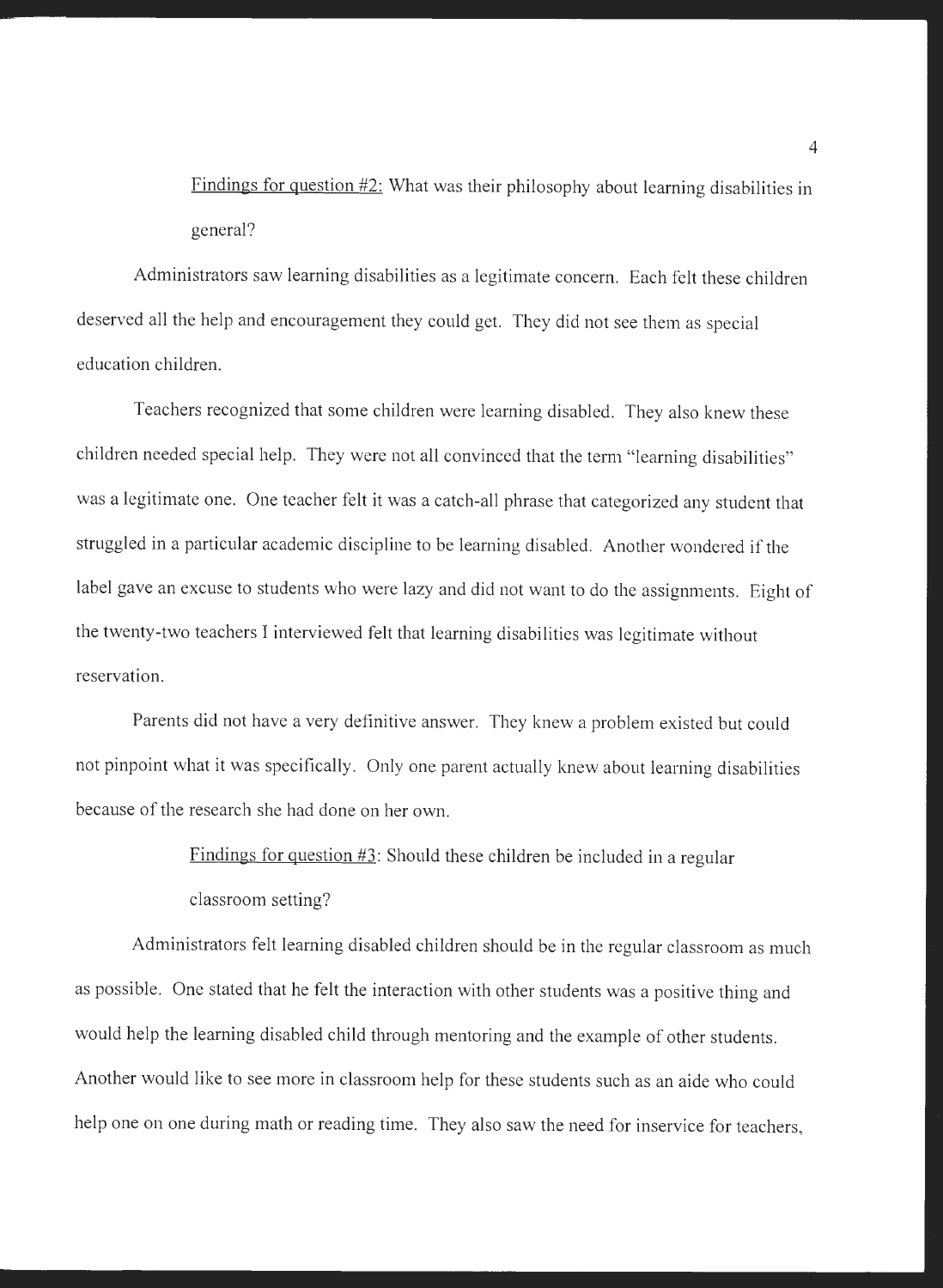in learning disabilities; however, there is very little money or time to do this. Teachers better trained in dealing with learning disabled children would certainly be of benefit to these students as well as to the school system in general.

Teachers also felt they should be in the regular classroom setting. However, fifteen teachers felt they should be pulled out for special help. They did not feel equipped to teach these children properly. There was not enough time and their class sizes were prohibitive to be really effective in teaching children with special needs. One teacher I interviewed is a teacher in a private one room school house. He limits his class size to fifteen students. He feels his class size, as well as the demographics, make it ideal to meet the needs of learning disabled children of which he has two. Another teacher sees his role as that of emotional support for his learning disabled students. He want to have them in his classroom. He said he was the "shepherd of his little flock" and would never relinquish that responsibility entirely to someone else. Three teachers felt inclusion was detrimental to the education of these students. One saw a student with a learning disability as being disruptive to business as usual, seat work and reading assignments. The only advantage he saw was that it developed empathy in other students.

One mother told me how much her daughter learned from students who did not have special needs in the regular classroom. Another talked about the importance of her child interacting with other students. She felt it was important that her son feel as normal as possible and be treated as such. The social interaction was a very big issue with parents when talking about inclusion into the regular classroom. They all felt their students' self-esteem was better when they were included, the majority of the time, in the regular classroom.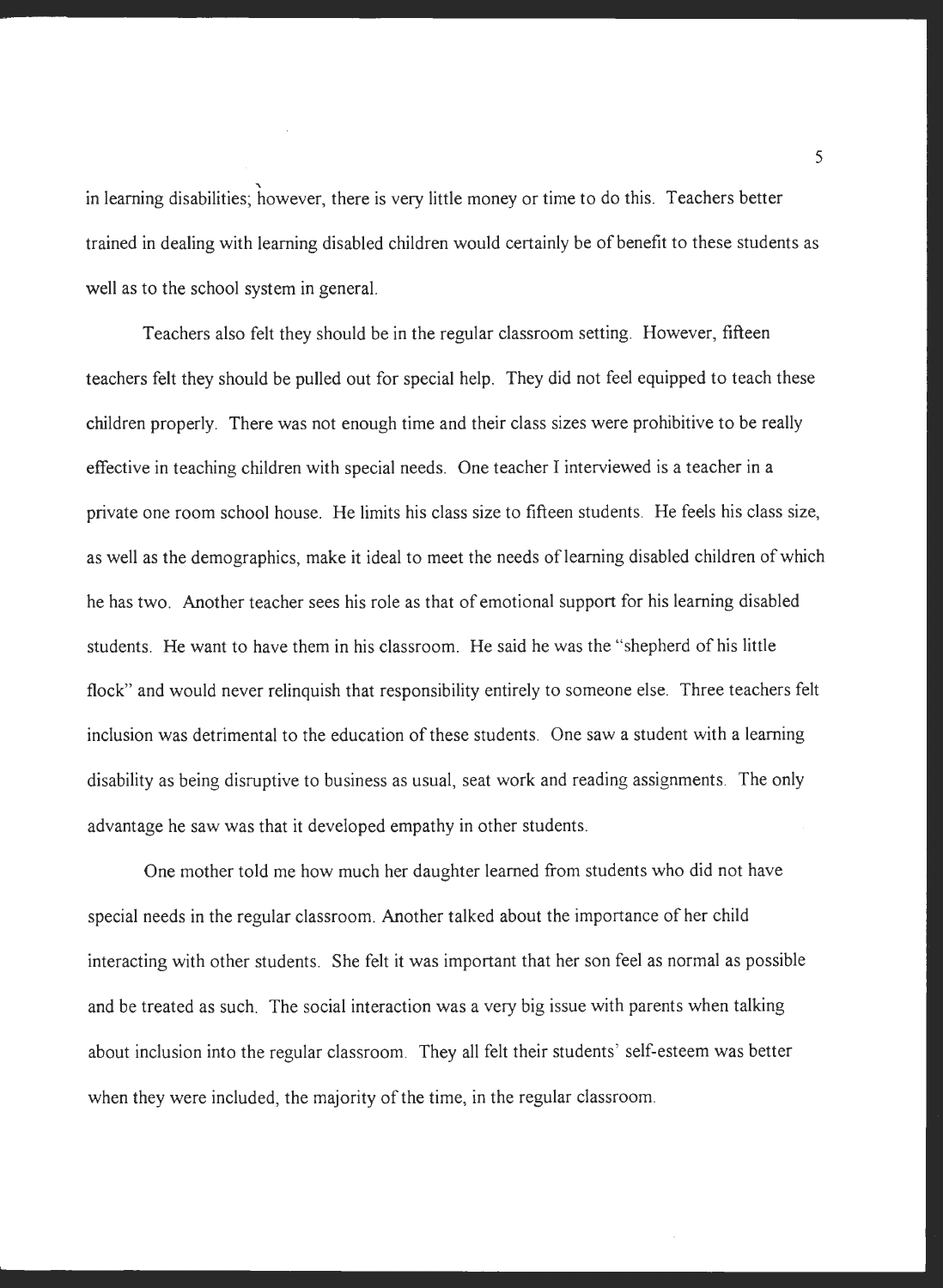Findings for question #4: What do you do to help these children, be they at home or at school?

One administrator is very much involved with all of his students. He focuses especially on the special needs children in his school. He knows their parents and families. He becomes a one man cheering section. He spends time with them before, during, and after school. He tries to focus on their abilities. Many times he will have at least one special needs child helping him after school. Sometimes he goes out to recess with the students where he encourages all to participate and treat each other kindly. He seeks out those who are on the sidelines and encourages them to get involved. A lot of the time it is the special needs children sitting out.

Another administrator keeps track of these students even though he is in the middle school. He wants to know how they are doing individually, and he likes suggestions on how to help them. He feels a keen responsibility toward them. He wants to see all of his students succeed. One thing he does to help his students is to hire the best people he can to teach. One of his teachers is truly an example of meeting the needs of all students. She has only been teaching one year but now holds the position of department chair in the science department at the middle school. She has a child-centered classroom where all students have a chance to succeed.

Eight teachers I interviewed had child-centered classrooms that catered to the needs of all students. They used a lot of cooperative learning groups of mixed ability and varied teaching styles.

One teacher, in particular, felt he didn't have the time to work with learning disabled children so they were pretty much left on their own or worked with peers. He felt they should be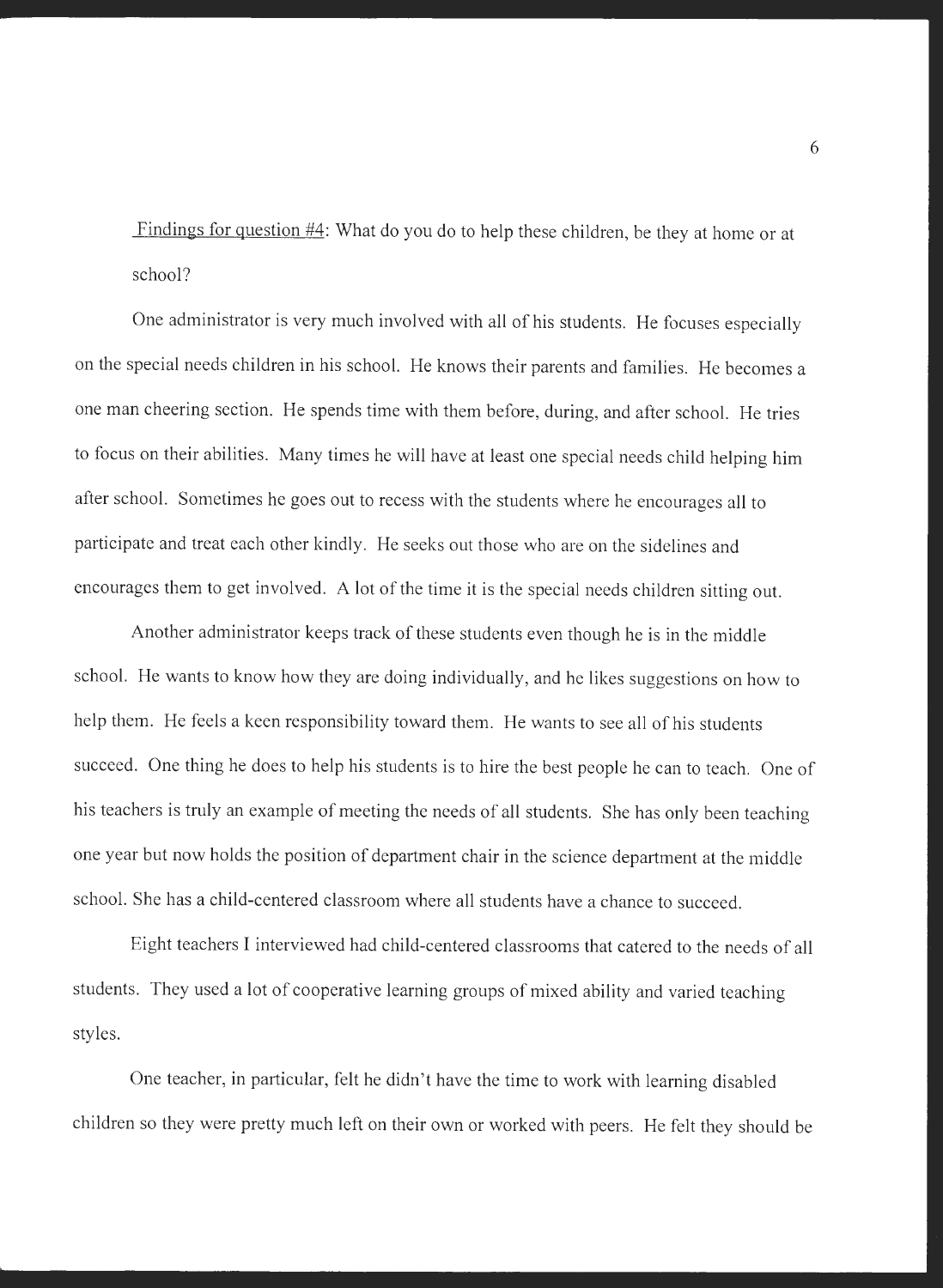taken out of the classroom if they needed any more help then that. He did not have an answer for how he helped them succeed. I observed several students in his classroom who struggled. The farther they got into the quarter, the more behind they got. I had an opportunity to observe and do my Level II practicum in this classroom. I also had a chance to observe and work with the teacher right next door to his. She did a lot to help all of her students succeed. One thing she did was give reading assignments that had several options so the students could choose a novel that was more on their level of reading. Each student was charted on his or her own progress and challenged against himself or herself. She used many different teaching styles so that those who learned through hands-on experiences best had the opportunity to learn that way. Her lectures were-done with the students having an outline in hand to take notes on. She also did a lot of cooperative group work.

Another teacher in the county does similar things. She also incorporates independent study where her students get to choose some aspect of science they want to learn. They are given a skeleton of an outline to start with and then can expand from there. In another classroom, the students are encouraged to read by getting to write stories and read them to themselves as well as to the class. They write as many books together as there are students in the class. They also illustrate them. These are huge books done on poster paper. They are laminated, and at the end of the year the students get to take a book home. This encourages even the learning disabled students to participate and succeed.

A science teacher in a Logan City School supplies her class with discussion questions for the next day. This gives all the students time to look up the answers and prepare for the next days lecture. The learning disabled children are not put on the spot. She also takes students aside

7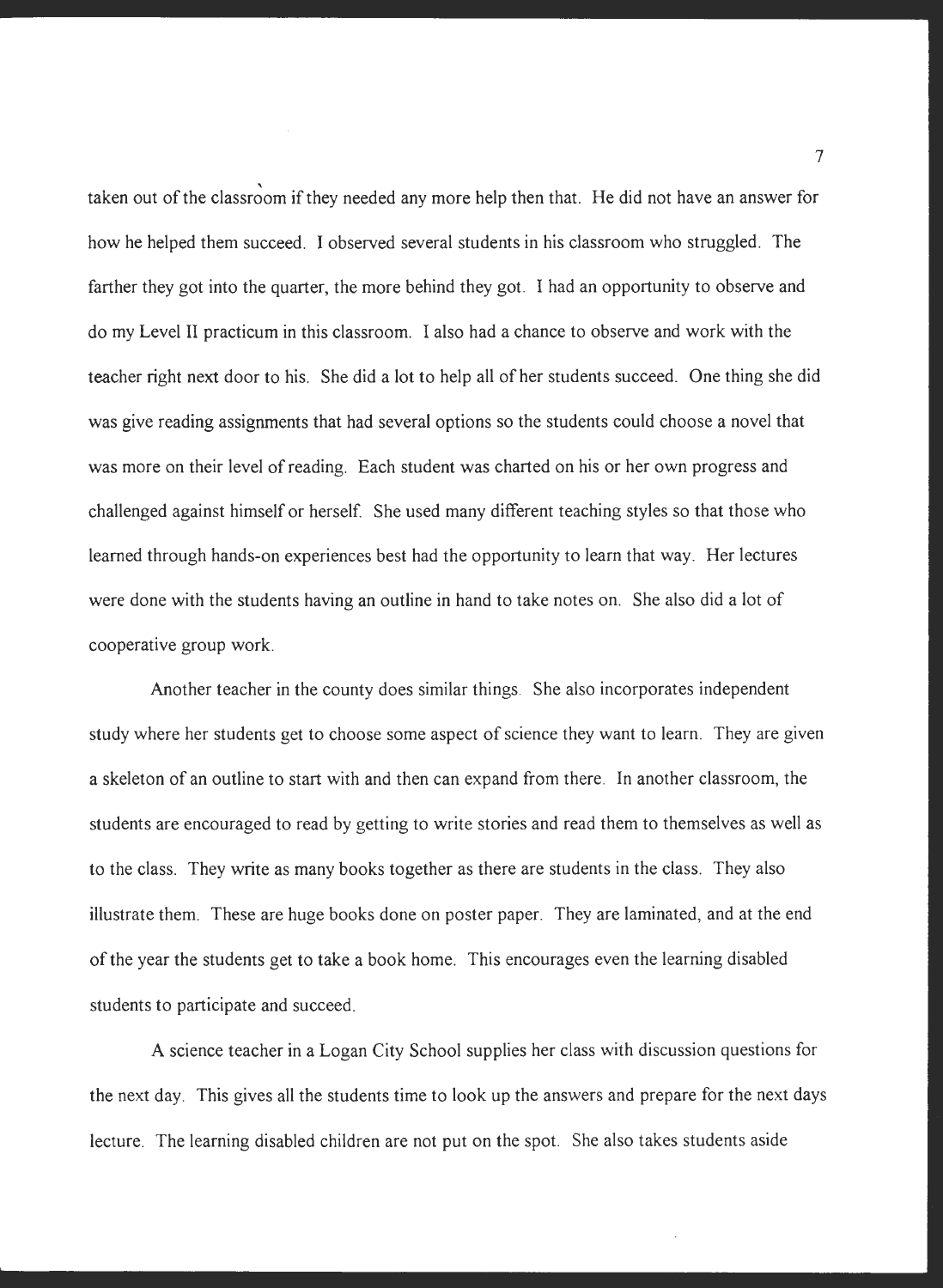individually and gives them special assignments to help with the lectures. She feels that all students can learn and will if given the chance.

Of the teacher interviews I did, only eight were actively involved in helping all of their students and had what could be called a child-centered classroom. One that allows students to learn at their own rate and addresses individual interest by incorporating them into the mandated curriculum (Widlake, 1983). This is not to say most teachers teach poorly, but it takes a lot of work and some training to meet the needs of all students and to truly have a child-centered classroom (Finlan, 1994).

Parents, for the most part, did not know how to help their children. Some had little patience when it came to their children not being able to read. However, two in particular, were very actively involved in helping their children. One spent every night of the week helping her child read and do homework. Another volunteered in the school so she could learn first hand about the problems these students have with reading. She feels it helps her understand her own child better. From my interviews, I discovered that reading skills were the main concern of the administrators, teachers, and parents I interviewed (Baker, 1996). Hence from my observations, these interviews, and life experiences I decided to focus my research on the learning disabled child with reading difficulties and specifically how parents can help their child at home. I decided to develop a curriculum that could be utilized both at home and in the classroom that would meet the needs of all the students, but first I needed to know what the literature said about teaching learning disabled children to read.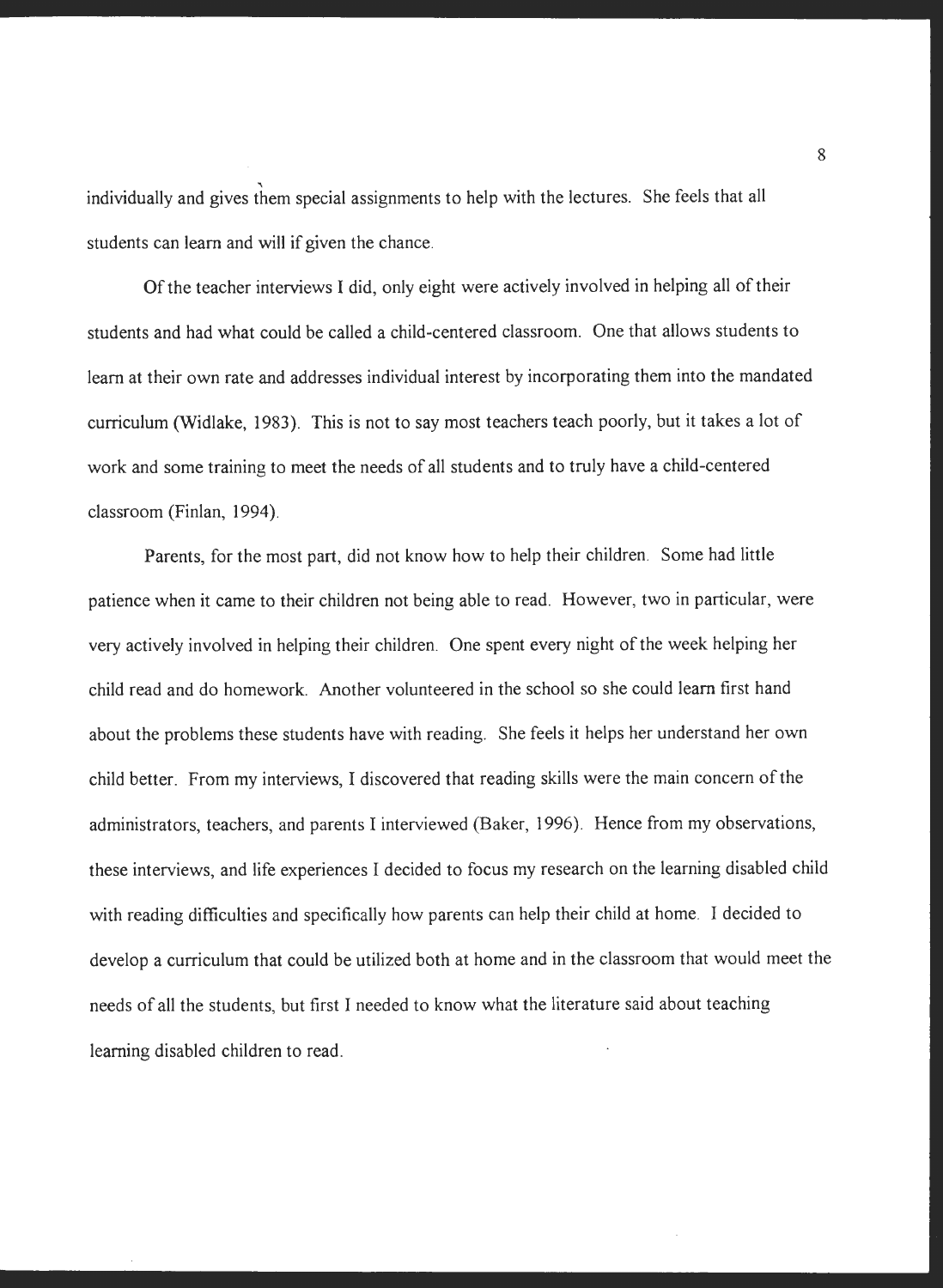#### Literature Review

#### Definitions

To begin with I felt it would be important to find a workable definition of what learning disabilities are. The U. S. Department of Education refers to PL 94-142 for their definition. ''Learning disabilities refers to one or more significant defects in the essential learning process which may manifest itself in a discrepancy between ability and performance in one or more areas of spoken or written language, the ability to think, read, speak, write, spell or calculate, including perceptual handicaps, brain injury, dyslexia, and aphasia but not learning problems that are the result of visual, auditory, or motor disturbance or environmental, cultural, or economic handicaps" (Bloom 1991, p.18). This is a daunting definition but what does it mean? It is more of an exclusion definition, what learning disabilities are not.

> A more concrete, understandable explanation of what learning disabilities are: Learning disabled children and adults are unable to store, process, or produce information in the same way the rest of us do, although they appear to have no physical, mental, or environmental handicaps to prevent them from doing so. Specific learning disabilities means a disorder in one or more of the basic psychological processes involved in understanding or using language, spoken or written, which may manifest itself in an imperfect ability to listen, think, speak, read, write, spell, or to do mathematical calculations (Finlan 1994,  $p.14$ )

Daniel Hallahan and James Kaufman (1976) researchers in the field of learning disabilities have categorized "LD" into four major categories: perceptual, attentional, language production,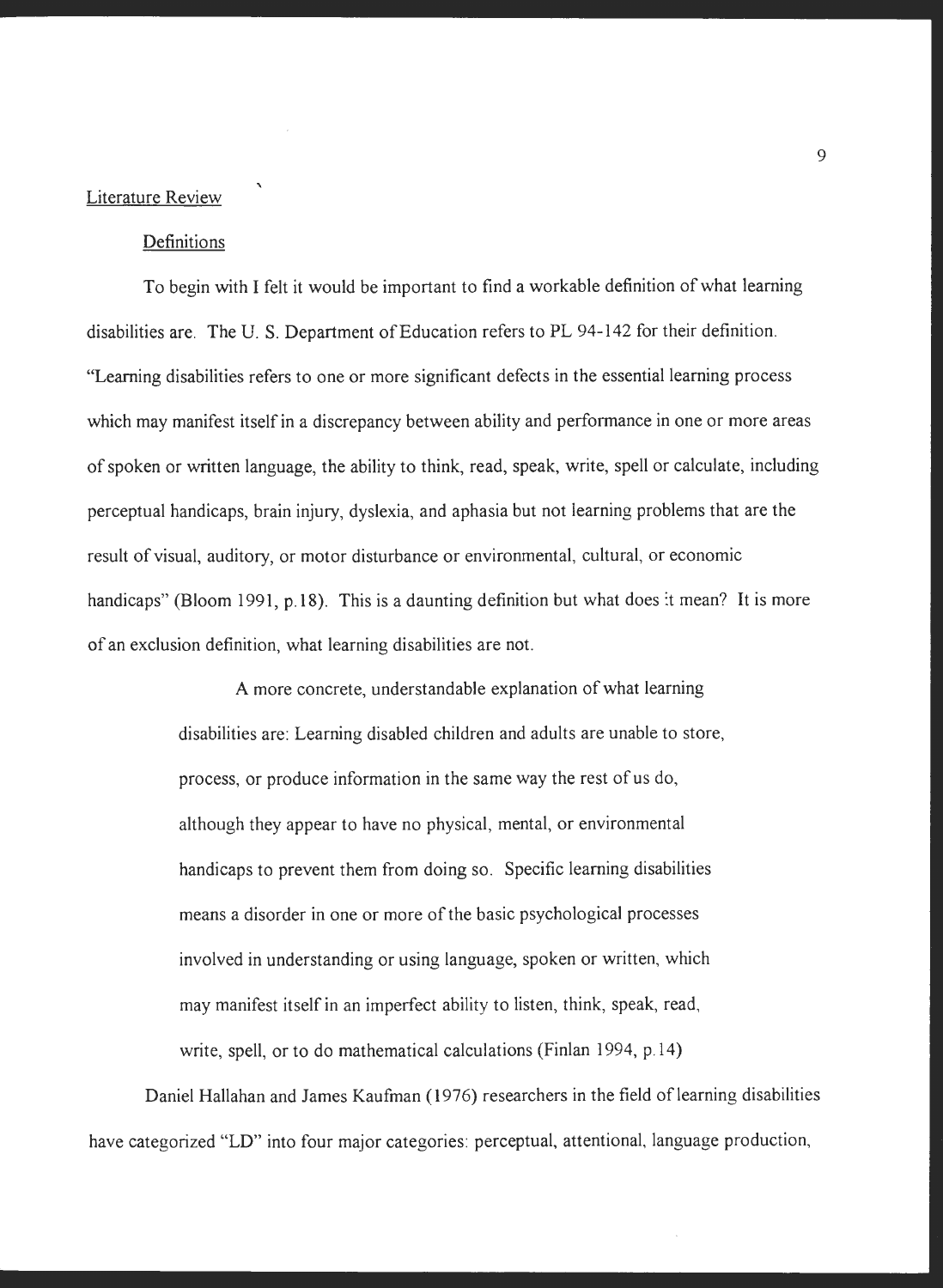production, and social development.

Betty Osman (1979), a noted educator and child psychologist, divides learning disabilities into three areas: language and conceptual development, perceptual skills, and behavioral manifestations.

The Massachusetts Association for Learning Disabled Children uses the following definition in its monthly *Specific Learning Disabilities Gazette:* 

> A perceptually handicapped or learning disabled child is one whose intelligence is often average or better but whose learning is impaired because his method of learning some things is different from that of the majority of children. Dyslexia and aphasia are but two commonly known examples of specific learning disabilities. Prognosis for most learning disabled children is excellent if they are given the educational tools they need to help themselves (Weiss & Weiss 1976, p. 14).

An old Chinese proverb says, "I hear and I forget. I see and I remember. I do and I understand." Dr. John Smith a professor of reading at Utah State University taught us that when a child reads and then follows up with a relevant activity he has more desire to continue reading (Smith 1996). In his class we learned what reading was. "Reading is a process in which the information from the text and the knowledge possessed by the reader act together to produce meaning (Smith 1988, p.5)

.I read a book called Growing With Your Disabled Child. It had a section on ways to encourage self-esteem. It suggested that emphasis be placed on what a child does well. Look for the positive. Children must feel loved for who they are not what they have done. Develop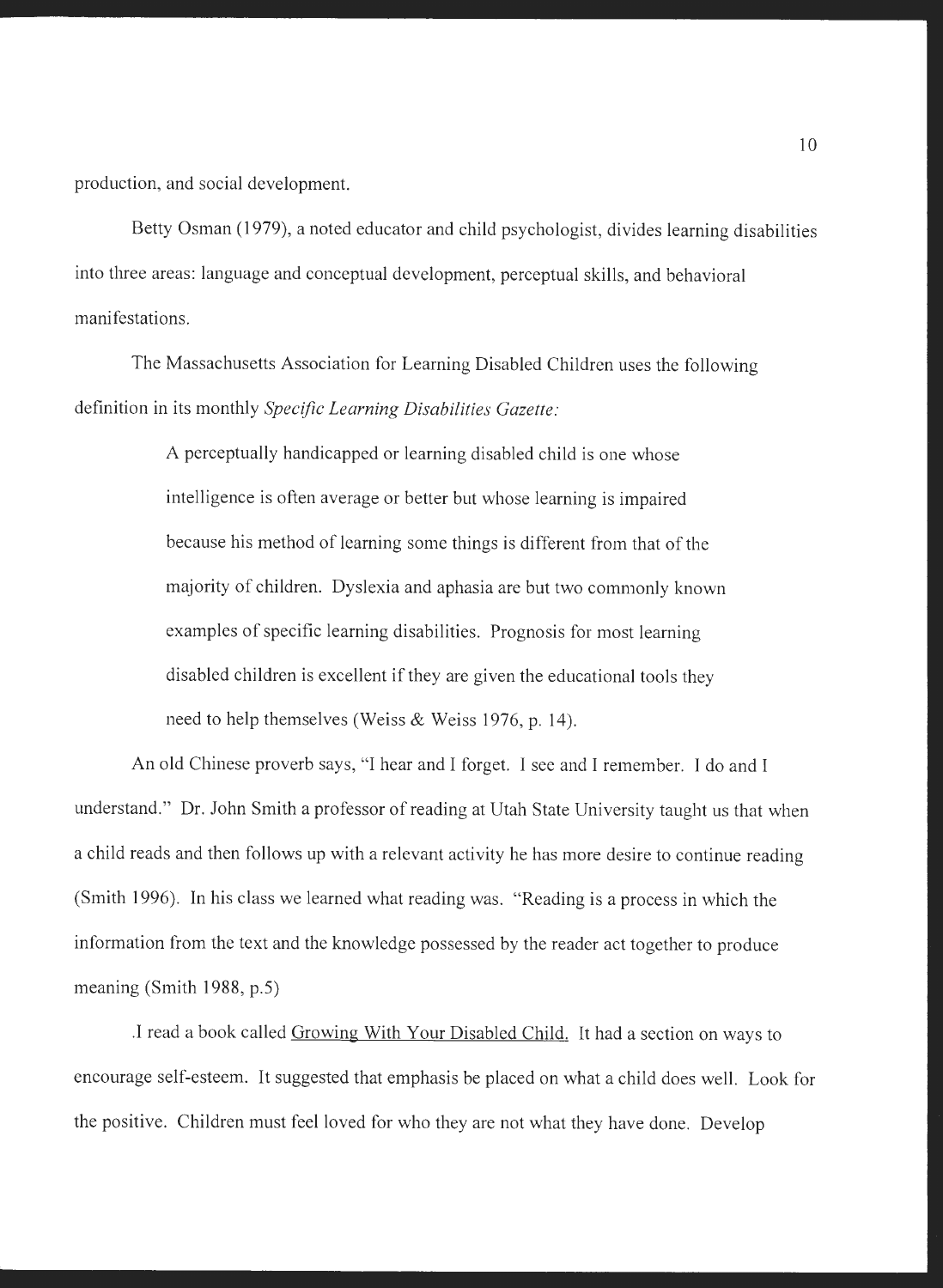confidence that your child can learn and do well. Recognize accomplishments. Communicate sensitively in all interactions. Remember the four basic ingredients: Structure- A child will feel loved if you care enough to set firm guidelines. Independence- A child needs a chance to prove that he or she can master a task without help. Encouragement- A child needs to know you have faith in his or her ability to accomplish things. Reinforcement- After reaching a goal, a child needs to hear you say, "I am proud of you" (See Appendix A).

### Classroom Strategies

Stahl, McKenna & Pagnucco, (1994) stated that for the most part, there is little evidence that one form of phonics instruction is strongly superior to another in developing phonics knowledge and phonemic awareness. From 1985 onward, research has typically compared traditional skills instruction with whole language instruction in reading and writing, in primary grade classrooms. Though many of the differences are not large enough to be statistically significant, the children in whole language classrooms scored the same or higher on virtually every measure in every study, including standardized tests and subtests that assess phonics skills (Weaver, 1992). Many, indeed most young readers, are not good at learning analytically, abstractly, or auditorily. Therefore, for most young children, it is harder to learn phonics through part-to- whole teaching (phonics first) than through whole-to-part teaching (reading and writing first, and learning phonics from and along with the words in familiar texts (Carbo, 1987). Of course, fluent readers can identify many words on sight. However, when reading texts, rather than word lists, proficient readers use prior knowledge and context along with letter/sound knowledge as they identify words and construct meaning. Even though readers may see all the letters of a word, it appears that they identify the word before recognizing all the letters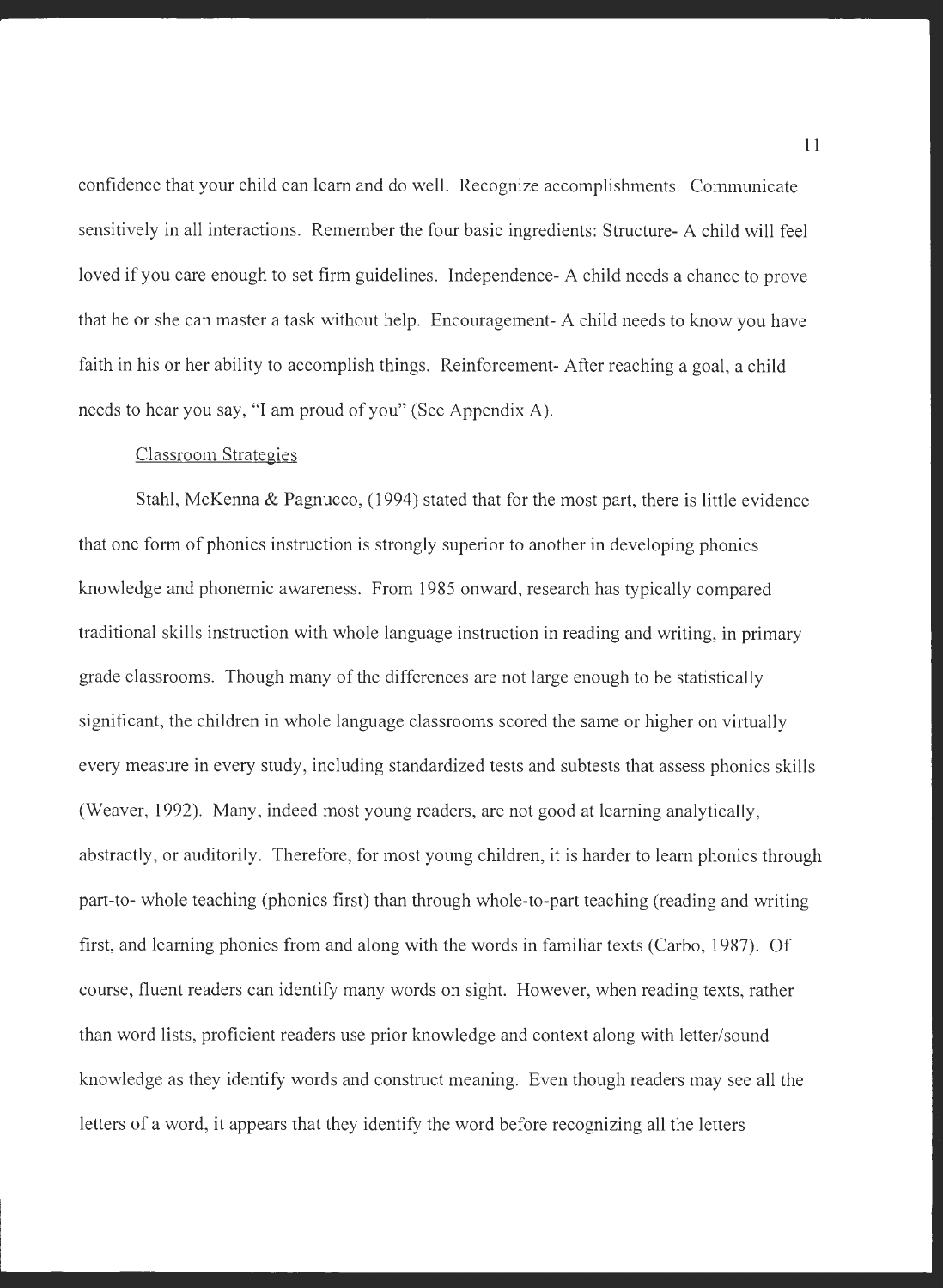separately (Smith, 1988). Many poorer readers are ones for whom phonics was over taught, with little or no emphasis on trying to make meaning while reading (Chomsky, 1976; Carbo, 1987). Without using phonics programs, parents and teachers can do various things to help children gain <sup>p</sup>honics knowledge in the context of meaningful reading and writing and language play (See Appendix B).

Dr. Smith taught us about the Directed Reading Program Activity for teaching reading. This includes Pre-reading Activities, Guided Reading, and Post-reading Activity (See Appendix C). He said by using this method of teaching reading, the students would be able to relate their reading to real life experiences. This would help them to read better.

#### The At Home Program

I began my study with Wesli by administering an IRI, an Informal Reading Inventory (See Appendix D). I used the Dolch Word List to find out where Wesli was in his word recognition (See Appendix E). I discovered that he was at a second grade level while his actual grade level in school was fourth grade. I then did a phonics test with him (See Appendix F). He had the hardest time with words that ended in "e" where the middle vowel was pronounced long. He also became distracted and lost his place a great deal. Next, we read stories together to find out how well he comprehended and read orally (See Appendix G). He was at second grade level in this test. He could not pronounce words in sentences and could not remember what he had read. I now had a place to start for formulating a program of improvement in reading for Wesli.

#### Implementation

I set some guidelines for Wesli. We would read together each night at 5:00 if at all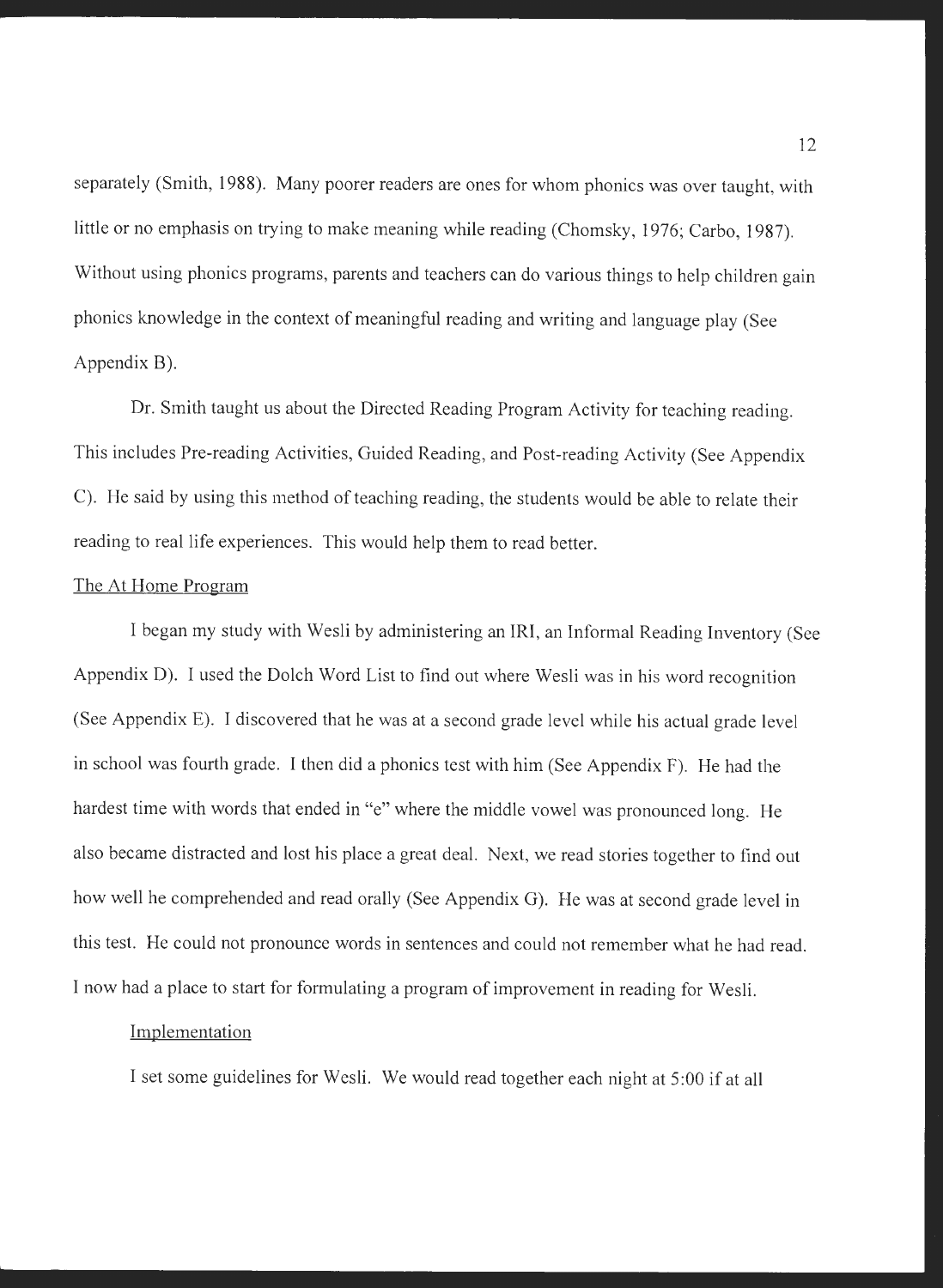possible. He would be expected to complete each reading assignment. We would both read silently for half an hour. Wesli would then write a journal entry, a letter, or a story each time we read together. Susan Stires, in her book *With Promise, Redefining Reading and Writing for "Special" Students* ( 1991 ), emphasized the importance of giving learning disabled children a chance to write in a lot of different settings and on a variety of subjects. She also said students need to be able to write what they want too such as writing in a journal. The subjects that are addressed in journals are not dictated by the teacher. They are formulated from the mind of the writer. She also suggested this was a good assessment tool in the affective area of teaching. Through two-way journal writing the student and the teacher respond to each other.

From what I had read about the elements of good reading instruction in *Teaching Reading*, I felt Wesli would benefit much more from the reading experiences if I followed the three part plan presented in that book. For this reason each reading session consisted of reading a children's literature book together after doing a pre-reading activity and then following the reading with a post-reading activity as well as the silent reading and the journal writing. I also wrote a daily journal entry which included what we had read, the objective of the activity and the results I observed in each session (See Appendix H).

Helen and Martin Weiss wrote a book entitled *Home is a Leaming Place, A Parents Guide to Learning Disabilities.* I read that book before I began to write the lesson plans and the annotated bibliography. I had to know where to start (See Appendix I). After reading the book I had a place to begin in writing an annotated bibliography and lesson plans (See Appendix J). Dr. Smith emphasized in our Level 2.5 reading class that an effective teacher was one who set goals and made specific plans for how to reach them (Smith, 1996). Dr. Bernie Hayes, my Level III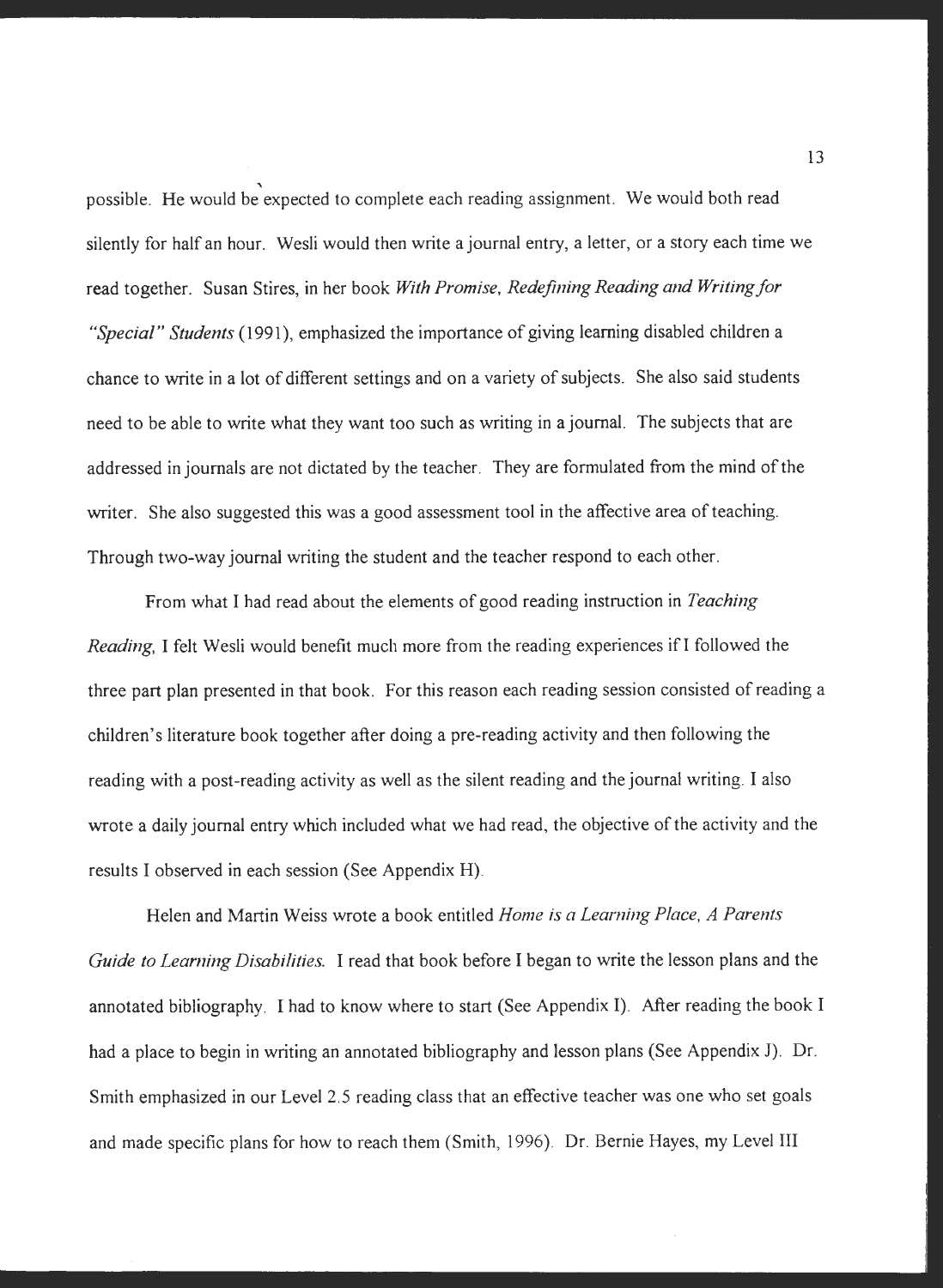reading teacher, taught us that lesson plans of one kind or another were vitally important to quality teaching (Hayes, 1996). I used the annotated bibliography as a skeleton plan for a two quarter program of reading instruction for Wesli. I did not want to just pinch hit along the way. I wanted him to truly learn to read better.

I was particularly interested in the things I had read in *Growing With Your Learning Disabled Child* (Eaton, Lippman, & Riley, 1942). I had experienced a lot of low self-esteem myself and did not want my son to have to do the same. As a result of this I paid close attention to helping him see success and build self-esteem. I planned each session taking into consideration what I had read about a child's need for structure, independence, encouragement, and reinforcement. I provided a predictable structure each time we read by following the same routine although the activities and the literature we read were different. The journal writing was definitely independent of any guidance particularly in the subject content. I also allowed Wesli to choose books he wanted to read. Sometimes I would have him choose the book for the next night, thus giving him a chance to read what he wanted to and me the chance to prepare prereading and post-reading activities ahead of time. I provided encouragement when he wrote his own stories. The computer helped a lot because it provided a way for him to practice and to have quality publications of his own stories. Part of the encouragement came when he read some of his stories or shared his activities with the rest of the family. This also provided the reinforcement for him to want to continue to read and learn.

I wanted to provide a mini child-centered classroom opportunity for Wesli. I read a lot about child-centered classrooms and how they could benefit learning disabled children in Finlan's *Learning Disability: The Imaginary Disease* (1994). I used real life experiences,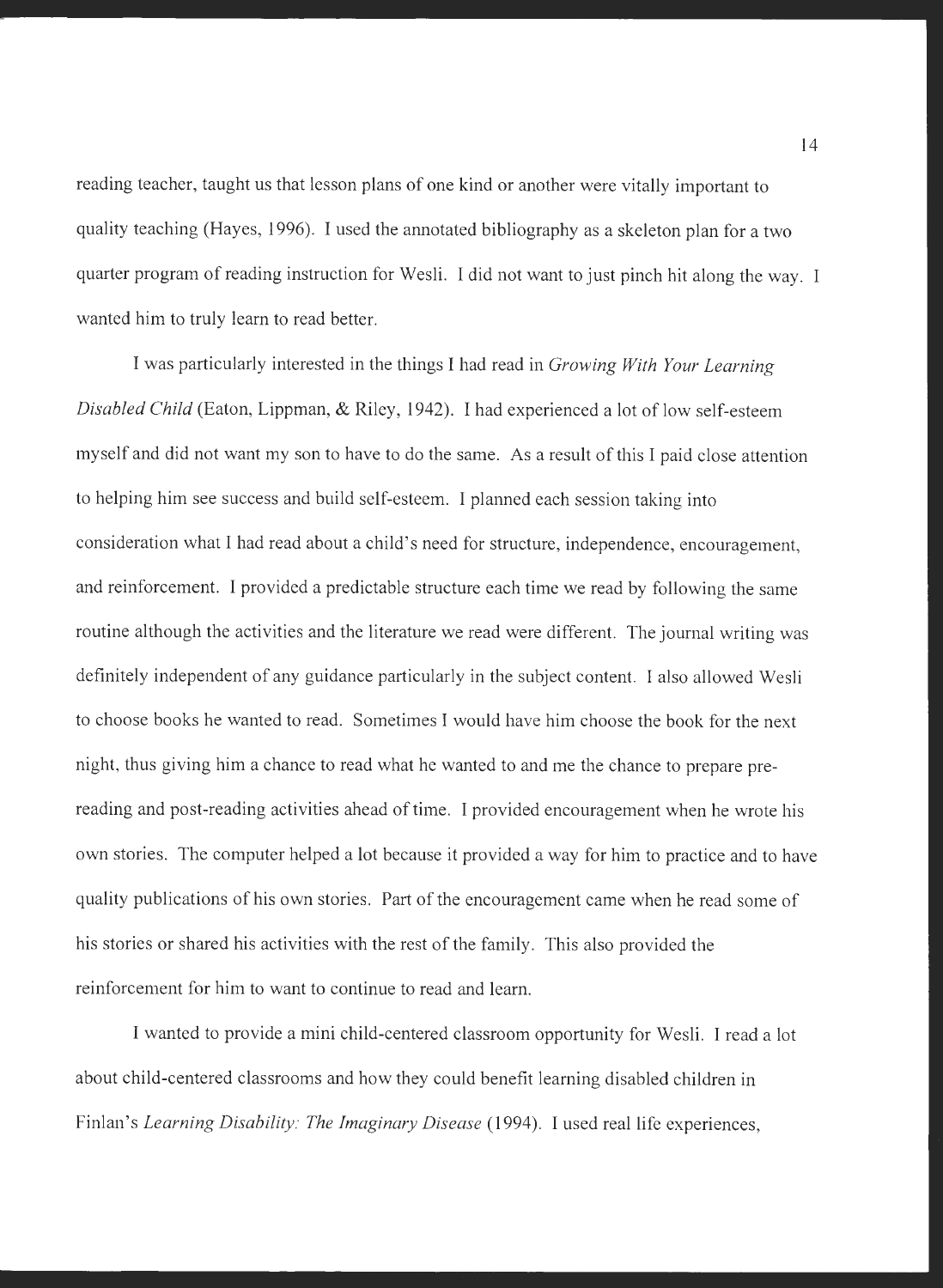everyday events, and things that interested Wesli in some of the reading experiences. We went to the grocery store and he read the labels on the boxes to decide what we wanted to buy. He loves cookies and so one night we *If You Give A Mouse A Cookie* (1985) and then he read the recipe and we made cookies for the family. This was a good time for self-esteem building as the family complemented him on the delicious cookies. As he wrote his own stories, I got a good idea of what he was interest in. He loves animals so we read a couple of books on animal babies and then for one of the activities we went to the pet store.

I realized as we progressed that he was very talented in thinking things through and solving problems. I read about this in two different sources, *Talents Unlimited* (Hobbs, & Schlichter, 1993) and *Frames of Mind, the Theory of Multiple Intelligences* (Gardner, 1983). We began exploring simple machines. His stepfather gave him the chance to figure out how to set an antennae on a citizen band radio so he could get a station in another country. He found a station in Belgium and one in Brazil. We found an article in a *National Geographic* about Brazil to read.

I did not focus on phonics at all in our reading sessions. Many of the books and articles I read discouraged the exclusive use of phonics drills over whole language. The Phi Delta Kappan report (Carbo, 1987), talked about the very problems Wesli was having. These same problems were addressed in ERIC Report (Goodman, 1973). He was seeing single words but not being able to read them in phrases and sentences. He did not recognize phonics words in whole language publications. Phonics drills can cause problems in regular reading situations. They encourage using whole language reading experiences and incorporating only a small portion of phonics. In the book *Phonics They Use: Words for Reading and Writing* (Cunningham, 1995),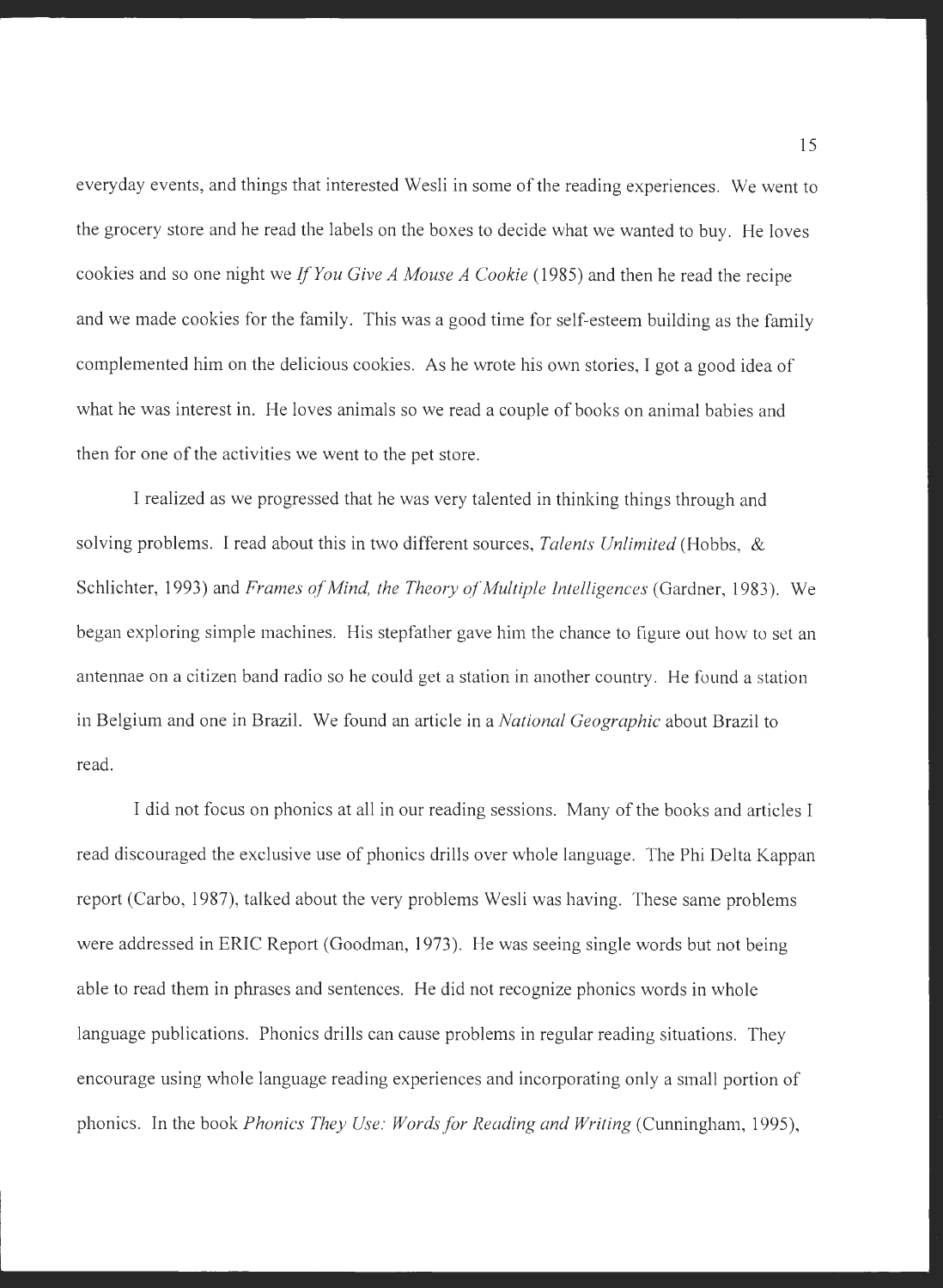suggested the best way to use phonics is in real life situations. We had a word wall we would review when we read. These words would change from time to time. The words came from his reading and writing each night. If he could not spell a word when he was writing, we would put it on the word wall. Also unfamiliar words he was reading would go on the word wall. This provided him with word recognition practice as well as phonics experience. Powell and Hornsby (1993), discussed the "Word Wall" concept. They said phonics and spelling do come from whole language experiences.

I used children's literature as the source for our reading material. *The Reading Teacher*  had a great article written by Tunnell and Jacobs titled "Using 'Real' Books: Research findings on literature based reading instruction" ( 1989). It emphasized how much richer the reading experiences were when children's literature was used. The quality of children's literature has greatly increased over the years. Of course, there was good literature before but the main emphasis of the past was basal readers. The abundance of children's literature available now brings a lot more variety and enjoyment as well as learning experiences to children.

As time went on, the rest of the family became more involved. Betty Osman's book (1979), brought to light the fact that learning disabilities affect more than just the L D child. The reading success of these students is not just a matter for the classroom teacher to deal with. It is a family affair. Many times more than one family member is learning disabled. The activities we were engaged in while reading were very interesting to other family members and so they began participating more in the sessions. This was also good for Wesli's self-esteem when he would hear someone say he was so lucky.

I encouraged Wesli to use the computer for publishing his work. Torgeson and Horen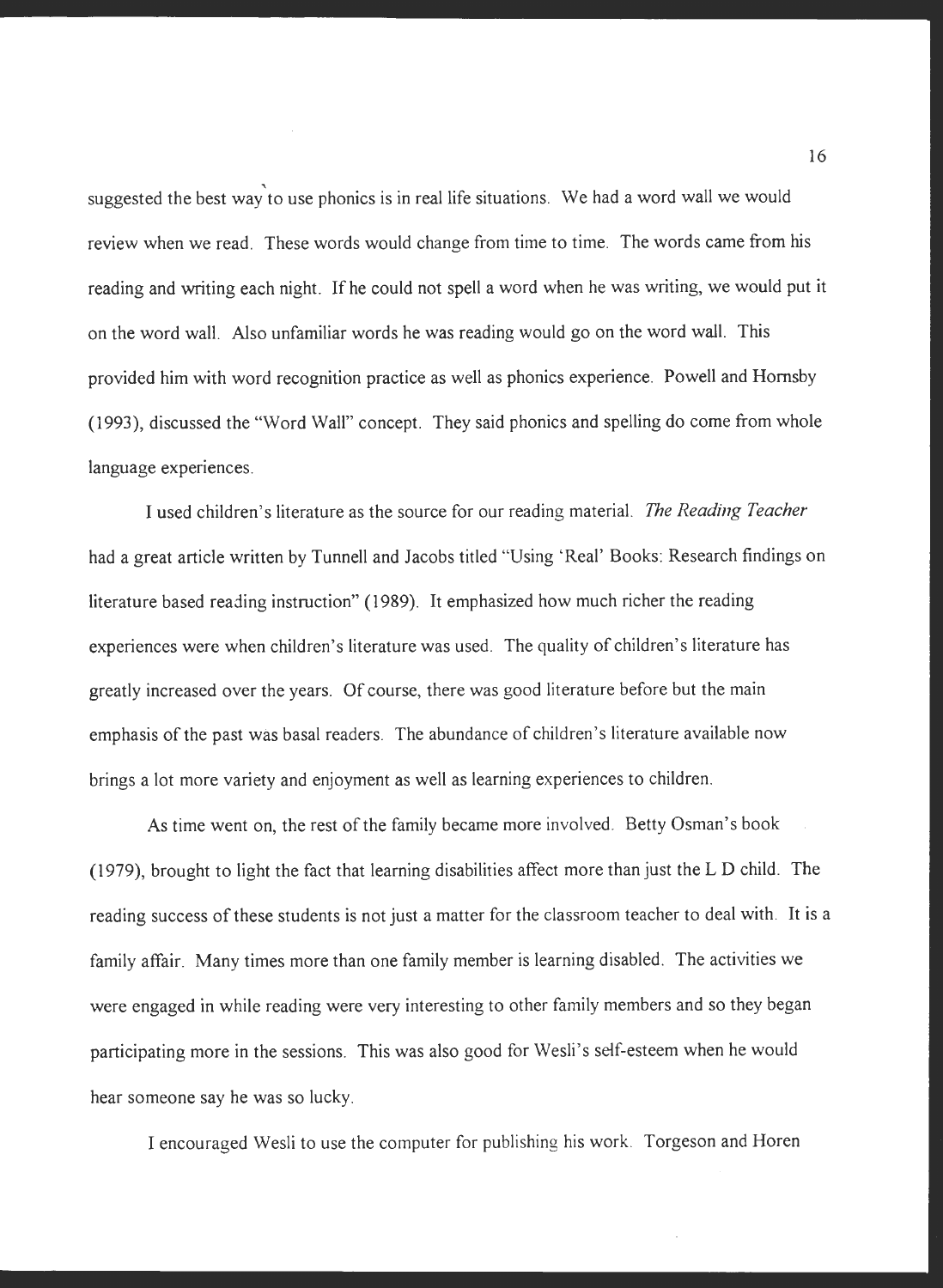' (1992) talked about the benefits children with learning disabilities gained from using computers in reading. They pointed out the fact that learning disabled children learn differently. Computers provide an alternative to traditional instructional methods. By giving these children a kinesthetic experience helps to solidify what they have learned.

#### **Outcomes**

All children can learn. Some do not learn in the same way others do. Every student is important and should be given the chance to succeed. All of the activities I included in the annotated bibliography could work in both a classroom and in individual reading situations. Every student has his or her own strengths and weaknesses, as do we all. Our attitude toward them and their abilities will help them succeed if we truly believe they can. As teachers we need to instill this same feeling in our students. We need to be aware of the needs of all the students in our classroom. We need to address those needs in appropriate ways and gear our lessons to include everyone. We need to use different teaching styles.

Phonics teaching is very important; however, it must be incorporated in a whole language program to be effective. Writing workshop enhances reading and should be included in our curriculum.

I found, from my study, that reading on a regular basis is very important. Pre-reading activities and post-reading activities are valuable in helping learning disabled children read. Sometimes these activities are an extension of the reading skill the student has been working on, or they may serve as a way of connecting the real world with reading. A child is more willing to work hard learning to read when he or she sees viable reasons for doing so. I also know, from experience, that when I read I set a good example for my children and my students. Reading with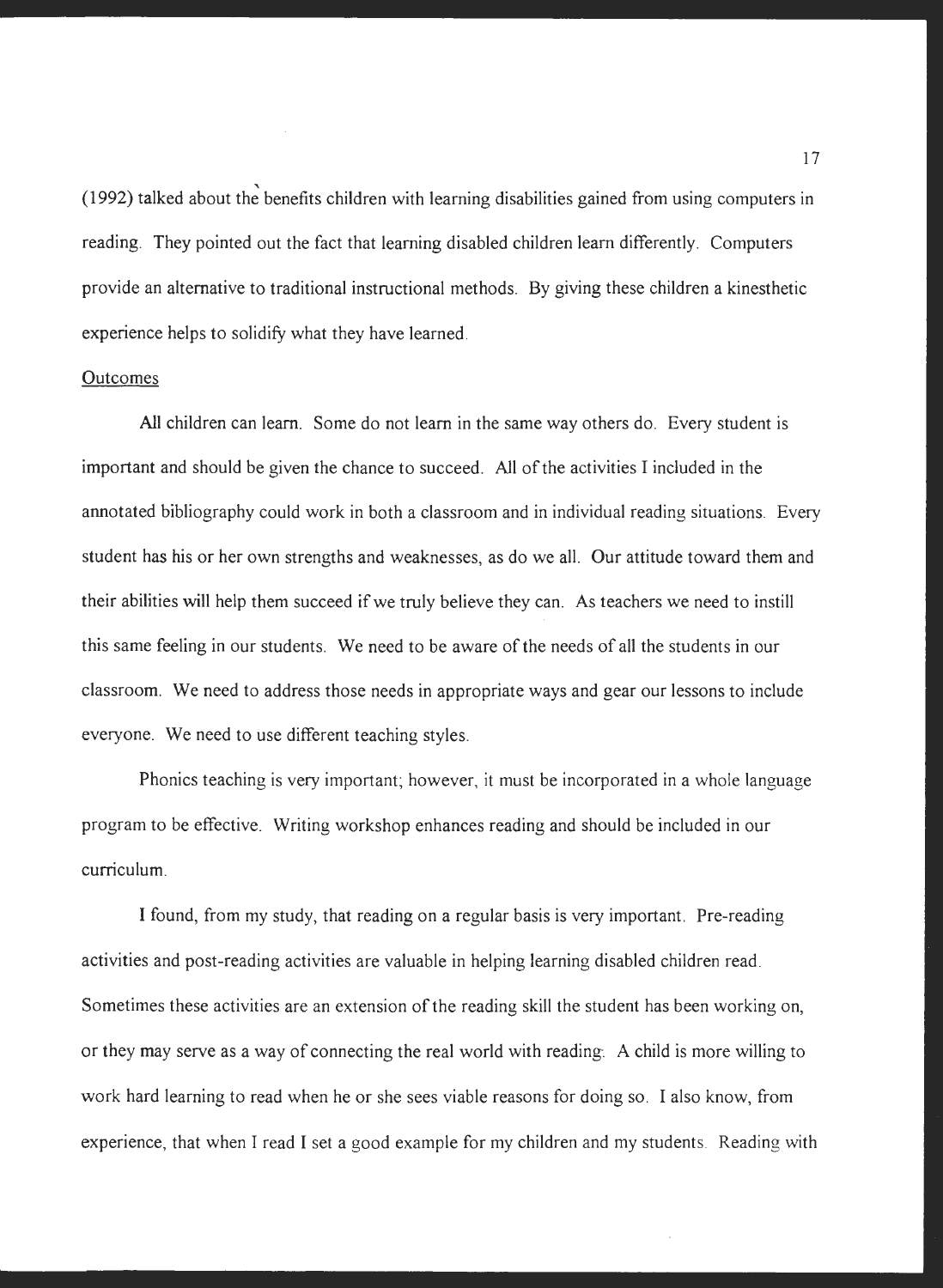' a purpose is important for both the teacher and the students.

Helping a child to build his or her self-esteem is essential in the process of succeeding. I could see in my own child how, as he gained a higher self-esteem, his attitude changed. I no longer heard him say "I can't"... He began saying, "I'll try, I'll learn." " Will you help me?" He is now reading a lot better. He still enjoys being read to and doing activities that relate to his reading. I hope Wesli will continue to enjoy reading for the rest of his life and that as I begin to teach I will always remember and utilize what I have learned.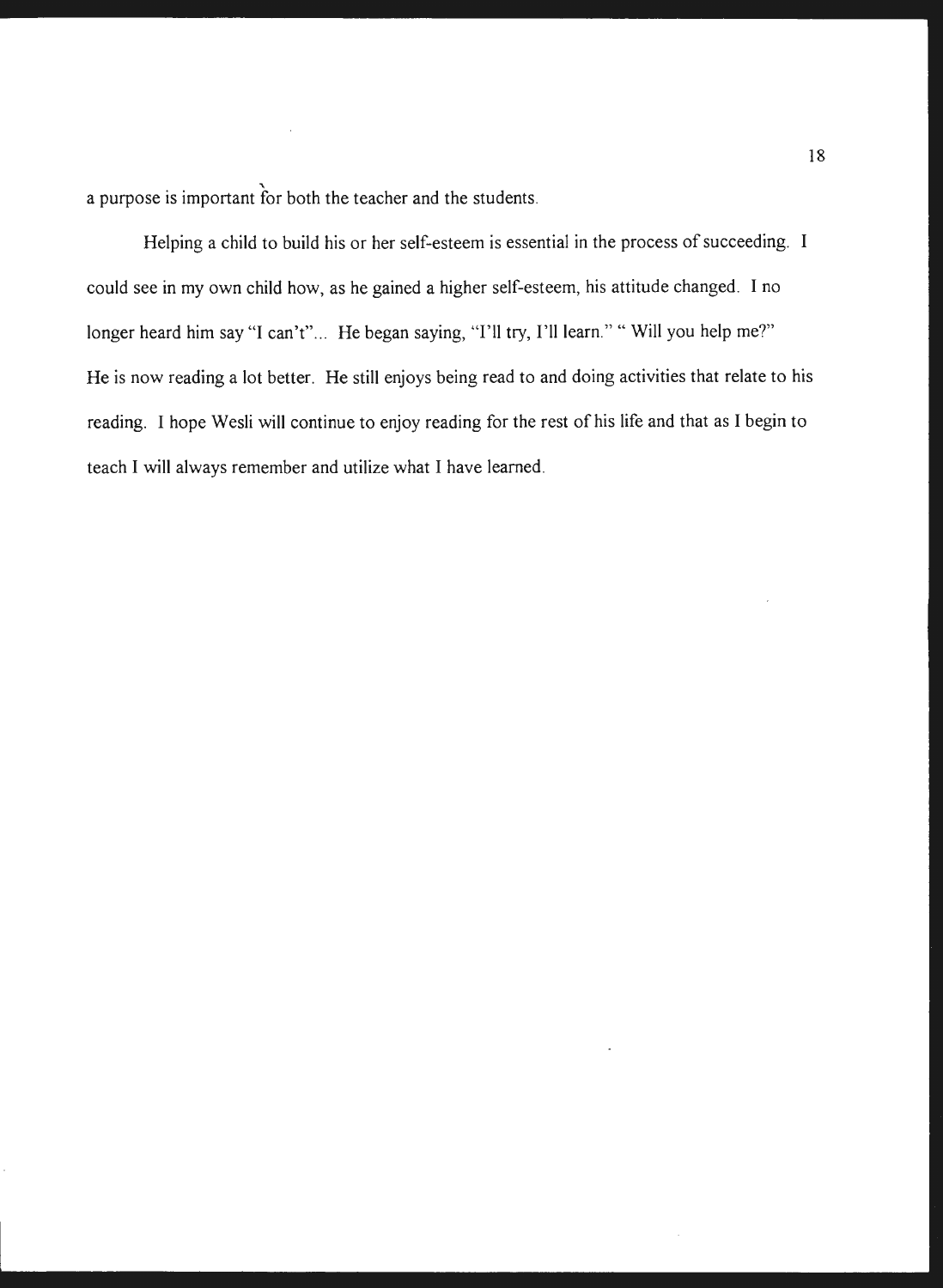#### References

Baker, S. (1996). [Interviews of administration, teachers, and parents]. Unpublished personal communication.

Bartoli, J. & Botel, M. (1988). *Reading/ learning disabilities: An ecological approach.*  New York: Teachers College Press.

Bloom, J. (1990). *Help me to help my child.* Boston: Little Brown and Company, 18.

Carbo, M. (February, 1987). Reading style research: "What works" isn't always phonics.

*Phi Delta Kappan, 68,* 431-435.

 $\overline{\phantom{0}}$ 

Chromsky, C. (Mc.rch, 1976). After decoding: What? *Language Arts, 53,* 288-296, 314.

Cunningham, P. (1995). *Phonics they use: Words for reading and writing.* New York:

Harper Collins.

Eaton, J., Lippman, D., Riley, D. (1942). *Growing with your learning disabled child.*  Boston: Resource Communications, Inc., 72-73.

Finlan, T. (1994). *Learning disability: The imaginary disease*. Westport, Connecticut: Bergin and Garvey.

Gardner, H. (1983). *Frames of mind, the theory of multiple intelligences.* New York: Basic Books, Inc. Publishers.

Goodman, K. S. (April, 1973). Theoretically based studies of patterns of miscues in oral reading performance. Detroit: Wayne State University. ERIC:ED 079 708.

Hallahan, D. P., and Kaufman, J. M.. (1976). *Introduction to learning disabilities: A psycho-behavioral approach.* Englewood Cliffs, NJ: Prentice- Hall.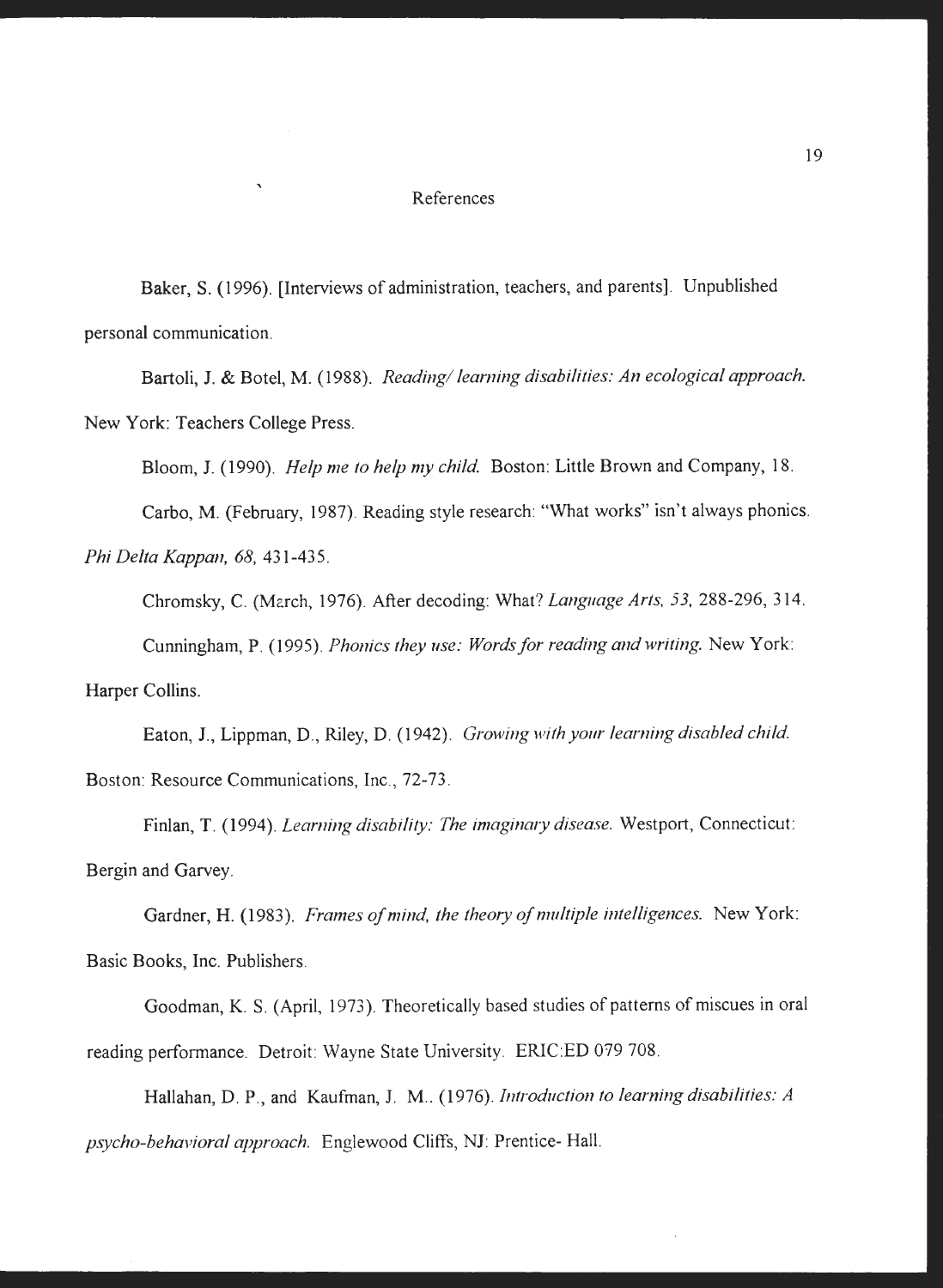Hayes, B. (1996). [Lecture on teaching reading]. Unpublished communication.

Hobbs, D. E. & Schlichter, C. L. (1993). Talents Unlimited. Costa, L. Ed., *Developing* 

*minds: Programs for teaching thinking.* Alexandria, Virginia: ASCD. 73, 78.

Landeen, J. (1996). [Interview]. Unpublished communication.

Numeroff, L. J. (1985). *Jfyou give a mouse a cookie.* New York: Scholastic Inc.

Osman, B. (1979). *Learning disabilities: A family affair.* New York: Random House.

Powell, D. & Hornsby, D. (1993). *Learning phonics and spelling in a whole language classroom.* New York: Scholastic.

Smith, F. (1988). *Understanding reading (4th ed.).* Hillsdale, NJ: Erlbaum.

Smith, J. A. (1996). *Teaching reading.* Logan, Utah: Utah State University, 5, 9, 11-20, 30.

Stahl, S. L., McKenna, M. C., & Pagnucco, J. R. (Fall, 1994). The effects of whole-

language instruction: An update and a reappraisal. *Educational psychologist, 29.* 175-185.

Stires, S. (1991). With promise, redefining reading and writing for "special" students. New Hampshire: Heinman Publishing, 12.

Torgeson, J. K. & Horen, N. M. (1992). Using computers to assist in reading instruction for children with learning disabilities. Vogel, S. A. (Ed.), *Educational alternatives for students with learning disabilities.* New York: Springer-Verlag, 159.

Tunnell, M. 0. & Jacobs, J. S. (1989). Using "real" books: Research findings on literature based reading instruction. *The reading teacher, 42,* 470-477.

Weaver, C. (1992). *Supporting whole language: Stories of teachers and institutional changes.* Portsmouth, NH: Heineman.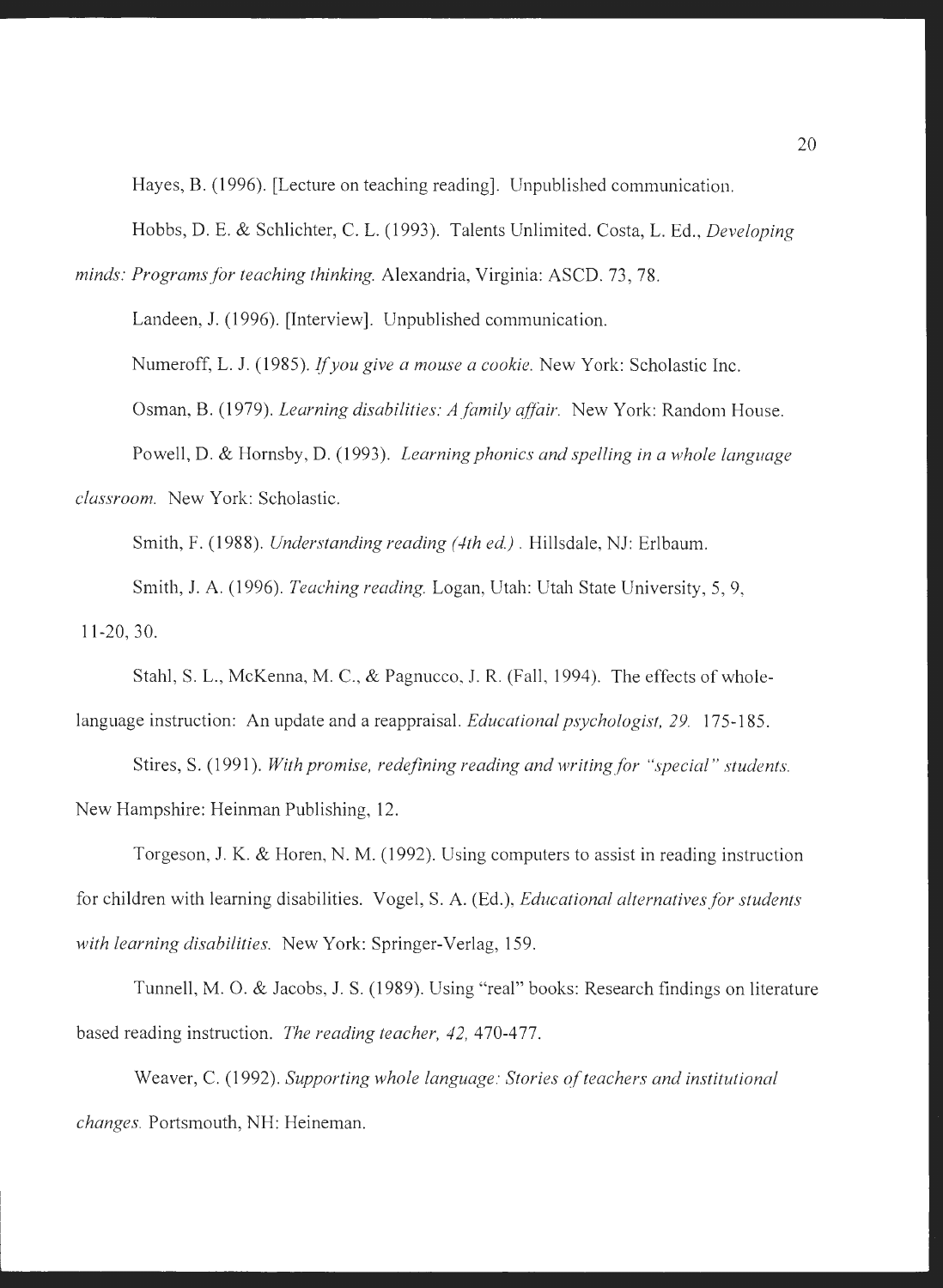Weiss, H. & Weiss, M. S. (1976). ' *Home is a learning place, a parents guide to learning disabilities.* Boston: Little, Brown and Company, 14, 110-111.

 $\ddot{\phantom{a}}$ 

Widlake, P. (1983). *How to reach the hard to teach.* Philadelphia: Open University Press.

 $\sim 10$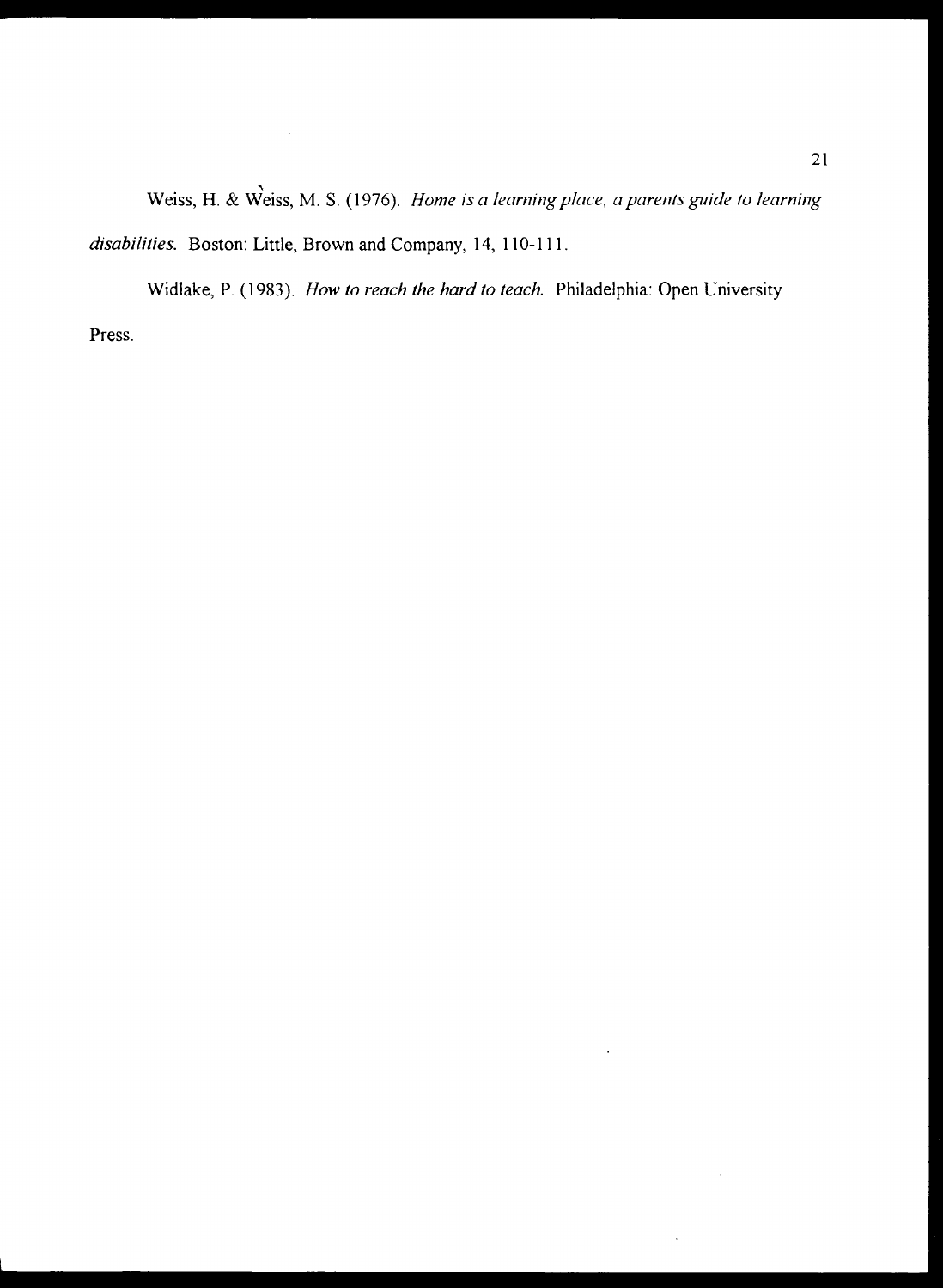#### Appendix A

#### WAYS TO ENCOURAGE SELF-ESTEEM

 $\overline{\phantom{a}}$ 

- 1.) Emphasize what your child does well. Look for the positive, not the negative.
- 2.) Remember that children must feel loved for who they are, not for what they do.
- 3.) Develop confidence that your child can do things for him or herself. Your child needs to feel your faith in him or her. Don't leap to do a difficult task for your child.
- 4.) Recognize accomplishments.
- 5.) Respect your child as an individual, with his or her own thoughts and feelings
- 6.) Expect responsible behavior from your child, to the extent that he or she is capable.
- 7.) Don't compare your child to others: friends, relatives, or siblings.
- 8.) Encourage your child through sensitive listening and sensitive expressions:
	- "Explain to me what you want to do."
	- "I am proud of what you did."
	- "I know you can do that."
	- "It looks like you tried real hard to do that."
	- "I am pleased when you handle that on your own."
	- A hug or a pat on the head.
- 9.) Provide structure in your home, so your child knows exactly what is and is not acceptable.
- 10.) Spend time with and apart from your child. We need time for fun together and time off by ourselves to get refreshed.
- 11.) Encourage your child to make friends. Share with her or him what to do in order to keep friends.
- 12.) Give your child a pet to bolster the child's self-image, if you and the rest of the family have no objections. Obviously, pets are not for every family.
- 13.) Remember the four basic ingredients:
	- a.) Structure: A child will feel loved if you care enough to set firm guidelines.
	- b.) Independence: A child needs a chance to prove that he or she can master a task without help.
	- c.) Encouragement: A child needs to know you have faith in his or her ability to accomplish things.
	- d.) Reinforcement: After reaching a goal, a child needs to hear you say "I am proud of you".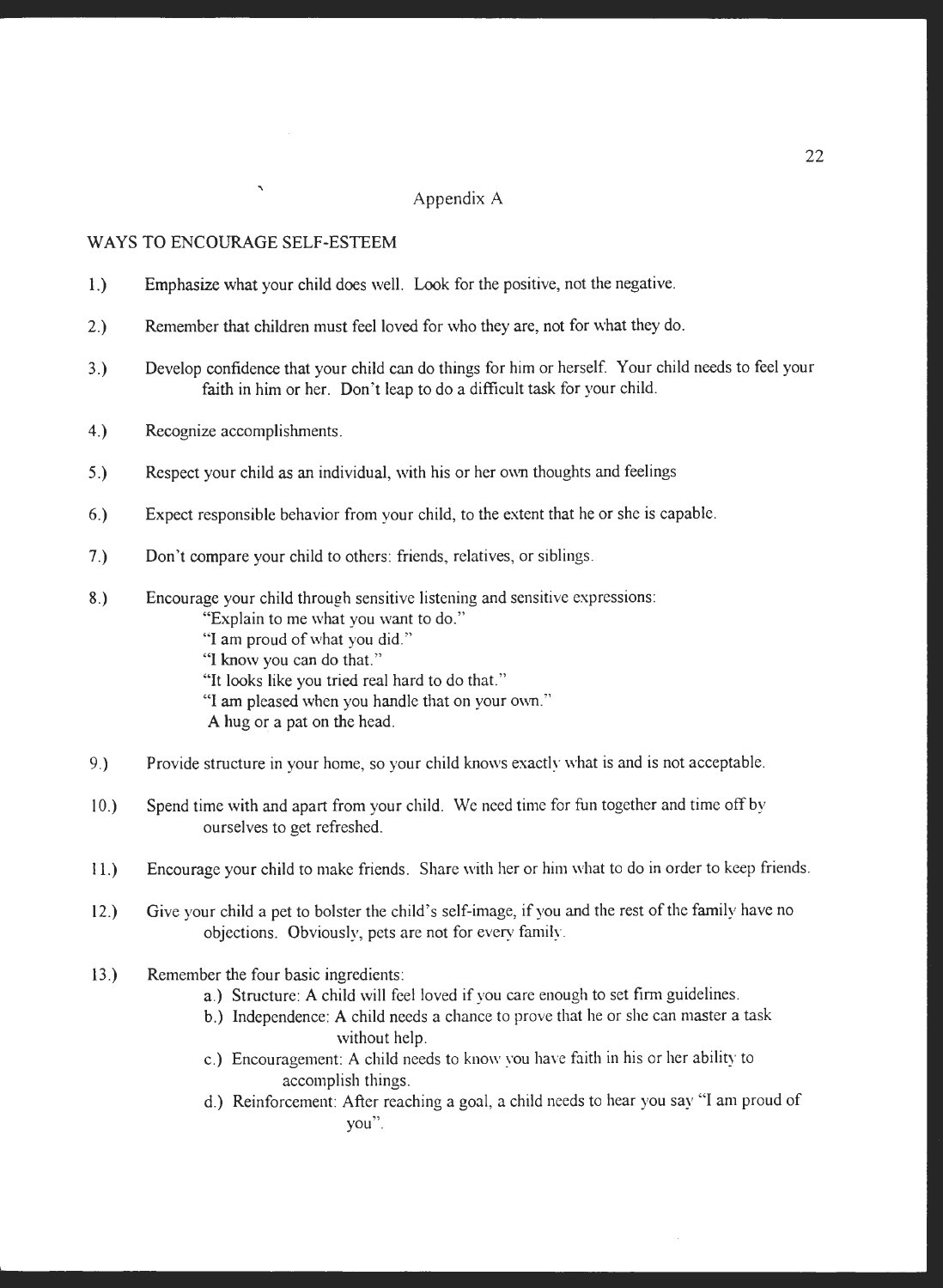# Appendix B

# Language Play Suggestions

- 1.) Read and reread favorite nursery rhymes to reinforce the patterns of the language, and enjoy tongue twisters and other forms of language-play together.
- 2.) Reread favorite poems, songs, and stories and discuss alliteration and rhyme within them.
- 3.) Read alphabet books to and with children, and make alphabet books together.
- 4.) Discuss words and make lists, word banks, or books of words that share interesting spelling/sound patterns.
- 5.) Discuss similar sounds and letter/sound patterns in children's names.

 $\overline{\phantom{a}}$ 

- 6.) Emphasize selected letter/sound relationships while writing with, for, or in front of children.
- 7.) Help children write the sounds they hear in words, once they have begun to hear some separate sounds.

8.) When reading together, help children use prior knowledge and context plus initial consonants to predict what a word will be, then look at the rest of the word to confirm or correct.

(Weaver, 1994)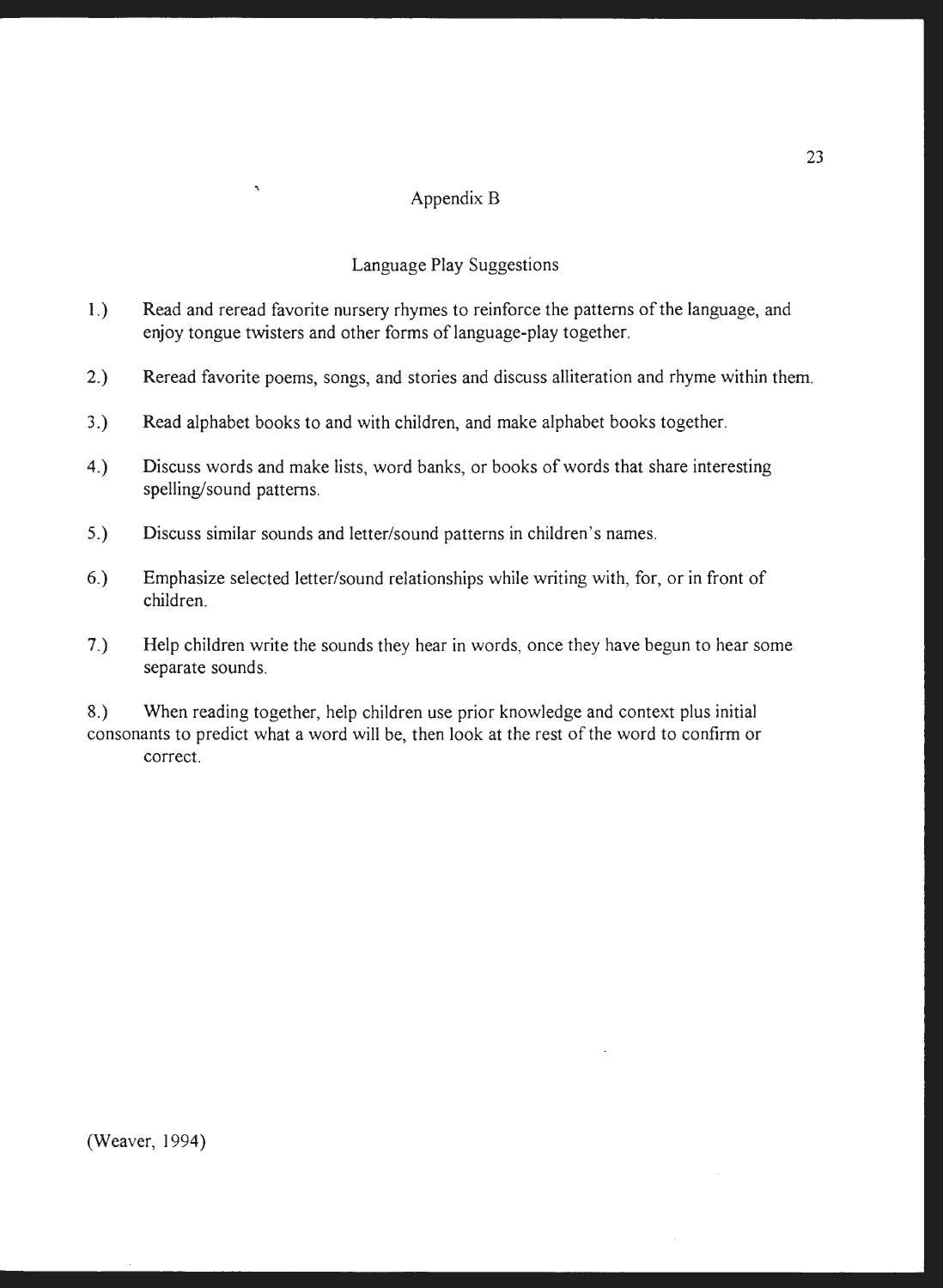# Appendix C

#### Directed Reading Activity

- 1. Pre-read each story.
- 2. Determine what important theme(s) and concepts from the story should be taught.
- 3. Decide how you will teach these important theme(s) and concepts.
- 4. Plan an activity to preface the reading and an activity to follow the reading.

# Pre-reading Activity:

Provides motivation Gives vocabulary instruction Provides related skills instruction Sets purpose for reading

'

# Guided Reading:

Guides students to learn from and appreciate the story Summarizes various points Questions asked to enhance learning Teachers and students ask questions on different levels of understanding.

Clarifying important points Predicting and evaluating prior predictions

# Post-reading Activity:

Tieing the lesson together and extending the lesson (enrichment) Summarize total story, ask summary questions Return to purpose for reading and predictions, evaluate Discuss the theme(s) Curricular integration Writing activities Projects, dramatizations Guests Displays

Dr. John Smith, Department of Elementary Education, Utah State University)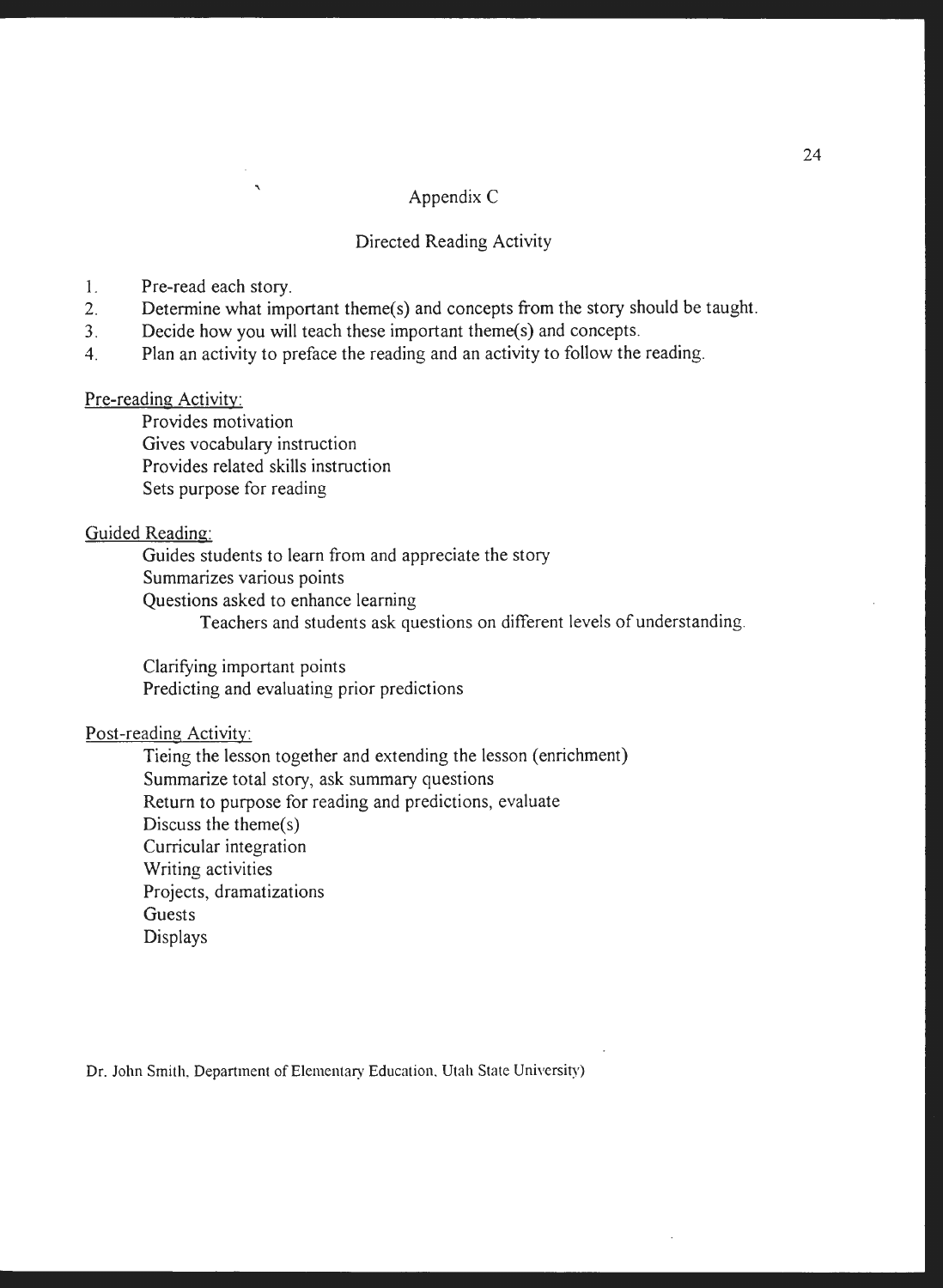#### Appendix D

#### INSTRUCTIONS FOR ADMINISTERING **AN** INFORMAL READING INVENTORY

#### DR. JOHN A. SMITH DEPARTMENT OF ELEMENTARY EDUCATION UTAH STATE UNIVERSITY

This IRI can be administered in one session, but due to its length, it's better to do it in two sessions.

a (Letter Names and Sounds Test). This test is appropriate for K-1 students.

'

Begin by placing a (older between you and your student or sitting beside/behind your student so that she cannot observe what you are doing.

Point to each letter and ask the questions. Write an N beside any Jetter that the student can't name. Write an S beside any letters for which the student can't say the appropriate sound(s).

I. Dolch Word List. Tbis is a test to estimate the level at which your student can *recognize* words.

Begin by placing a folder between you and your student or sitting beside/behind your student so that she cannot . observe what you are doing.

Ask your student to read the words aloud to you, showing her the direction to read in the columns.

As your student reads the words aloud, you mark your student's miscues on your copy of the word list.

substitutions: write what your student says beside the correct word on your copy of the list.

*sounding out:* write 'so' beside the correct word on your copy of the list.

*no response:* write 'dk'(didn't know) beside the correct word on your copy of the list.

Have your student continue reading until the words become too difficult. Missing four or five words in a row suggests the words are becoming too difficult. Also watch for indications of frustration in your student's body language and voice.

When your student has finished, count the number of words recognized correctly and compare to the criteria at the end of the word list.

2. Phonics Test. This is a test to see how well your student can recognize and use phonic cues. This list is not organized in grade levels.

Similar to step #1, ask your student to read the words aloud.

You mark your student's miscues on your copy of the phonics word list.

When your student shows signs of frustration, tell her to stop reading the words.

After your student has finished reading the phonics words, look at the miscues you've noted and look for patterns. Arc there specific sounds or letter combinations that your student is unfamiliar with?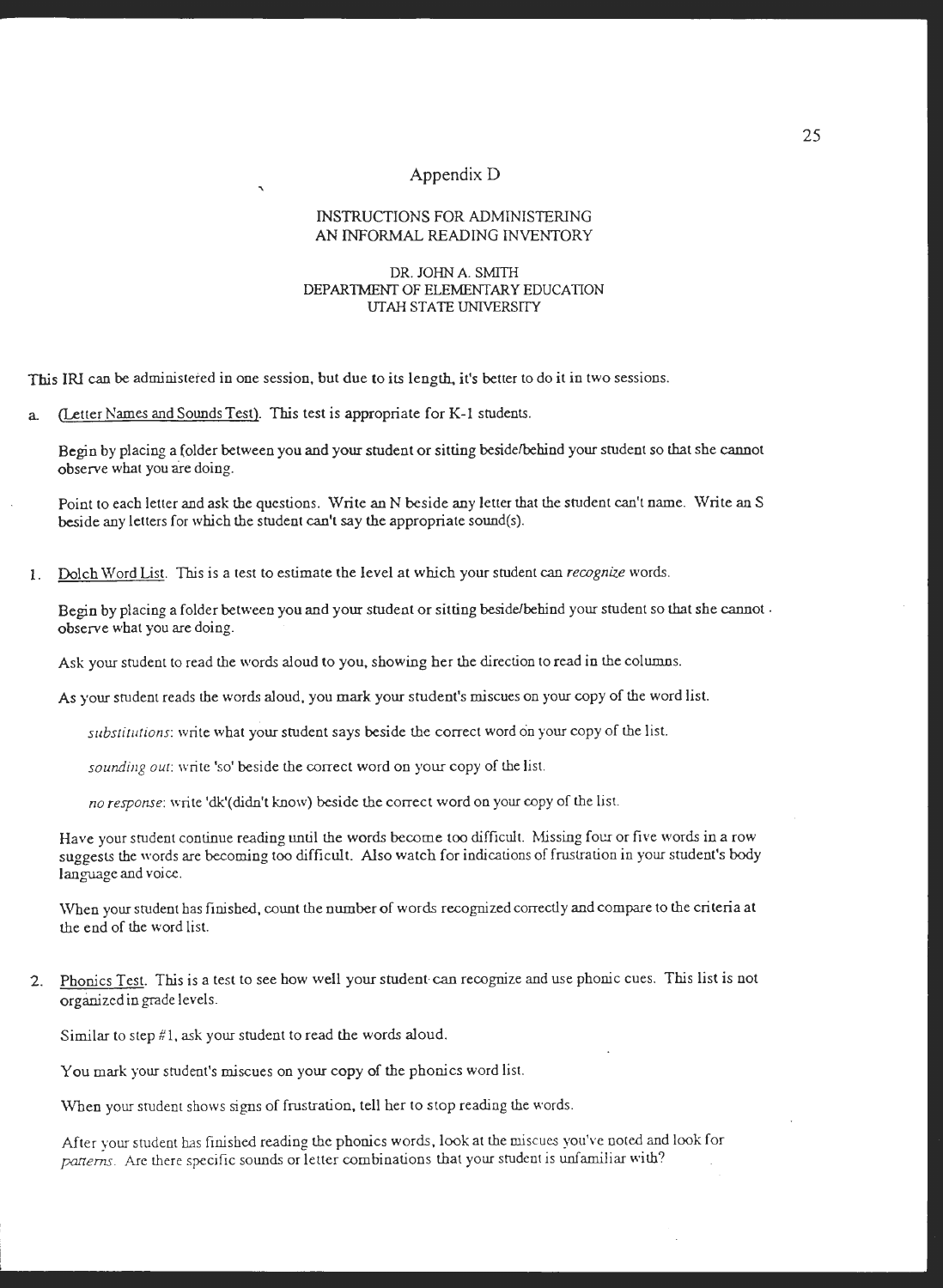3. Reading passages silently for comprehension. This is a test to estimate the level at which your student can understand text. '

Give your student the 'student copy' of the passage. one level below her sight recognition level, and ask her to read the story silently and to pay attention because you will be asking some questions afterward.

After your student has finished reading the story, ask her to answer the questions and compare the number correct with the scoring criteria.

Continue reading the passages until your student reaches frustration level.

4. Reading passages aloud for accuracy. This is a test to determine your student's ability to apply context and phonic cues accurately in extended passages. You can also get information about your student's smoothness, phrasing. and expression.

After each passage has been read silently, ask your student to reread the passage aloud to you. On your copy of the each passage, mark the following miscues:

| substitutions | We cannot find the brown cat. Do you think the cat is out here? |
|---------------|-----------------------------------------------------------------|
| insertions    | We cannot find the brown cat. Do you think the cat is out here? |
| omissions     | We cannot find the brown cat. Do you think the cat is out here? |
| repetitions   | We cannot find the brown cat. Do you think the cat is out here? |
| punctuation   | We cannot find the brown cat. Do you think the cat is out here? |
| assists       | We cannot find the brown cat. Do you think the cat is out here? |

As your student is reading aloud, make qualitative notes in the margin of your copy of the passage. These notes can include phrases such as: slow, word-by-word. no phrasing. very good expression, and comfortable rate.

Count the total number of meaning-change errors and compare to the scoring criteria. Continue having your student read passages aloud until she reaches frustration level.

5. Listening comprehension. This is a test to estimate the level at which your student can understand text that is read aloud to her. The purpose of this test is to get an estimate of your student's level of background knowledge.

After the student has reached frustration level on a previous passage, tell her that you would like to read a few more passages aloud to her. She may choose to follow along on her copy of each passage. Remind her to pay attention because you will have some questions.

Read the passages aloud to your student and follow-up with the comprehension questions. Score the questions same as #3. Continue until your student reaches frustration level on listening comprehension.

After completing the IRl, thank your student for her cooperation and maybe provide a thank you gift (candy bar).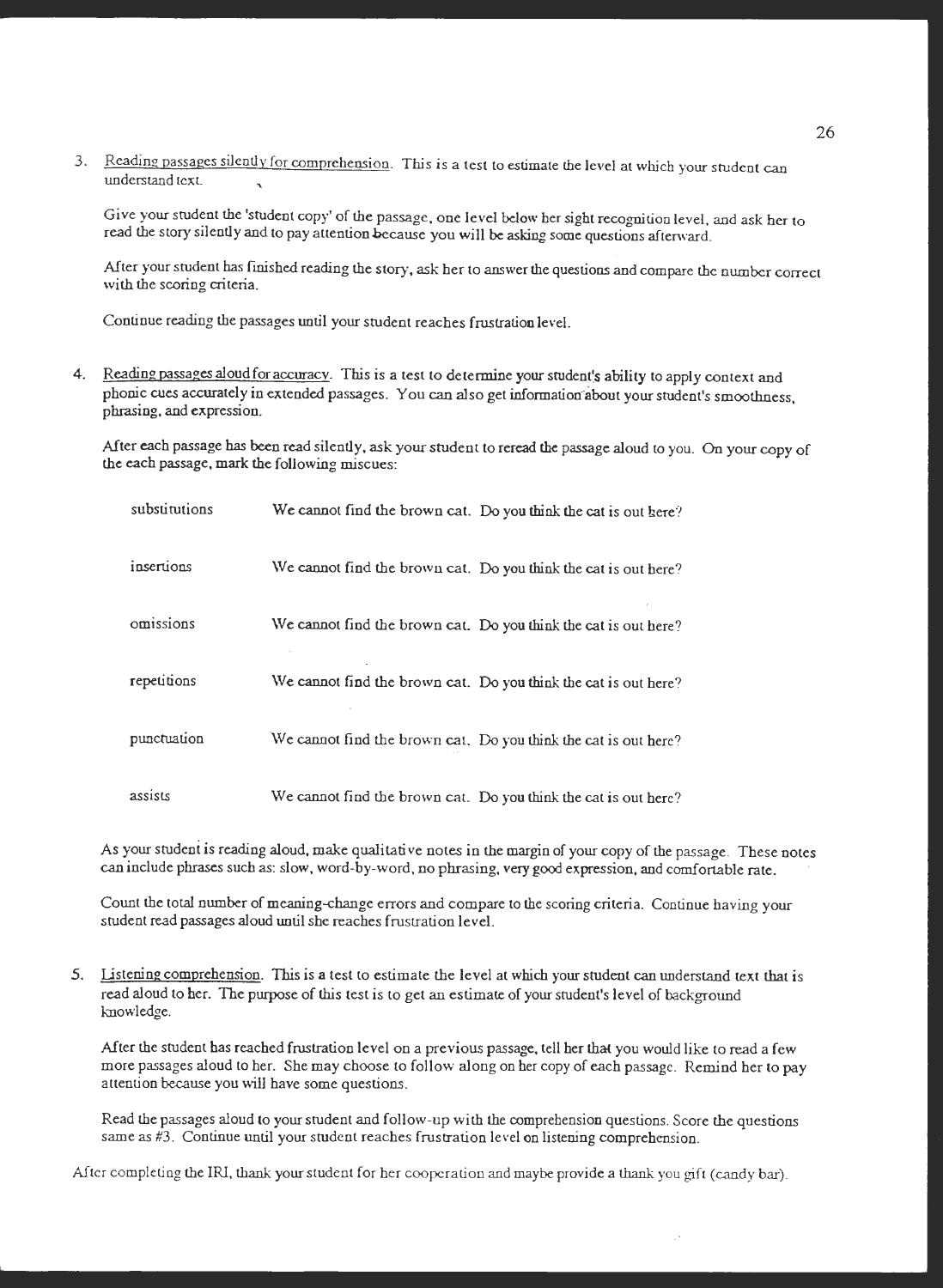# Appendix E

 $\mathbb{R}$ 

**The** Dolch Basic Sight Word List

| Pre-Primer                     |                           | 21. look                 | 31. see                  |
|--------------------------------|---------------------------|--------------------------|--------------------------|
| 1. a<br>2. and                 | 11. funny<br>12. go       | 22. make                 | $32.$ the                |
| 3. away                        | 13. help                  | 23. me                   | 33. three                |
| big<br>4.                      | 14. here                  | 24.<br>my                | 34. to                   |
| 5. blue                        | 15.1                      | $25.$ not                | 35. two                  |
| 6. can                         | 16. in                    | 26. one                  | 36. up<br>37. we         |
| 7. come                        | 17. is                    | 27. play<br>28. red      | 38. where                |
| 8. down                        | 18. it<br>19. jump        | 29. run                  | 39. yellow               |
| 9. find<br>10. for             | 20. little                | 30. said                 | 40. you                  |
|                                |                           |                          |                          |
| Primer                         | 14. for                   | 27. out                  | 40. this                 |
| $1. \quad \text{all}$<br>2. am | 15. get                   | please<br>28.            | 41. too                  |
| 3. are                         | 16. good                  | 29. pretty               | 42. under                |
| 4.<br>at                       | have<br>17.               | 30.<br>ran               | 43. want                 |
| 5.<br>ate                      | 18. he                    | 31. ride                 | 44. was                  |
| 6.<br>be                       | into<br>19.               | 32.<br>saw               | 45. well<br>46.<br>went  |
| black<br>7.                    | 20. like                  | 33.<br>say<br>she<br>34. | 47. what                 |
| 8. brown<br>but<br>9.          | 21.<br>must<br>22.<br>new | 35. so                   | 48. white                |
| 10. came                       | 23.<br>no                 | 36.<br>soon              | 49. will                 |
| 11. did                        | 24.<br>now                | 37. that                 | 50. with                 |
| 12. do                         | 25.<br>on                 | 38. there                | 51. yes                  |
| 13. eat                        | 26. our                   | 39. they                 |                          |
| First Grade                    |                           |                          |                          |
| 1. after                       | 12. give                  | 23.<br>live              | 34.<br>take              |
| again<br>2.                    | 13. going                 | $24.$ may                | thank<br>35.<br>36. them |
| 3.<br>an                       | had<br>14.                | 25. of<br>old<br>26.     | then<br>37.              |
| 4.<br>any                      | 15.<br>has<br>16.<br>her  | once<br>27.              | think<br>38.             |
| 5.<br>as<br>6.<br>ask          | 17. him                   | 28.<br>open              | 39. walk                 |
| 7.<br>by                       | his<br>18.                | 29.<br>over              | 40. were                 |
| 8. could                       | 19. how                   | 30.<br>put               | 41. when                 |
| every<br>9.                    | 20. just                  | round<br>31.             | 42. who                  |
| $10.$ fly                      | 21. know                  | 32.<br>some              |                          |
| 11. from                       | 22. let                   | 33.<br>stop              |                          |

 $\mathcal{P}^{\mathcal{C}}$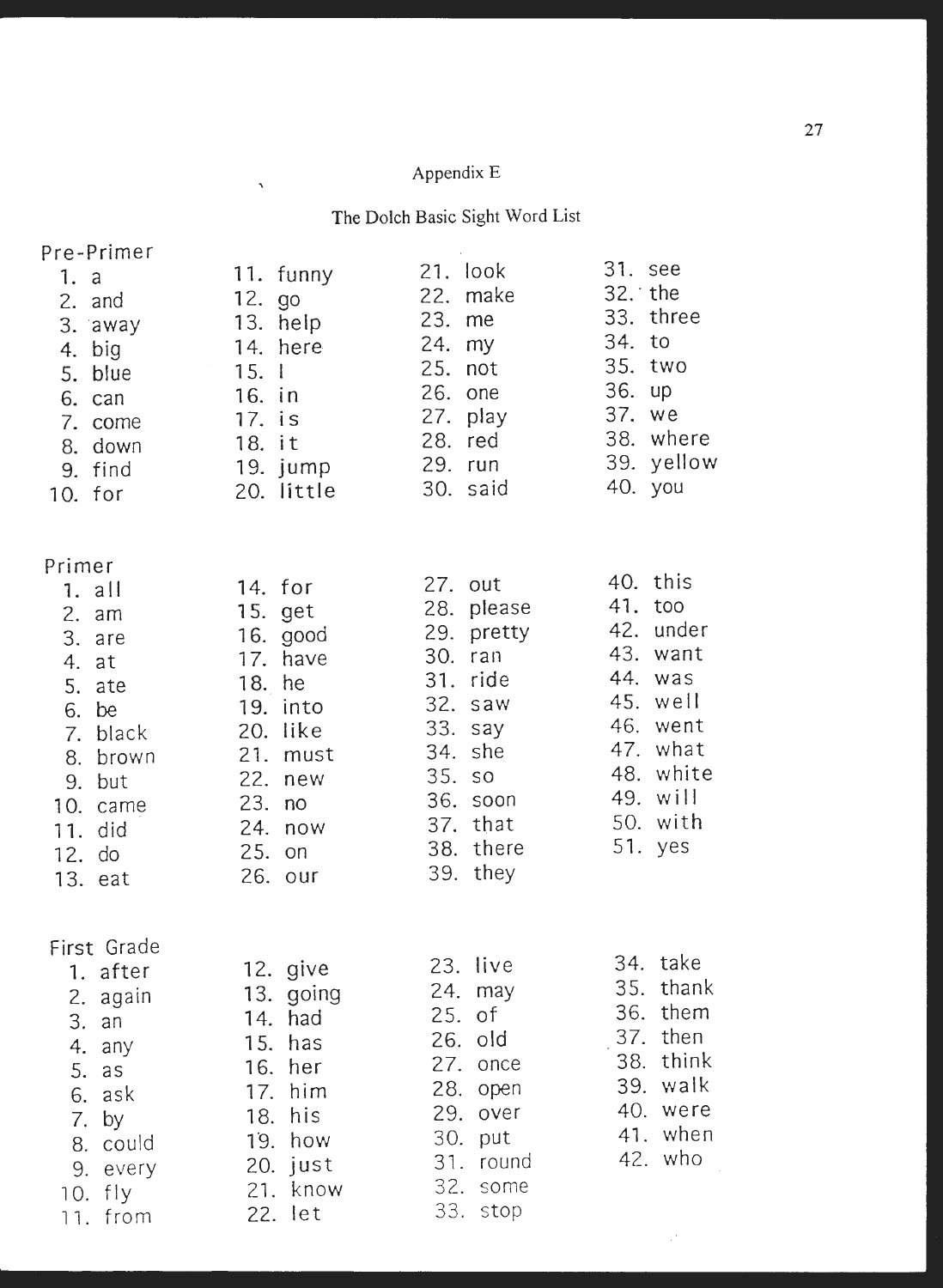# Second Grade 1. always \, 13. fast 25. pull 37. use 2. around 14. first 26. read 38. very 3. because 15. five 27. right 39. wash 4. been 16. found 28. sing 40. which 5. before 17. gave 29. sit **41.** why 6. best 18. goes 30. sleep 42. **wish**  7. both 19. green 31. tell 43. work 8. buy 20. its 32. their **44.** would 9. call 21. made 33. these 45. **write**  10. cold 22. many 34. those 46. your 11. does 23. off 35. upon 12. don't 24. or 36. **us**  Third Grade 1. about 12. far 23. light 34. six 2. better 13. full 24. long 35. small 3. bring 14. got 25. much 36. start 4. carry 15. grow 26. myself 37. ten 5. clean 16. hold 27. never 38. today 6. cut 17. hot 28. only 39. together 7. cone 18. hurt 29. own 40. try 8. draw 19. if 30. pick 41. warm 9. drink 20. keep 31. seven 10. eight 21. kind 32. shall 11. fall 22. laugh 33. show

Criteria for estimating sight word recognition level

|               | 10 - 75 words recognized = Pre-primer level |                                         |
|---------------|---------------------------------------------|-----------------------------------------|
| $76 - 120$    | words recognized = Primer level             |                                         |
| $121 - 170$   | words recognized = First-grade level        |                                         |
| $171 - 210$   |                                             | words recognized $=$ second-grade level |
| more than 210 |                                             | words recognized = third-grade level    |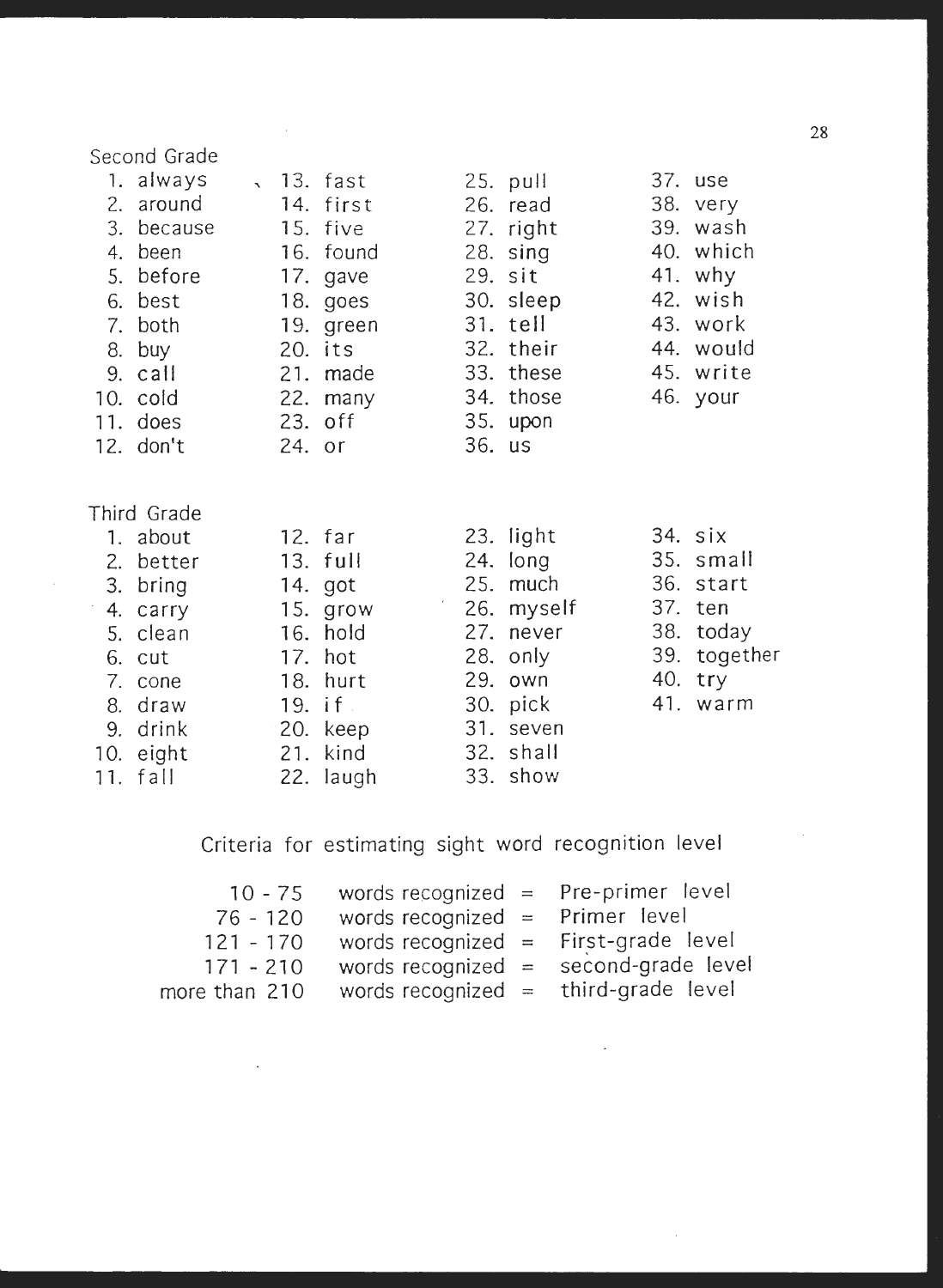# Appendix F

# ' PHONICS TEST

| letter sounds, consonant blends, digraphs (sh, th, ch, wh), short/long vowels, vowel team (ai, ea, oa),<br>dipthongs (aw, ay, oy, ow, oi), r-controlled vowels (bar, her), miscellaneous endings |       |     |       |     |       |
|--------------------------------------------------------------------------------------------------------------------------------------------------------------------------------------------------|-------|-----|-------|-----|-------|
|                                                                                                                                                                                                  |       |     |       |     |       |
| 1.                                                                                                                                                                                               | van   | 11. | came  | 21. | chap  |
| 2.                                                                                                                                                                                               | get   | 12. | this  | 22. | shed  |
| 3.                                                                                                                                                                                               | him   | 13. | joke  | 23. | bike  |
| 4.                                                                                                                                                                                               | cop   | 14. | with  | 24. | what  |
| 5.                                                                                                                                                                                               | sun   | 15. | price | 25. | rain  |
| 6.                                                                                                                                                                                               | boat  | 16. | thin  | 26. | wheat |
| 7.                                                                                                                                                                                               | sled  | 17. | heat  | 27. | shine |
| 8.                                                                                                                                                                                               | plain | 18. | flap  | 28. | mash  |
| 9.                                                                                                                                                                                               | stop  | 19. | grip  | 29. | state |
| 10.                                                                                                                                                                                              | pitch | 20. | treat | 30. | snug  |

| 31.       | bar       | 41. | track     |
|-----------|-----------|-----|-----------|
|           | 32. wall  | 42. | day       |
|           | 33. spank | 43. | stir      |
| 34. saw   |           |     | 44. crash |
| 35. her   |           |     | 45. slick |
| $36.$ toy |           |     | 46. ring  |
|           | 37. think |     | 47. fur   |
| 38.       | how       | 48. | right     |
|           | 39. for   | 49. | shock     |
|           | 40. thump | 50. | boil      |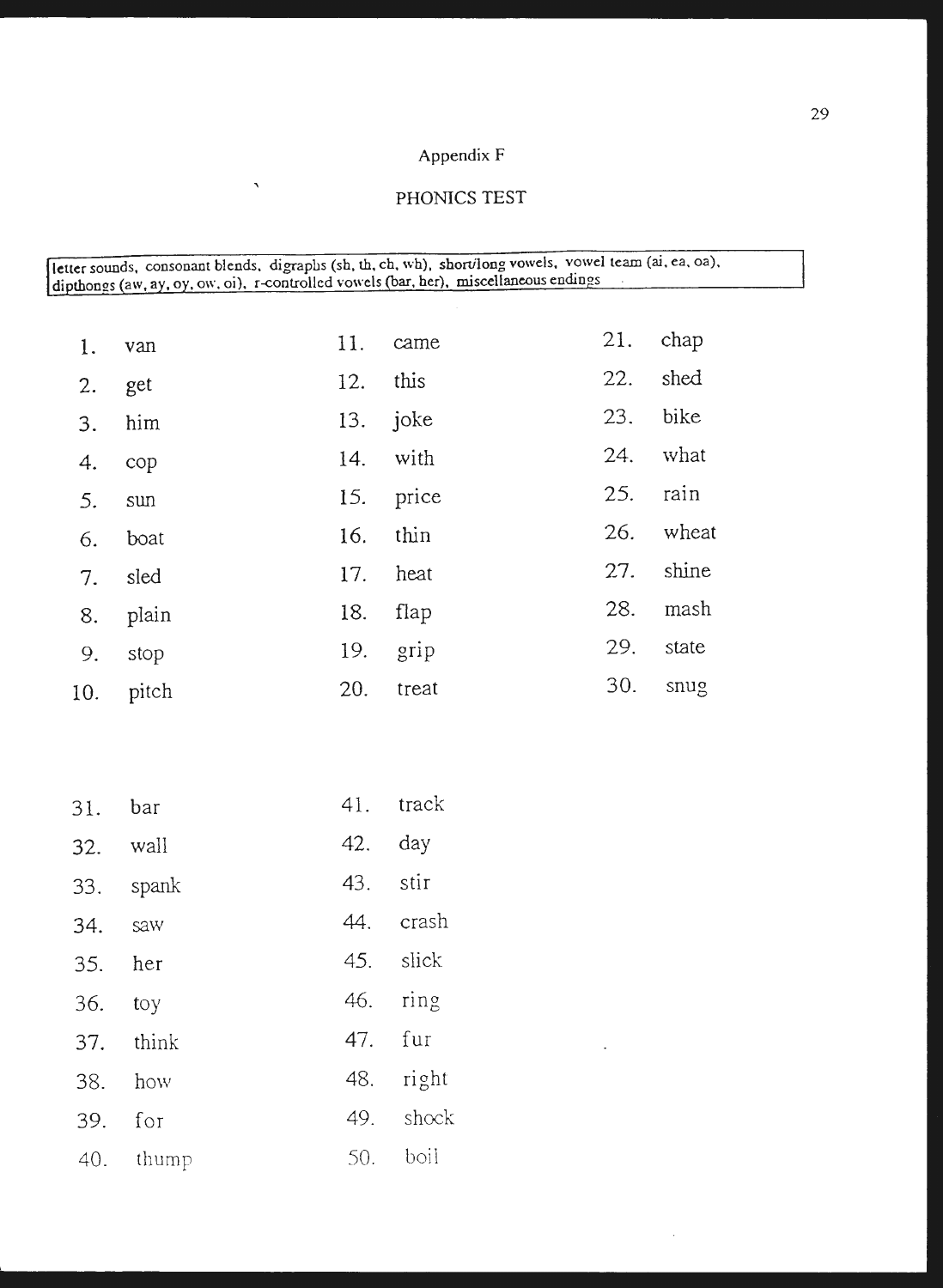### Appendix G

### The Lost Cat PP1

(Can you read this story silently to yourself about the children looking for the lost cat. Pay attention so you can tell me about it)

We cannot find the brown cat.

 $\overline{\phantom{a}}$ 

Do you think the cat is out hear?

I do not think the cat is out here.

I did not see the cat.

We want to find the brown cat.

What do we have to do?

**We** have to think like a cat.

# Comprehension auestions

- 1. literal What are the children looking for?
- 2. literal What color is the cat?
- 3. inferential Where do you think the cat went?
- 4. inferential Why does it say that the children should think like a cat?
- 5. critical Do you think this would make a good story? \Vhy?

Comprehension Level

- independent reading level 4-5 correct
- instructional reading level 3 correct
- \_\_\_ frustration level 0-2 correct

- independent reading level 1 error
- instructional reading level 2-5 errors
- frustration level 6 or more errors
- $\equiv$  meaning-preserving errors
- \_ meaning-changing errors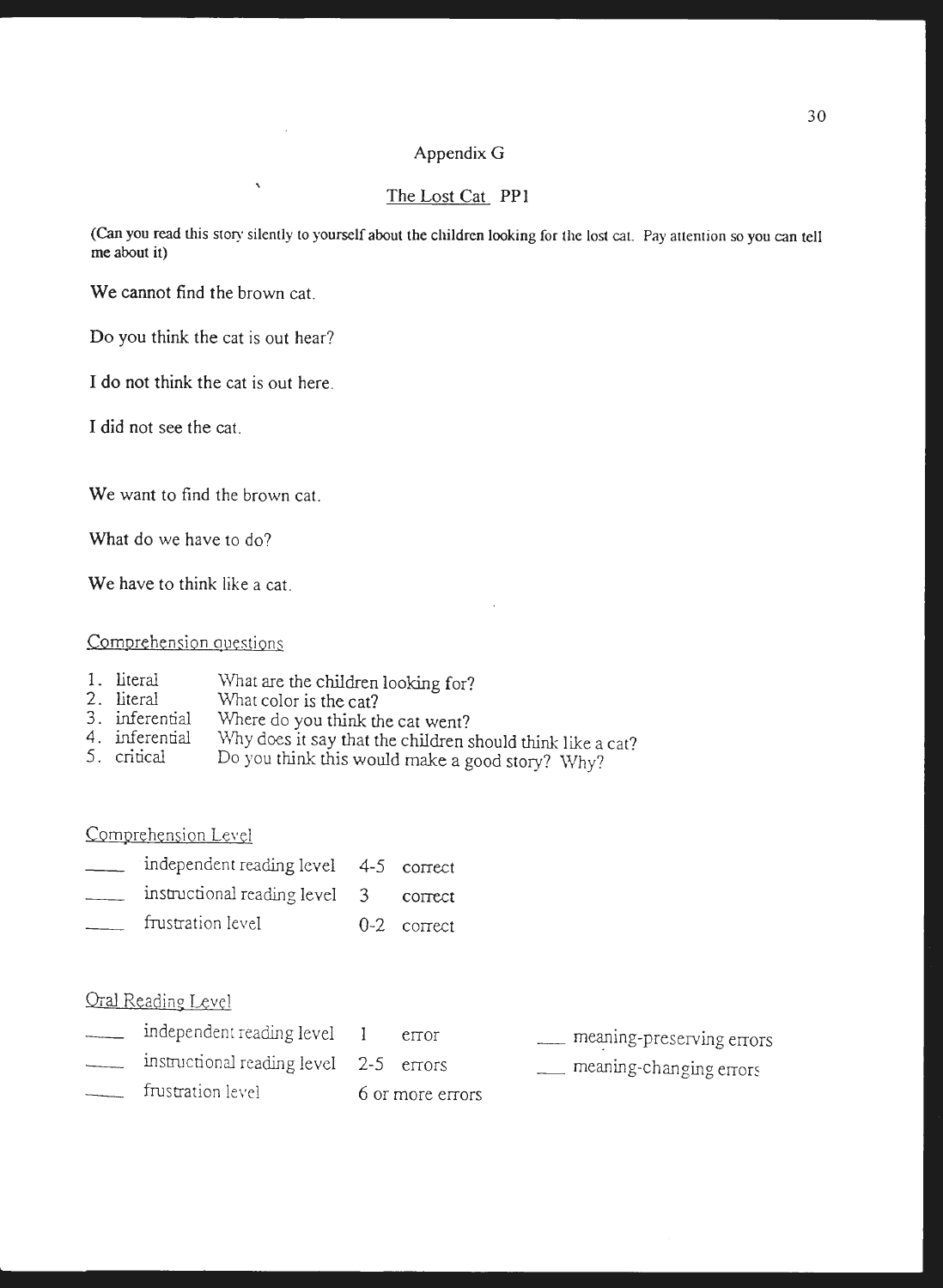#### Doghouse for Sale 1. 1

(Read this story silently to yourself about Freckles the dog who wants to sell his doghouse. Pay attention so you can tell me about it.)

Freckles looked at his house. "I don't want this house," he said.

'

"I will put this house up for sale."

Freckles put up a sign. Dogs came to look at the house. But no one wanted it.

"It needs paint," one dog said.

"Then I'll paint my house," said Freckles. ''I'll paint it red. Then someone will want it"

Freckles went to the store to get paint. Then he went home. Soon the house was painted red.

"That looks good," Freckles said.

Then Freckles put up a new sign. Dogs came to look at the house.

No one wanted it.

#### Comprehension questions

- 1. literal What did Freckles do to make his house look nicer?
- 2. literal \Vhat did Freckles do after he painted his house?
- 3. inferential Why do you think he chose the color red?
- 4. inferential Why do you think the dogs still don't want to buy his house?
- 5. critical Do you think it was good for the author to use dogs in this story? Why?

### Comprehension Level

| independent reading level 4-5 correct |               |
|---------------------------------------|---------------|
| instructional reading level 3 correct |               |
| frustration level                     | $0-2$ correct |

- independent reading level 1-3 error instructional reading level 4-8 errors frustration level 9 or more errors
- \_ meaning-preserving errors
- \_ meaning-changing errors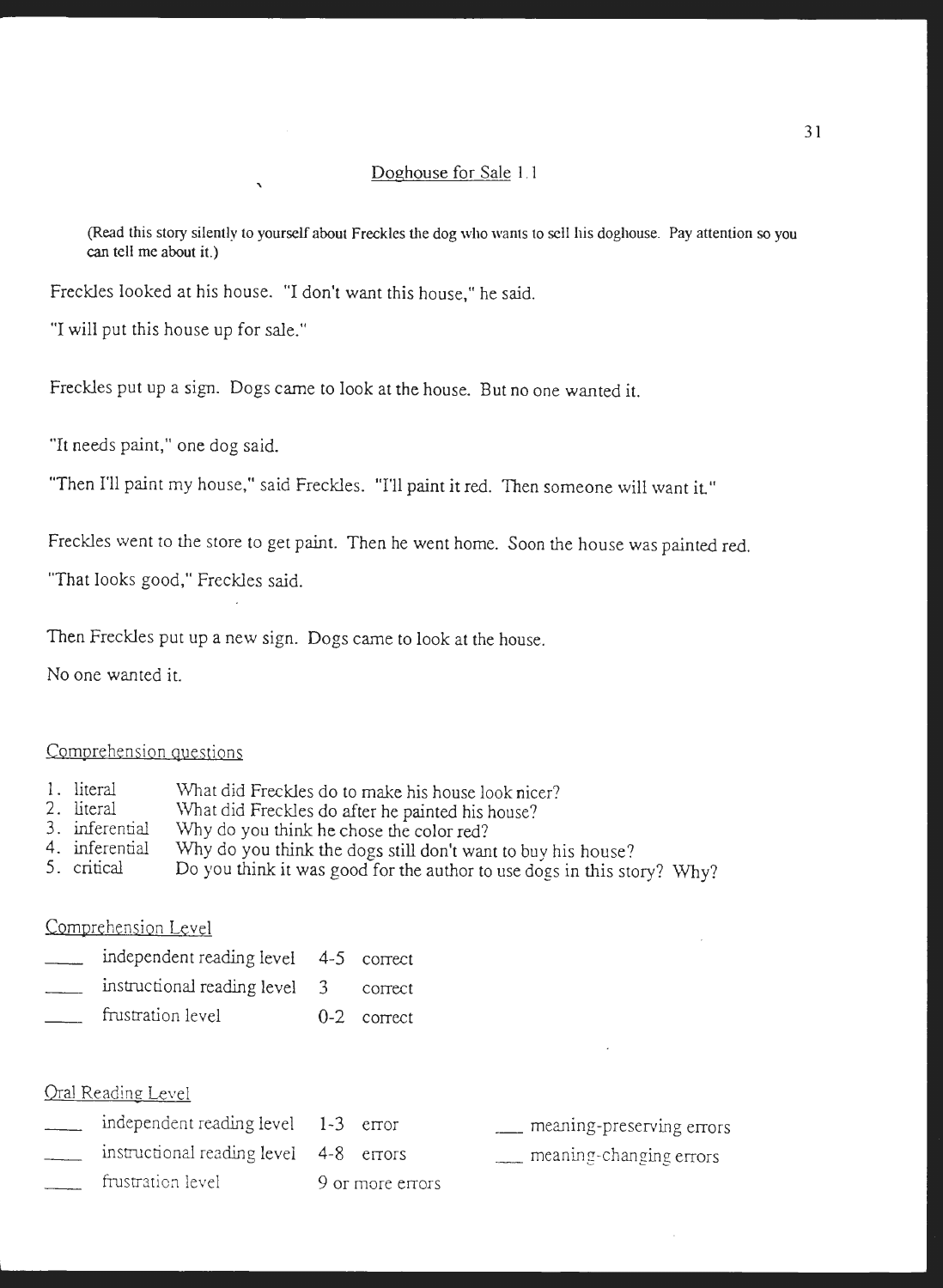#### Fred to the Rescue 2.2

(Read this story silently to yourself about Freckles the dog who wants to sell his doghouse. Pay attention so you **can tell me about it.)** 

A farmer named Fred Butterspoon was working in his fields one day, when he heard a voice

yelling, "Help! Help!" He ran to the bramble bush at the edge of the field. There was an o1d

woman with her dress caught in a bramble bush.

The more she tried to get away, the more tangled she became. The more tangled she became,

the louder she cried, "Help! Help!"

Fred was a kindhearted man. He took *his* pocket knife and cut away the brambles. When he set the woman free, she looked at him with eyes as bright as a robin's.

### Comprehension auestions

- 1. literal What did Fred do for a living?
- 2. literal What happened when the woman tried to get away from the bramble bush?
- 3. inferential How do you think the old woman got stuck in the bramble bush?
- 4. inferential Why do you think Fred had a pocketknife with him?
- 5. critical Would you have described the old woman's eyes as being "bright as a robin's" the way the author did? Why?

Comprehension Level

- independent reading level 4-5 correct
- instructional reading level 3 correct
- frustration level 0-2 correct

| independent reading level 1-3 errors   |                  | meaning-preserving errors |
|----------------------------------------|------------------|---------------------------|
| instructional reading level 4-8 errors |                  | meaning-changing errors   |
| frustration level                      | 9 or more errors |                           |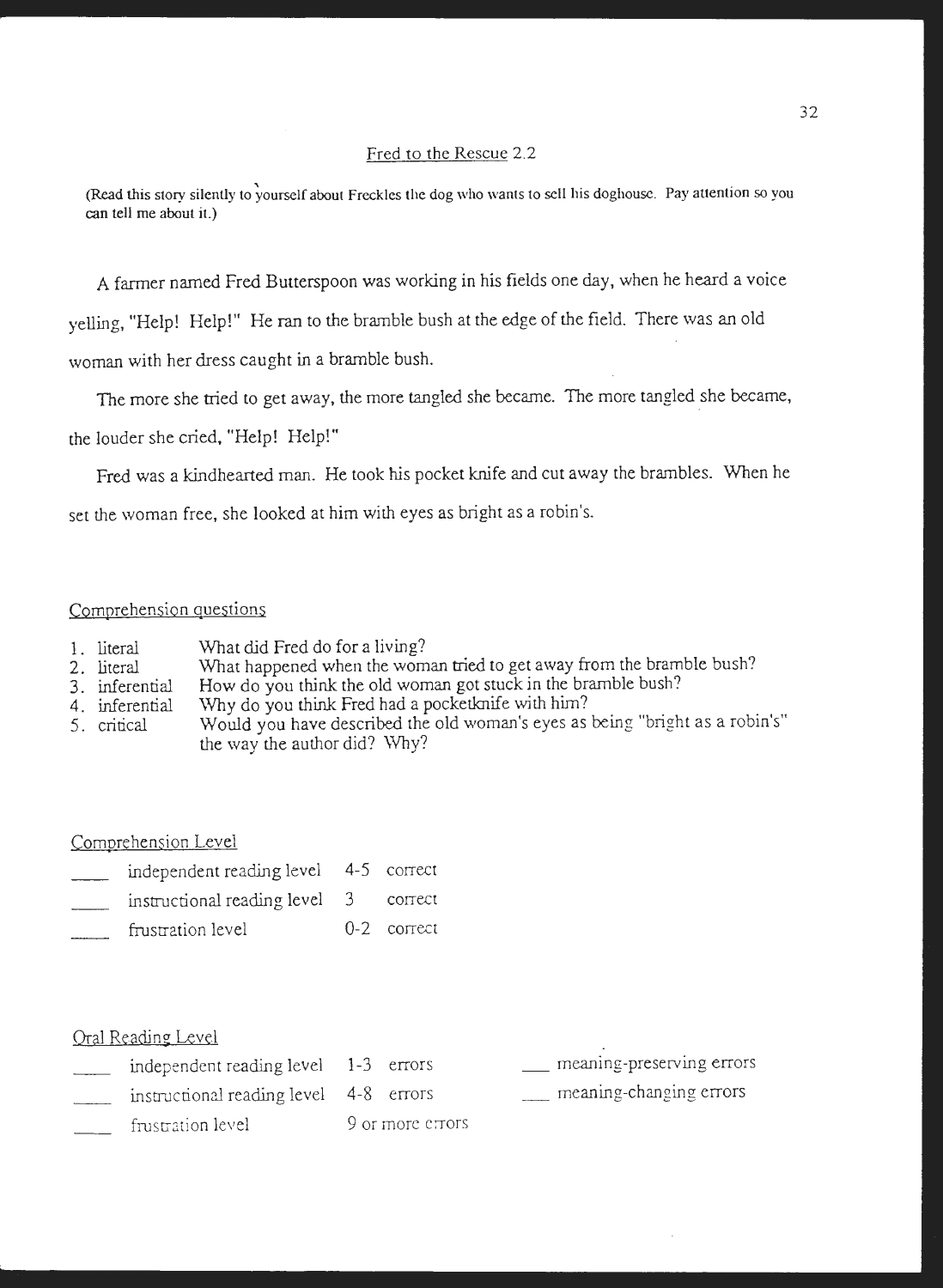# A Gift for Alicia 3. 1

(Read this story silently to yourself about Freckles the dog who wants to sell his doghouse. Pay attention so you can tell me about it.)

"Hold still now, Alicia," Grandmother said. "I don't want to stick you with these

pins."

Alicia stood carefully on the stool. She imagined herself to be made out of stone as

Grandmother pinned up the dress she would wear to her cousin's wedding. She had never been a

flower girl before and was really looking forward to it. "I'll never be able to wait until Saturday,"

she thought.

#### Comprehension questions

- 1. literal Why did Alicia's Grandmother tell her to hold still?
- 2. literal What day is the wedding?
- \Vhy did Alicia imagine herself to be made out of stone? 3. inferential
- Why do you think Alicia is so excited to go to the wedding? 4. inferential
- 5. critical Do you think the author has done a good job of describing this scene? Why?

#### Comprehension Level

- independent reading level 4-5 correct
- instructional reading level 3 correct
- frustration level 0-2 correct

| independent reading level 1-3 errors   |                  | meaning-preserving errors |
|----------------------------------------|------------------|---------------------------|
| instructional reading level 4-8 errors |                  | meaning-changing errors   |
| frustration level                      | 9 or more errors |                           |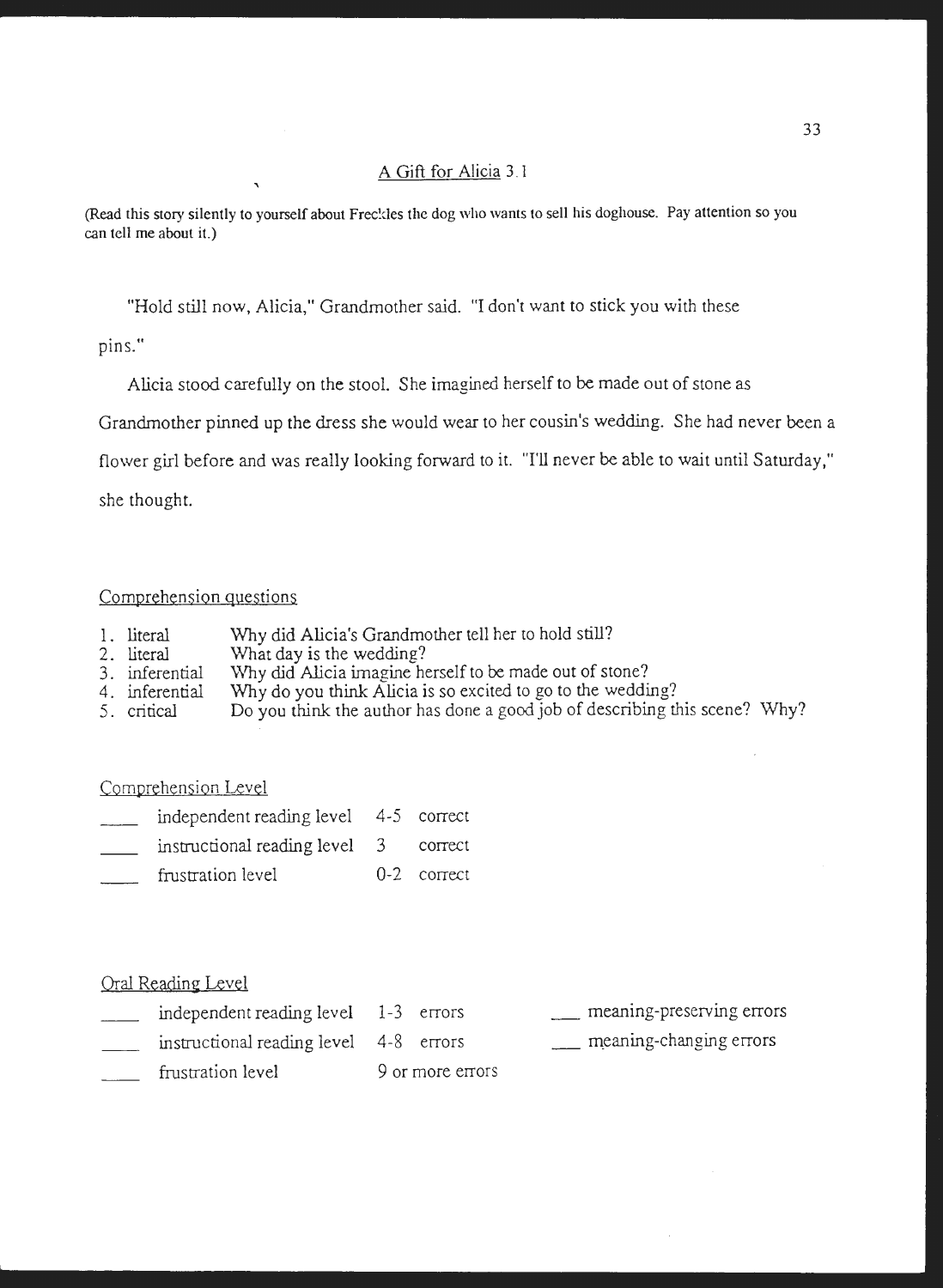#### Appendix H

## Sample Journal Entries I kept during my study I conducted with Wesli

# Journal Entry October 23, 1996

Wesli read "I'll Love You Forever" tonight. He did pretty well. The book has a lot of repetition in it and so it was not hard to read. He did, however, begin to just say the repetition words instead of reading and got some of them wrong. I also noticed he did a lot of fidgeting as he read. He read words but not phrases. I read a story from "Pioneer and Indian Stories" by Lucy Parr to him. I had him follow along. I then emphasized how important phrasing was. We then went back and read a little of the book ''I'll Love Forever" again. I asked him to observe the end of sentence punctuation marks. We talked about the story I read to him. We discussed the main character and the plot. I asked him about the ending of the story and what he liked about it. The story was about an Indian who took care of a man who was hurt. The Indian came went to the cabin where his children were staying to let them know what had happened. "It was kind of scary," Wesli said, because he thought the Indiar. was going to hurt the children."

I had him go to the computer and begin composing his own story. It was hard at first but I asked him to tell me who the characters were. Then we went on to the beginning and the plot. I want him to write several paragraphs and then we will publish it and he can do the illustrations.

### Journal Entry October 25, 1996

Wesli wanted to read "What Is A Rainbow". This is a book for first or second graders. There were lots of pictures and not much text. However, it is a non-fiction book and he learned from it. I told him he had to read from "Stone Fox" when he finished reading his book. I found that when he was reading a chapter book, his flow and reading continuity was better. When he read a picture book he had a hard time reading smoothly because there were so many good pictures to look at. It occurred to me that when I read a magazine like "Country Woman" I do the same thing. I have gotten into the habit of looking at the pictures and reading the captions first all the way through the magazine and then going back and reading the articles. I will suggest to Wesli to do this the next time he reads a picture book. His own story is coming along nicely. He has the main characters, two kittens, looking for their missing dinner. He has quite an imagination. I had him sound out the words he did not know how to spell instead of telling him how to spell them.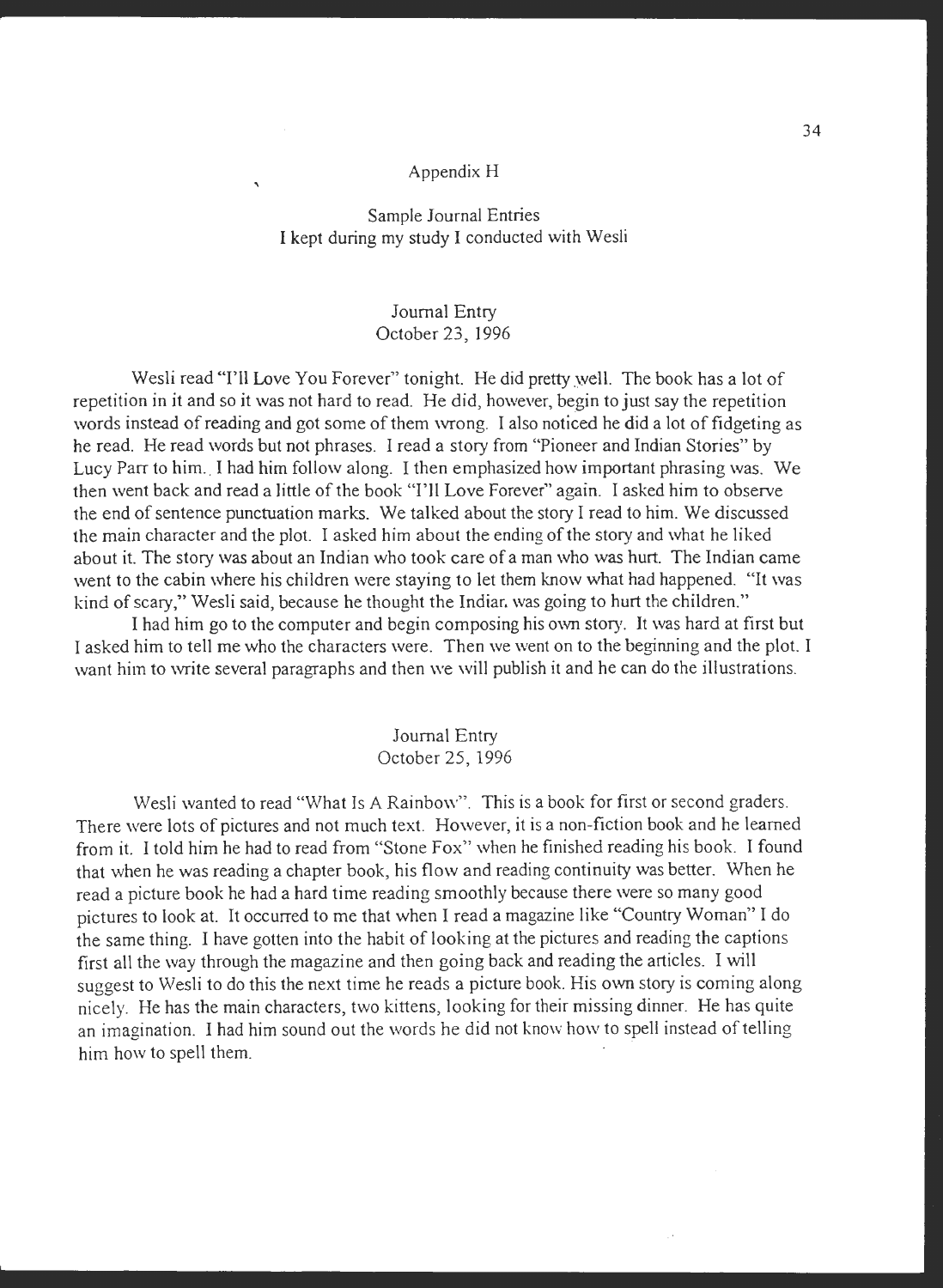## Journal Entry October 31, 1996

'

Happy Halloween! Wesli went trick or treating before we got home and got back at 8:45. I told him he still needed to read with me. He protested and so I told him to read for just fifteen minutes. We read "The Tale of Peter Cottontail." He really likes this story and so did not mind reading it. He is beginning to read more fluidly. I had him stop and go back a sentence if he forgot to pause at the period or question mark. He said, "sheesh" the first couple of times I had him do it but he began remembering and his reading got better. He is recognizing words he had a hard time with such as here instead of her. I told him the e on the end tickles the vowel in the middle and did the screeching eeeee sound for him. I remember when I was in school ifl could associate words with pictures or interesting sounds, etc. I would learn them better. LOOK had been made into an L with the o's being drawn like eyes and then the K. I still remember the eyes in the middle each time I see the word.

#### Journal Entry November 1, 1996

Wesli had a bad day at school. He got hit with the tetherball and everybody laughed. He also had to stay in from recess to finish his math assignment he had to do over again. I told him I had bad days at school also. I did not have the book about the No Good Very Bad Day but I told him the story. I had him read "Cloudy With A Chance of Meatballs." I told him good things can tum out bad and bad things can tum out good. I had him read and remember thoughts and punctuation. I reread some of the sentences using voice inflection. He wanted me to read because I do it better than he does, says Wesli. I told him to read it after me and try to make his voice sound the same as mine. This was fun because I really put a lot into it and he copied me. We ended up laughing. He then wrote a few sentences in his journal about his "No Good, Very Bad Day". I have noticed his hand writing needs to improve! He had a hard time reading back to me what he had written. We will work on that also.

### Journal Entry November 4, 1996

Wesli read "Stone Fox" again tonight. He could not believe a little boy of ten could plant potatoes. He was afraid for them because there was no money. Grandfather was going to die. He read the best he ever has. I was really impressed. We attended Parent Teacher Conference earlier in the evening and his teacher said she had given him a test at the beginning of the year. It was a list of Basal Reader Words. He read the list and did not do very good. She is pro phonics. I have been giving it some thought. When he read "Stone Fox" he knew the words but could not recognize them in a disjointed list. Phonics versus Whole Language and the need for balance was uppermost in my mind. If Wesli is going to read well, I am going to have to do the whole language thing with him at home.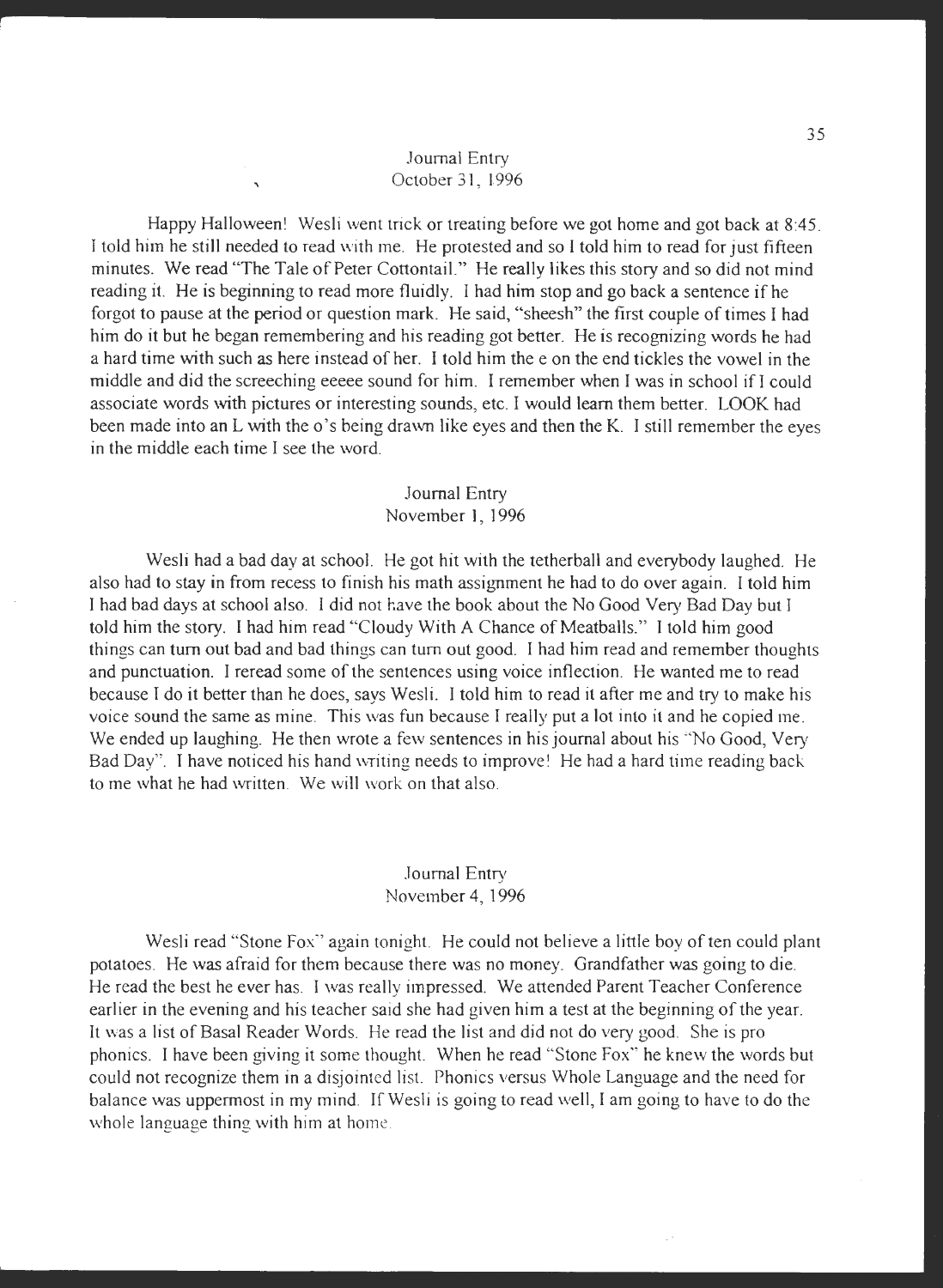#### Journal Entry November 5, 1996

Wesli and I read the newspaper tonight. He needed to have a news article for school. It was election day and we had many discussions about the candidates being we have a nineteen year old at our house. We discussed what he had read. I helped him read the words so he would not be frustrated. We then shared the funnies. It was something he wanted to read. I have been <sup>g</sup>iving him choices on what he wanted to read from several selections. I have begun purchasing different books besides just story books so he can have a chance to sample lots of different reading experiences.

### Journal Entry November 14, 1996

Wesli and I read "The Littlest Angel". We did this by my reading the paragraph first and then reading it with him. I then shadowed him. He then read it to me alone. This was a little tedious because the book has a great story line but it is difficult to read. He read only half of it tonight. I will let him read the rest tomorrow night. I do not want him to become bogged down with reading. I let him look at the neat illustrators first and had him do some pretend reading. He then read what really happened and compared his pretend reading with what actually did happen. This was a good way to begin this book because it was a bit difficult.

#### Journal Entry November 15, 1996

We began reading tonight by reviewing what we had read last night. He remembered it very well because we had essentially read it three times. We finished "The Littlest Angel". We read it the same way we did the night before. I asked Wes if he felt like the Littlest Angel sometimes. We talked about some of his feelings. We then talked about alternative endings. I would pose a question like "What if the Littlest Angel could sing really well?" Wesli said, "He would probably have sung the song by himself instead of singing in the choir.'' Ethereal went up on our word \Vall also deportment.

# Journal Entry November 16, 1996

l purchased the book ''The Patchwork Quilt" by Valerie Flournoy. This is a wonderful story that was first introduced to Wesli and myself on Reading Rainbow. I again had him say the punctuation marks as we came to them. This helped because it made him consciously aware of them. He is doing better on reading with voice inflection and I think some of it has to do with not running his sentences together. I also began at the first pointing to each individual word and then gradually I began running my finger under the words in a slow,'flowing motion. He followed me with his reading and then I went faster. This helped him read more fluidly. We talked about the quilt and then I asked him if he could think of some quilt squares he would like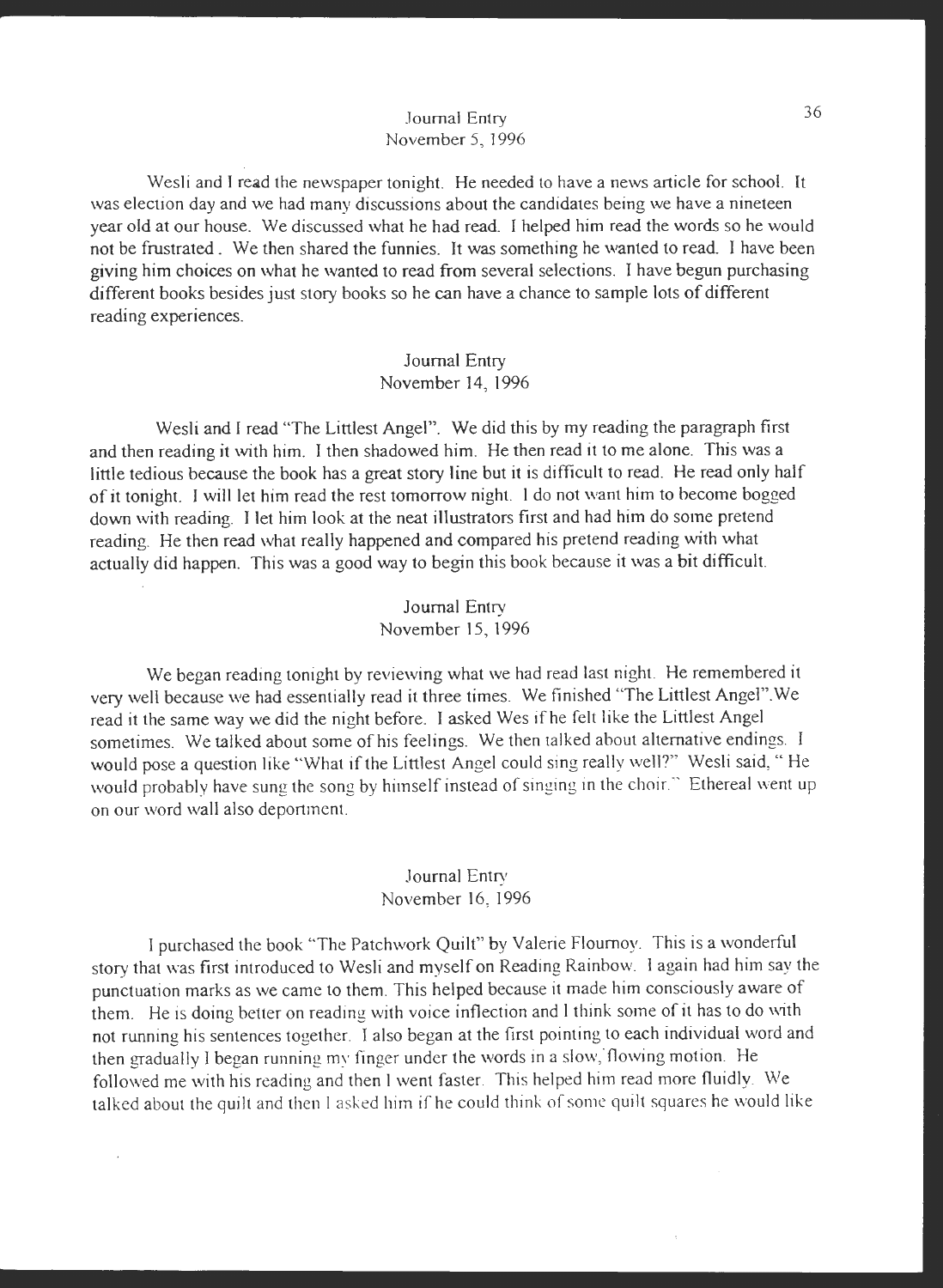# Appendix I

#### WHERE TO BEGIN:

Helping a child to read begins with a step-by-step process to know where to start. For a child to learn more complex operations he/she must understand the simple ones. To help determine where they are a suggestion would be to do a Task Analysis.

- 1.) What am I trying to teach this child?
- 2.) What must he or she be able to do in order to learn the task?
- 3.) What skills are required in order to help this child understand what you are trying to teach?
- 4.) How many of the prerequisite skills does this child have?
- 5.) Are there any specific physiological or developmental dysfunctions that pose specific problems for the child?
- 6.) How can I measure whether or not the child can perform this task and evaluate the quality of his/her performance?

This might seem complicated, but much of the information gained is based primarily on observation and common sense rather than educational theory. You, as parents, are with your children enough of the time to be able to observe them informally. You can help your children learn to read.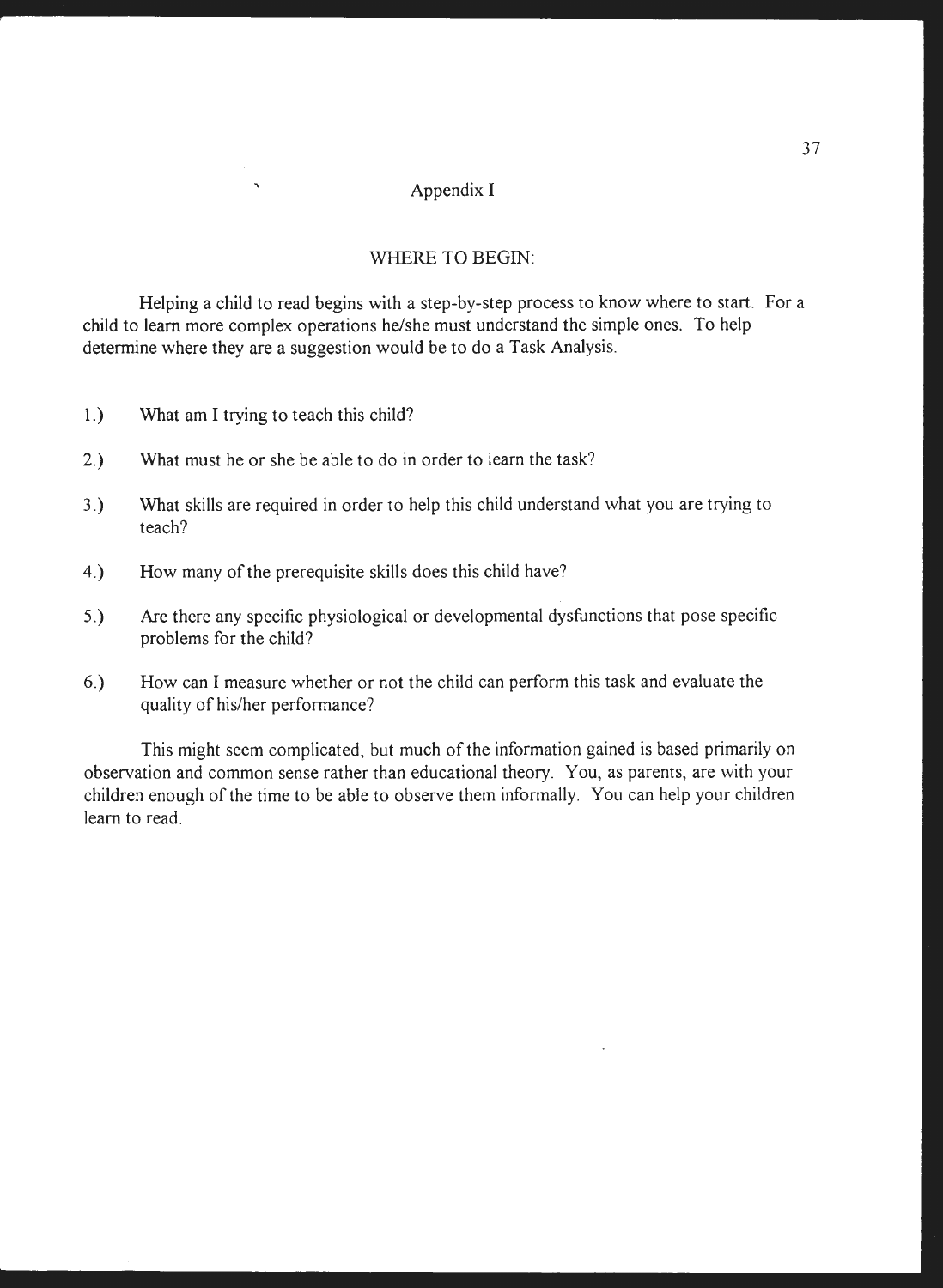# ' Appendix J

Barrett, Judi. (1978). Cloudy With a Chance of Meatballs. New York: Simon and Schuster.

This is a story that a grandfather told his grandchildren about a town named Chewandswallow. This was a town that had no grocery stores because they had no need for them. The sky supplied all the food they needed. However, what happens if there is too much food and what if there was no choice on what you ate for dinner? These are questions to explore before beginning to read the story. This is good as a pre-reading activity. As a post reading activity it is fun to make pancakes to share. Your student could read the directions and help measure and mix the ingredients.

Baxter, Nicola (retold) (1997). Fairy Tales from the Brother Grimm. Leicester, England: Bookmart Limited.

There are twelve familiar fairy tales in this book. Children enjoy reading stories, they know and like, over and over again. It is good to have your student pick out a couple of stories he or she wants to read. Talk about the parts of a fairy tale such as always having a good character and a bad character. Have he or she identify the problem in the story and how it was solved. This is an excellent introduction into writing their own fairy tale. When a child writes his own story he feels a great deal of satisfaction and should be encouraged to share it with others and to read it often to himself

Birchman, David F. (1995). The Raggly Scraggly No-Soap No-Scrub Girl. New York: Lothrop, Lee and Shepard Books.

The raggly scraggly no-soap no-scrub girl has never taken a bath before. She blows into town in a dust bowl. This is a story with all the charm you would expect from any folktale. To keep a child's attention, while reading, he or she needs to become involved in the story. As you read this story together, have your student predict what is going to happen next. This is a way of assessing the amount of comprehension he or she has. This is also a good book for working on pronouncing the letter "s".

de Rico, UL (1994). The Rainbow Goblins. New York: Thames and Hudson, Inc.

This is a classic tale of good and bad. The book is full of wonderful illustrations. The Rainbow Goblins tells the story of seven crafty goblins who search the countryside for rainbows and when they find one they suck all the color out. One night a tree root heard their plan and warns the flowers. When the storm came, the goblins thought they would lasso another rainbow. However, after the storm the rainbow disappeared and the goblins got all tangled up in their anger and their lasso's. The flowers had drunk all the color from the rainbow and when the goblins got tangled up they let out all the colors. The goblins drowned in the colors they had come to drink. With the goblins gone, the land was safe. From the flowers came beautiful birds, butterflies, and magnificent dragonflies. This story is good for working on predictions. What will happen next. The story can be told in the pictures. Have your student tell the story from the pictures. Then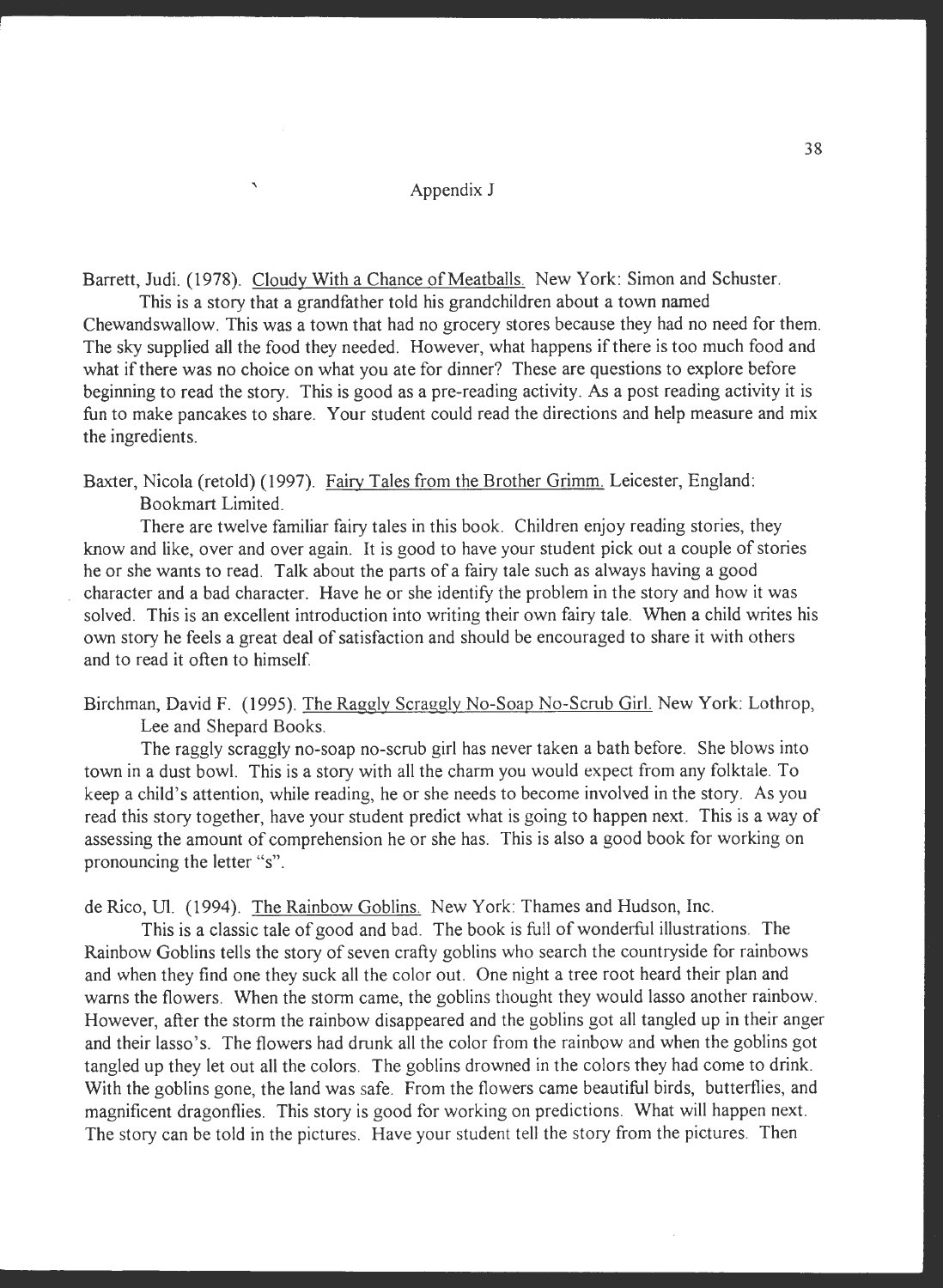have he or she read one page and then you read the next. Read with inflection in your voice and have your student copy your example.

Dickinson, Emily. (1934). Poems for Youth. Boson: Little, Brown and Company.

Emily Dickinson wrote over 1,700 poems. She is loved by both adults and youth. Her poems are open to personal interpretation. One of the poems in this collection, on page 37, talks about a homemade sailboat. As a student becomes more accomplished in his comprehension, he or she can begin to interpret things they read that are more ambiguous. Carefully chosen poems, from this book can be used to hone listening and comprehension skills.

Flournoy, Valerie. (1985). The Patchwork Quilt. New York: Dial Books for Young Readers.

The Patchwork Quilt is the winner of the Coretta Scott King Award and is a Reading Rainbow book. It is the story of Tanya and her grandmother. Grandma is making a quilt. As she cuts and sews the brightly colored squares together, she and Tanya talk about where they came from. One square is from Tanya's Halloween costume. Another is from a favorite pair of pants of one of her uncles. The story is full of trust, love and memories. Memories are a wonderful thing especially when they are captured in a journal. This is a good time to introduce journal writing. Students could also write about a favorite memory they have from the past.

Gilman, Phoebe. (1992). Something from Nothing. New York: Scholastic Inc.

This is a traditional Jewish folktale about Joseph and his Grandpa. Grandpa is a tailor. He takes Joseph's favorite blanket and transforms it into a jacket. As the jacket wears out he makes his grandson a vest and then from the worn out vest he makes a Sabbath tie. It is a tale of family love and ingenuity. One of the neatest things about this book is that on the bottom of each page another story unfolds in pictures. This book is one that will keep the attention of your young reader. However, be prepared for him or her to want to stop on each page and study the pictures. Have them tell you what is happening in the picture story. As a post- reading activity you could help your student make a quilt out of scraps of fabric or even a type of collage out of paper.

Grahame, Kenneth. (1908). The Wind in the Willows. Philadelphia: Courage Books.

The river is home to four close friends, who remind you of people you know. They are very different from each other and yet would do anything to help each other. After reading this stories from this book, have your student write his own story about Toad, Mole, Rat, and Badger. Writing is very important in helping a learning disabled child connect to the world of words.

Grimm. (1993). Anno"s Twice Told Tales. New York: Philomel Books.

Mitsumasa Anno illustrated this book. It is very interesting to read. As the story is read, Mr. Fox explains what is going on to his son. Of course his interpretation comes from the experience in being a fox. Have your student read about half of the story and the fox's interpretation and then as he reads, the rest of the story, have him supply the interpretation. A learning disabled child needs lots of practice in comprehension.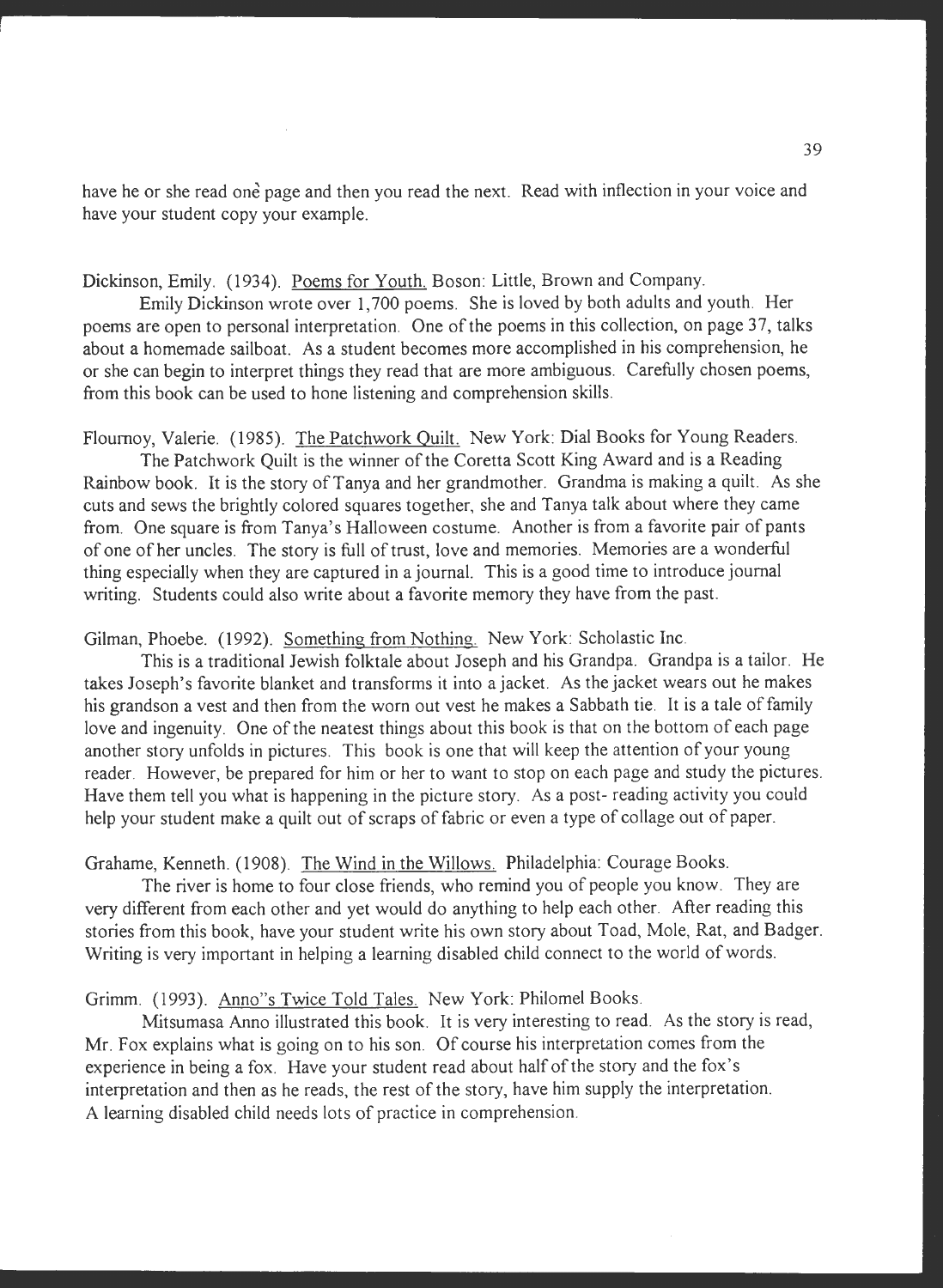Harris, Robert D. (1995). Tickle Kingdom. Farmington, Utah: Apple Pie Press.

The Tickle Kingdom is a story about a kingdom where smiling is prohibited. One day two children travel to the castle with their father and while their father is doing his business they become mischievous and the little boy begins to laugh. He is captured and his sister comes to the rescue. The children end up restoring joy to this sad kingdom. Have your student explore feelings. What if you lived in a place where there was no smiling let alone laughter? What does it feel like to be sad? What makes you feel happy. Empathy for a story, in other words being able to relate to what is happening, helps a child remain more focused. He or she will want to read more if it is an enjoyable experience. Frustration is always a problem when a child has a hard time reading. Ownership in what is happening in a story helps forestall that frustration.

#### Hoffman, **Mary.** (1991). Amazing Grace. New York: Dial Books.

Amazing Grace is a marvelous story about a young African American girl who loves stories and movies. She is always acting out parts from the stories she reads. One day the class is going to act out Peter Pan. Grace wants to do the part however, her classmates are skeptical about it. Grace has a wonderful grandmother who instills in her an independent spirit and determination. This story is good for several things. It has hidden meaning about prejudice. After reading this story ask your students what they thought the story was about. Some would say it was about Grace and her getting to play Peter Pan. As a teacher, you could then direct a discussion about why the students didn't think she could play the part. Comprehension skills could be honed in this activity because what is truly happening is not always apparent in stories.

# Houston, Gloria. (1992). My Great Aunt Arizona. New York: HarperCollins.

Great Aunt Arizona is a little girl who grows up to be a superb teacher. It is a true story. A good pre-reading activity would be to introduce the book by asking the students what they think a good teacher is like. Have them list their ideas on a piece of paper. As you read the story together, have them mark off any good qualities that Arizona had that were similar to the those on their list. Learning disabled children sometimes have a hard time staying focused. This is a good way to keep their attention. They must be intently listening and marking off their list. Another way to do this would be to have the students fold their paper in half, hot dog style, and on one section, have them write what they think a good teacher is and on the other side list the qualities the story suggest Aunt Arizona had. Then they could compare the two lists. This activity does not allow for time for thoughts to wander. It also helps with inference. Students come up with their own ideas. There really are no right and wrong answers. In doing the assignment, students are learning in the doing and the end results are not as important.

Mitchell, Margaree King. (1993). Uncle Jed's Barbershop. New York: Simon and Schuster.

This story takes place during the depression. Uncle Jed saves for a barbershop however, every time he has almost enough saved something happens. He is generous and thinks more of others needs than his own. After reading this story, have your students write a reflection paper. The topic could be, "If you knew someone, like a friend, who was sick and could not pay for an operation; and you had enough money saved for something you really wanted, what would you do? Writing and reading go hand in hand. One enhances the other.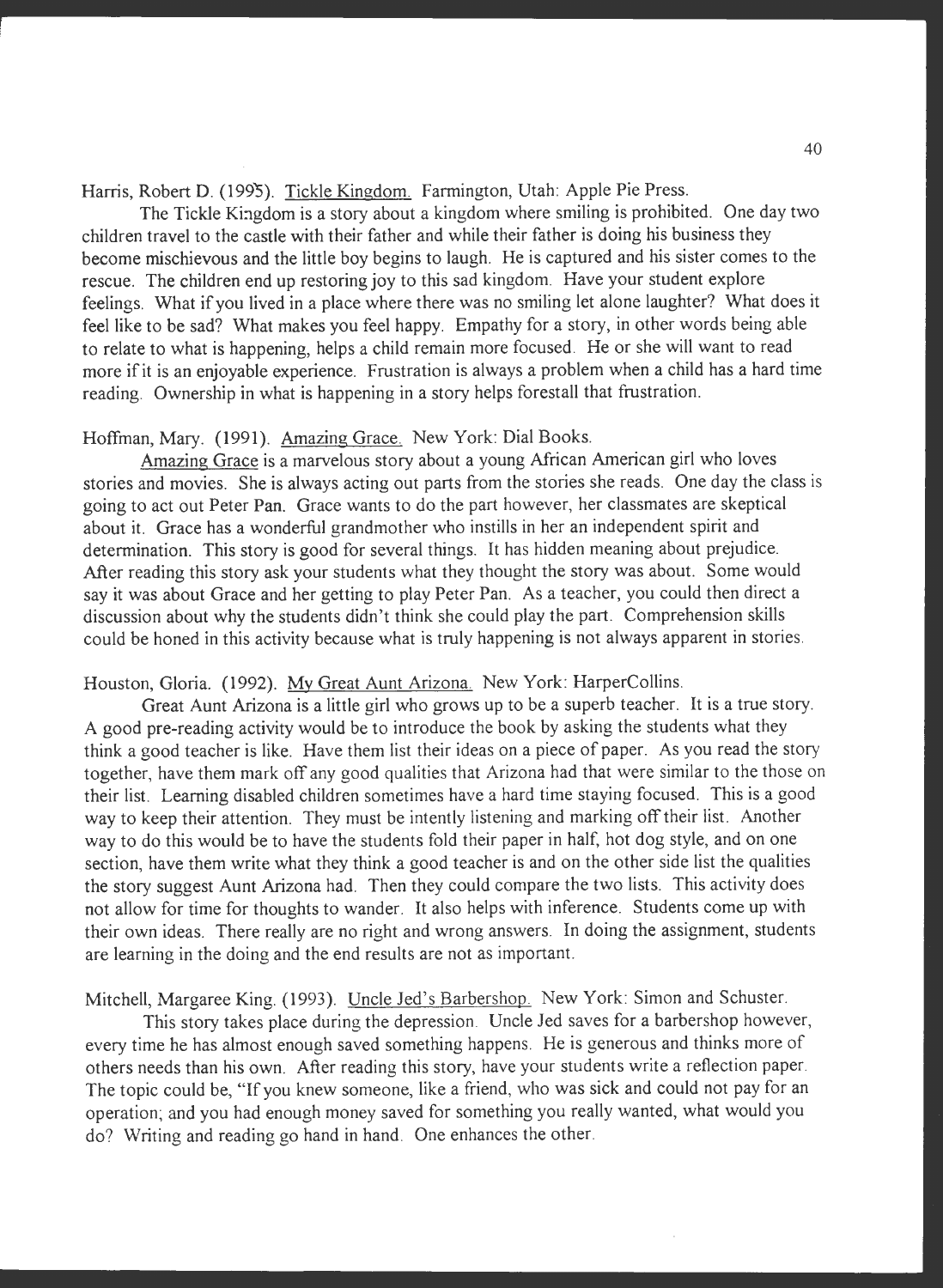Moore, Clement C. (1989). The Night Before Christmas. New York: Random House.

The Night Before Christmas is a very familiar story. It, of course, is written in rhyme. A post-reading activity could be to have the students write their own poem entitled "The Day Before Halloween" in rhyme. Words become fun and creativity could be used to its fullest extent. Children love to read their own stories and poems. They will really enjoy sharing this one also.

Moss, Jeff. (1989). The Butterfly Jar. New York: Bantam Books.

Jeff Moss is a very funny poet however, he also wrote many simple poems in this volume that are very thought provoking. Children and adults like to read his poems. One of his poems is titled "I Don't Want to Live on the Moon". Ask the students, "If you could live anywhere, where would that be? Is there a place where you would not like to live?" Have them write the answers and then the reasons why. Creativity would be the key. Critical thinking is a very important skill, to develop, in reading and writing.

Potter, Beatrix (1987). A Child's Treasury of Beatrix Potter. New York: Portland House.

The tales of Beatrix Potter are classics; loved by many people. Implied morals are part of each one. This makes them almost like a fable. Have the students identify what the moral of each story is. The results can be used to assess how well the students are doing with comprehension.

Scieszka, Jon and Smith, Lane. (1992). The Stinky Cheese Man. New York: Viking.

This is a very silly book that is one of the favorites of many children. The stories give a different twist to familiar tales such as Chicken Licken. The fonts are different in each story and the way the text is formated on the page is very interesting throughout the book. Have your students write their own mixed up fairy tale. They must have main characters, an introduction, a <sup>p</sup>lot, a problem and an ending. This will help them become familiar with the different parts of a story.

Sendak, Maurice. (1963). Where the Wild Things Are. New York: HarperCollins.

Where the Wild Things Are is a Caldecott Medal winner for the most distinguished picture book of the year. The illustrations are really marvelous however, the story is wonderful also. Students can relate to what is happening in the story from experiences in their own lives such as being sent to their room without supper. This story should be read with a lot of voice inflection and emotion. When a student reads stories, as if they were in them or really happening, they read more fluidly. They begin to read phrases and sentences instead of disjointed words.

Silverstein, Shel. (1984). Where the Sidewalk Ends. New York: HarperCollins Publishers.

One of my favorite poems in this collection, from Shel Silverstein, is "Hug O' War." His poems are delightful and children love reading them. Have your students pick out a favorite poem from this book and illustrate it. Some children learn and remember from visualizing in their minds of what is said. Success in art and using creativity can help bolster self- esteem which can be hurt from being learning disabled.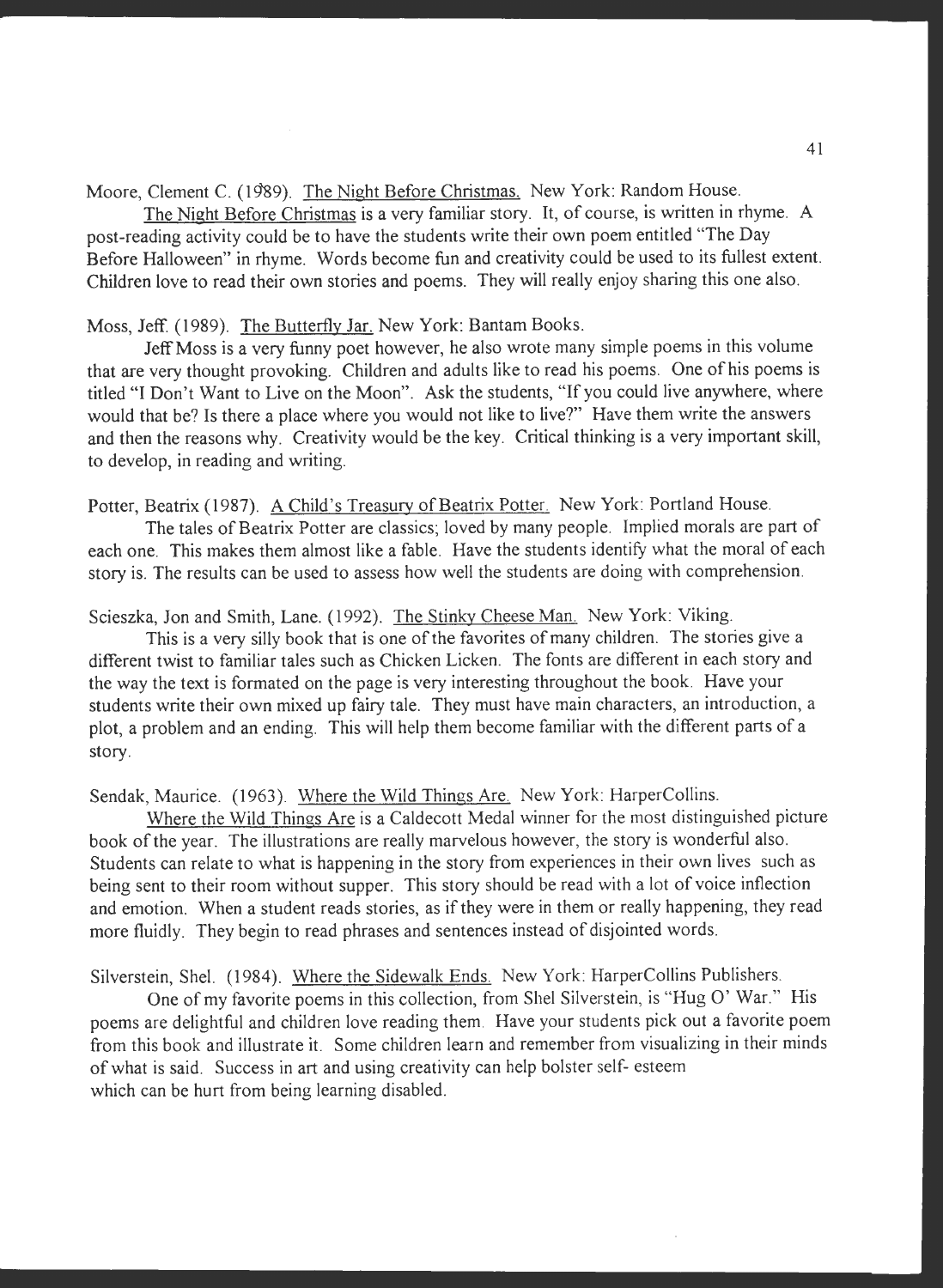Tazewell, Charles. (1946). The Littlest Angel. Nashville, Tennessee: Ideals Children's Books.

The littlest angel is always getting into trouble. He has tarnished his halo by holding it in his hand on hot days. He is always running, and yet his mischievousness was not all his fault. He was sad because when he died he left something very dear to him behind on earth. He learns a timeless lesson about the true spirit of giving. This story has a religious overtone and would not be appropriate in school, however it is a classic that could be shared at home. Have your student try to figure out what the littlest angel's problem is and identify what he learned and why. This is not a book that could be read by a child very well however, it is a good parent/child sharing book. I read it aloud to my son and did this activity with him.

# Wallace, Bill. (1998). Trapped in Death Cave. New York: Holliday House.

Trapped in Death Cave is a chapter book. It can be read by sixth graders without any trouble unless they have trouble reading. Students in third grade can enjoy it if the teacher reads it to them. Every chapter ends in suspense. This is a good book for the students to keep an "event" record on. Have them write what is happening, at the end of each chapter, on one side of a piece of paper and then have them write what they think will happen next on the other side. This was good for working on comprehension.

# Walton, Rick. (1996). You Don't Always Get What You Hope For. Salt Lake City: Gibb-Smith Publishers.

We don't always get what we hope for but what do we get instead? This is the story of a boy who hopes for things and gets very interesting results. This story makes you think twice about what you hope for. It has a wonderful surprise ending. This book is good for helping students read phrases, sentences, and full thoughts. Have them work on phrasing and punctuation as they read. If ending a sentence is a problem, have them actually say the word "period" or "question mark". This helps them to read each sentence as a separate unit.

Wilder, Laura Ingalls. (1933). Farmer Boy. New York: HarperCollins Publishers.

Laura Ingalls Wilder is a very popular author. This is a book about her husband and what it was like for him as a child. This is a chapter book that a teacher would want to read to children in third or fourth grade. As you read have the students make comparisons of their life versus what Almonzo's life was like. Have them write a "book review" about their favorite part, complete with illustrations.

Williams, Margery. (1995). The Velveteen Rabbit. New York: Smithmark.

This is one of my favorite stories. It is about a velveteen rabbit that becomes real. What does it mean to be real? Do you have a favorite toy? If it was real, what would it be like? What kind of games would you play. These are questions a teacher could ask her students as a prereading activity. In reading with one student individually, it is fun to have the student read one page and the teacher read the next. The text is pretty long but very engaging. When the teacher reads, she/he should read with lots of expression. The student will mirror what he/she has heard. This makes reading a story a lot more enjoyable.